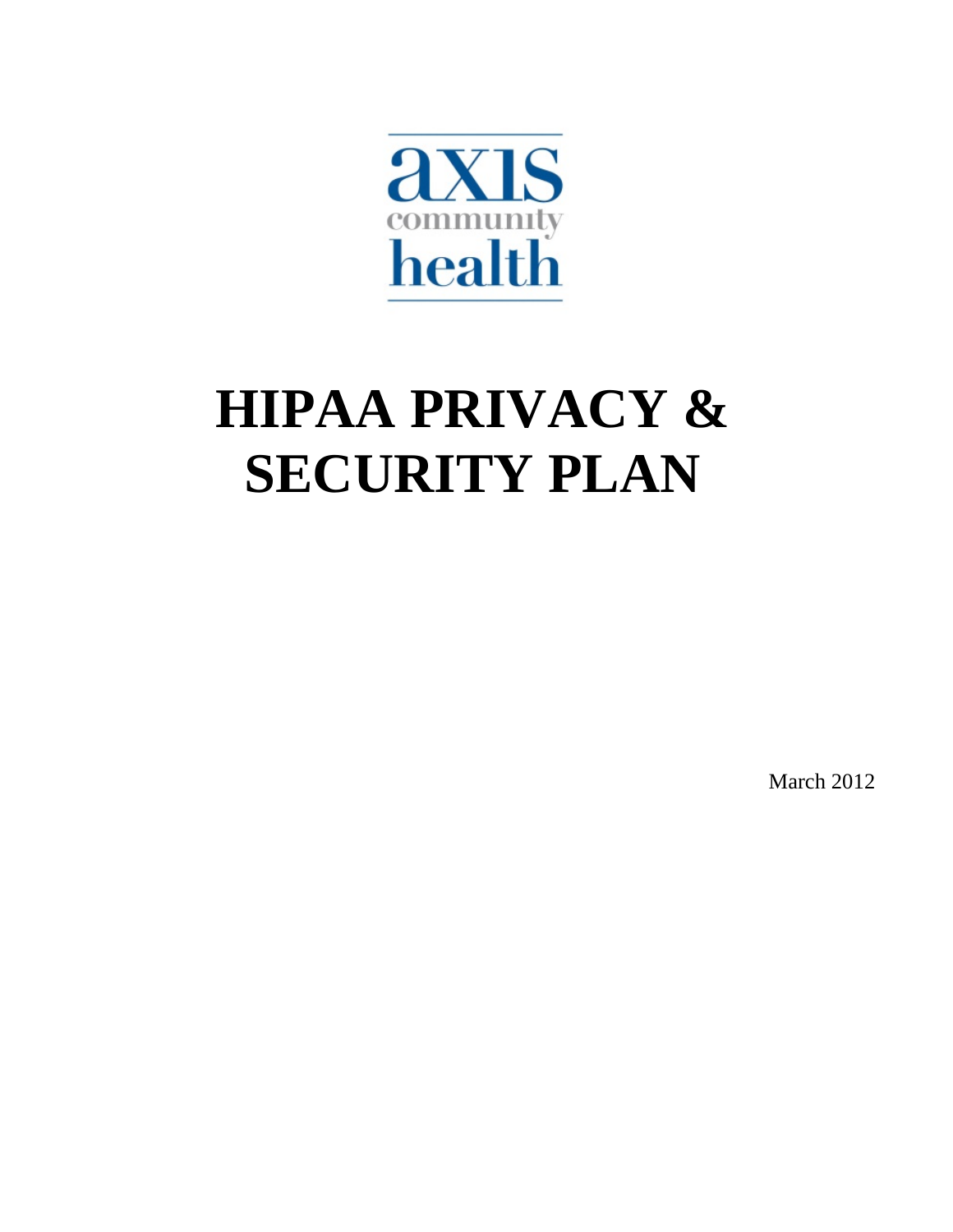## **TABLE OF CONTENTS**

# **HIPAA Privacy & Security Plan**

| <b>ATTACHMENTS</b><br>Summary Guidelines for Safeguarding the Privacy of Health<br>Request for Amendment of Health Information Form<br>Information<br>Request for Restrictions on Use and Disclosure of Health<br>Summary Notice of Privacy Practices<br><b>Information Form</b><br>$\bullet$<br>Acknowledgment of Receipt of Summary Notice of Privacy<br>Accounting of Non-Authorized Use or Disclosure Request Form<br>$\bullet$<br>Practices<br><b>Business Associate Agreement Template</b><br>$\bullet$<br>Authorization for Release and/or Disclosure of Health<br>Axis Fax Form<br>$\bullet$<br><b>Information Form</b><br><b>Incident Report</b><br>Request for Alternative Means of Communication of Protected<br><b>Complaint Form</b><br>٠ |  |
|--------------------------------------------------------------------------------------------------------------------------------------------------------------------------------------------------------------------------------------------------------------------------------------------------------------------------------------------------------------------------------------------------------------------------------------------------------------------------------------------------------------------------------------------------------------------------------------------------------------------------------------------------------------------------------------------------------------------------------------------------------|--|
|                                                                                                                                                                                                                                                                                                                                                                                                                                                                                                                                                                                                                                                                                                                                                        |  |
|                                                                                                                                                                                                                                                                                                                                                                                                                                                                                                                                                                                                                                                                                                                                                        |  |
|                                                                                                                                                                                                                                                                                                                                                                                                                                                                                                                                                                                                                                                                                                                                                        |  |
|                                                                                                                                                                                                                                                                                                                                                                                                                                                                                                                                                                                                                                                                                                                                                        |  |
|                                                                                                                                                                                                                                                                                                                                                                                                                                                                                                                                                                                                                                                                                                                                                        |  |
|                                                                                                                                                                                                                                                                                                                                                                                                                                                                                                                                                                                                                                                                                                                                                        |  |
|                                                                                                                                                                                                                                                                                                                                                                                                                                                                                                                                                                                                                                                                                                                                                        |  |
|                                                                                                                                                                                                                                                                                                                                                                                                                                                                                                                                                                                                                                                                                                                                                        |  |
|                                                                                                                                                                                                                                                                                                                                                                                                                                                                                                                                                                                                                                                                                                                                                        |  |
|                                                                                                                                                                                                                                                                                                                                                                                                                                                                                                                                                                                                                                                                                                                                                        |  |
|                                                                                                                                                                                                                                                                                                                                                                                                                                                                                                                                                                                                                                                                                                                                                        |  |
|                                                                                                                                                                                                                                                                                                                                                                                                                                                                                                                                                                                                                                                                                                                                                        |  |
|                                                                                                                                                                                                                                                                                                                                                                                                                                                                                                                                                                                                                                                                                                                                                        |  |
|                                                                                                                                                                                                                                                                                                                                                                                                                                                                                                                                                                                                                                                                                                                                                        |  |
|                                                                                                                                                                                                                                                                                                                                                                                                                                                                                                                                                                                                                                                                                                                                                        |  |
|                                                                                                                                                                                                                                                                                                                                                                                                                                                                                                                                                                                                                                                                                                                                                        |  |
|                                                                                                                                                                                                                                                                                                                                                                                                                                                                                                                                                                                                                                                                                                                                                        |  |
|                                                                                                                                                                                                                                                                                                                                                                                                                                                                                                                                                                                                                                                                                                                                                        |  |
|                                                                                                                                                                                                                                                                                                                                                                                                                                                                                                                                                                                                                                                                                                                                                        |  |
|                                                                                                                                                                                                                                                                                                                                                                                                                                                                                                                                                                                                                                                                                                                                                        |  |
|                                                                                                                                                                                                                                                                                                                                                                                                                                                                                                                                                                                                                                                                                                                                                        |  |
|                                                                                                                                                                                                                                                                                                                                                                                                                                                                                                                                                                                                                                                                                                                                                        |  |
|                                                                                                                                                                                                                                                                                                                                                                                                                                                                                                                                                                                                                                                                                                                                                        |  |
|                                                                                                                                                                                                                                                                                                                                                                                                                                                                                                                                                                                                                                                                                                                                                        |  |
|                                                                                                                                                                                                                                                                                                                                                                                                                                                                                                                                                                                                                                                                                                                                                        |  |
|                                                                                                                                                                                                                                                                                                                                                                                                                                                                                                                                                                                                                                                                                                                                                        |  |
|                                                                                                                                                                                                                                                                                                                                                                                                                                                                                                                                                                                                                                                                                                                                                        |  |
|                                                                                                                                                                                                                                                                                                                                                                                                                                                                                                                                                                                                                                                                                                                                                        |  |
|                                                                                                                                                                                                                                                                                                                                                                                                                                                                                                                                                                                                                                                                                                                                                        |  |
|                                                                                                                                                                                                                                                                                                                                                                                                                                                                                                                                                                                                                                                                                                                                                        |  |
|                                                                                                                                                                                                                                                                                                                                                                                                                                                                                                                                                                                                                                                                                                                                                        |  |
|                                                                                                                                                                                                                                                                                                                                                                                                                                                                                                                                                                                                                                                                                                                                                        |  |
|                                                                                                                                                                                                                                                                                                                                                                                                                                                                                                                                                                                                                                                                                                                                                        |  |
|                                                                                                                                                                                                                                                                                                                                                                                                                                                                                                                                                                                                                                                                                                                                                        |  |
|                                                                                                                                                                                                                                                                                                                                                                                                                                                                                                                                                                                                                                                                                                                                                        |  |
|                                                                                                                                                                                                                                                                                                                                                                                                                                                                                                                                                                                                                                                                                                                                                        |  |
|                                                                                                                                                                                                                                                                                                                                                                                                                                                                                                                                                                                                                                                                                                                                                        |  |
|                                                                                                                                                                                                                                                                                                                                                                                                                                                                                                                                                                                                                                                                                                                                                        |  |
|                                                                                                                                                                                                                                                                                                                                                                                                                                                                                                                                                                                                                                                                                                                                                        |  |
|                                                                                                                                                                                                                                                                                                                                                                                                                                                                                                                                                                                                                                                                                                                                                        |  |
|                                                                                                                                                                                                                                                                                                                                                                                                                                                                                                                                                                                                                                                                                                                                                        |  |
|                                                                                                                                                                                                                                                                                                                                                                                                                                                                                                                                                                                                                                                                                                                                                        |  |
|                                                                                                                                                                                                                                                                                                                                                                                                                                                                                                                                                                                                                                                                                                                                                        |  |
|                                                                                                                                                                                                                                                                                                                                                                                                                                                                                                                                                                                                                                                                                                                                                        |  |
|                                                                                                                                                                                                                                                                                                                                                                                                                                                                                                                                                                                                                                                                                                                                                        |  |
|                                                                                                                                                                                                                                                                                                                                                                                                                                                                                                                                                                                                                                                                                                                                                        |  |
|                                                                                                                                                                                                                                                                                                                                                                                                                                                                                                                                                                                                                                                                                                                                                        |  |
|                                                                                                                                                                                                                                                                                                                                                                                                                                                                                                                                                                                                                                                                                                                                                        |  |

- Request for Alternative Means of Communication of Protected  $\bullet$ Health Information Form
- Request for Accessing/Inspecting/Copying Health Information Form
- Federal & State Privacy Laws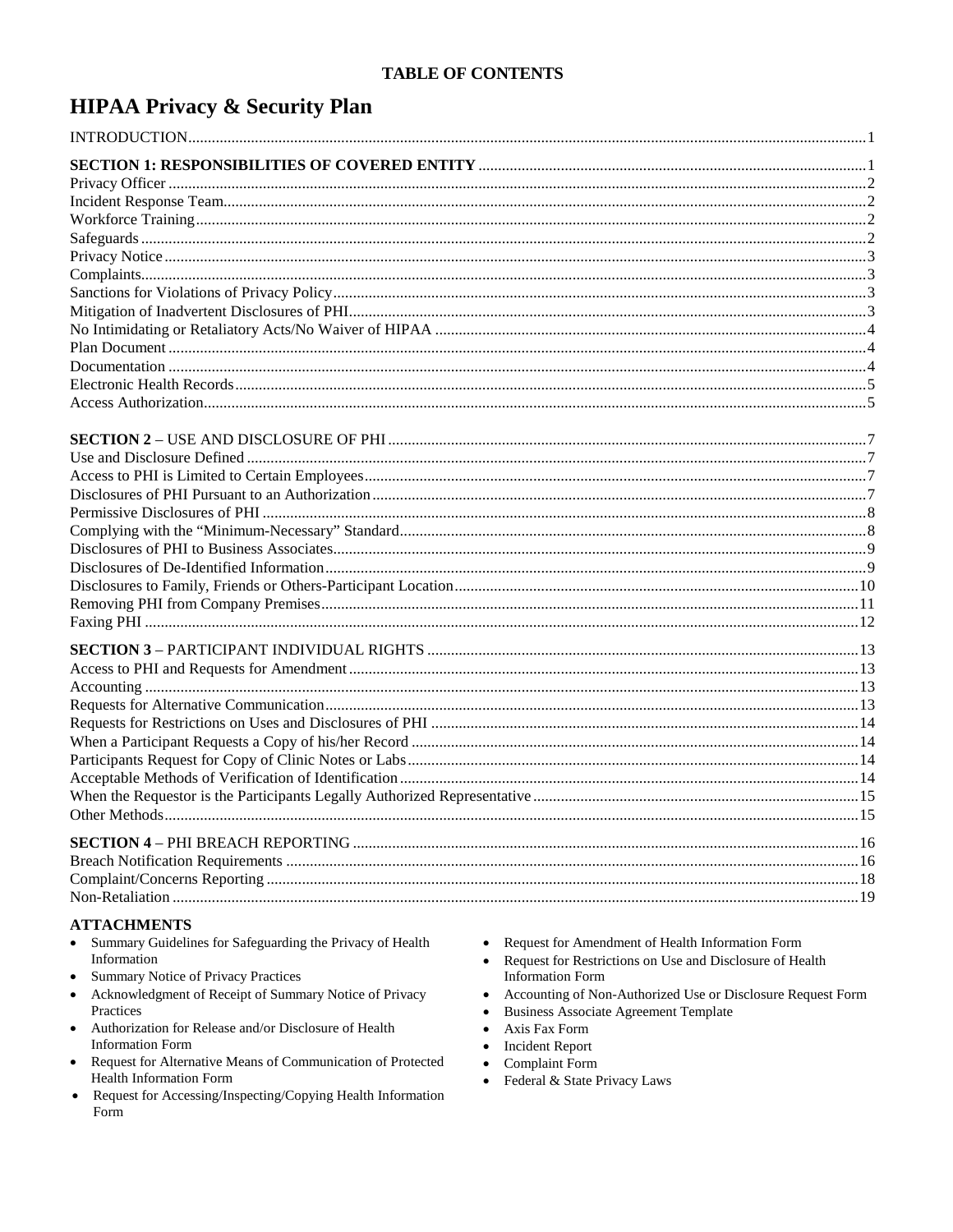# **HIPAA Privacy & Security Plan**

# **Introduction**

The Health Insurance Portability and Accountability Act of 1996 (HIPAA) and its implementing regulations restrict Axis Community Health ("Axis", "Company") abilities to use and disclose protected health information (PHI).

*Protected Health Information.* Protected health information means information that is created or received by the Company and relates to the past, present, or future physical or mental health condition of a Patient/Client ("Participant"); the provision of health care to a participant; or the past, present, or future payment for the provision of health care to a participant; and that identifies the participant or for which there is a reasonable basis to believe the information can be used to identify the participant. Protected health information includes information of persons living or deceased.

Some examples of PHI are:

- Participant's medical record number
- Participant's demographic information (e.g. address, telephone number)
- Information doctors, nurses and other health care providers put in a participant's medical record
- Images of the participant
- Conversations a provider has about a participant's care or treatment with nurses and others
- Information about a participant in a provider's computer system or a health insurer's computer system
- Billing information about a participant at a clinic
- Any health information that can lead to the identity of an individual or the contents of the information can be used to make a reasonable assumption as to the identity of the individual

It is the Company's policy to comply fully with HIPAA's requirements. To that end, all staff members who have access to PHI must comply with this HIPAA Privacy and Security Plan. For purposes of this plan and the Company's use and disclosure procedures, the workforce includes individuals who would be considered part of the workforce under HIPAA such as employees, volunteers, interns, board members and other persons whose work performance is under the direct control of Axis, whether or not they are paid by Axis. The term "employee" or "staff member" includes all of these types of workers.

No third party rights (including but not limited to rights of participants, beneficiaries, covered dependents, or business associates) are intended to be created by this Plan. Axis reserves the right to amend or change this Plan at any time (and even retroactively) without notice.

All staff members must comply with all applicable HIPAA privacy and information security policies. If after an investigation you are found to have violated the organization's HIPAA privacy and information security policies then you will be subject to disciplinary action up to termination or legal ramifications if the infraction requires it.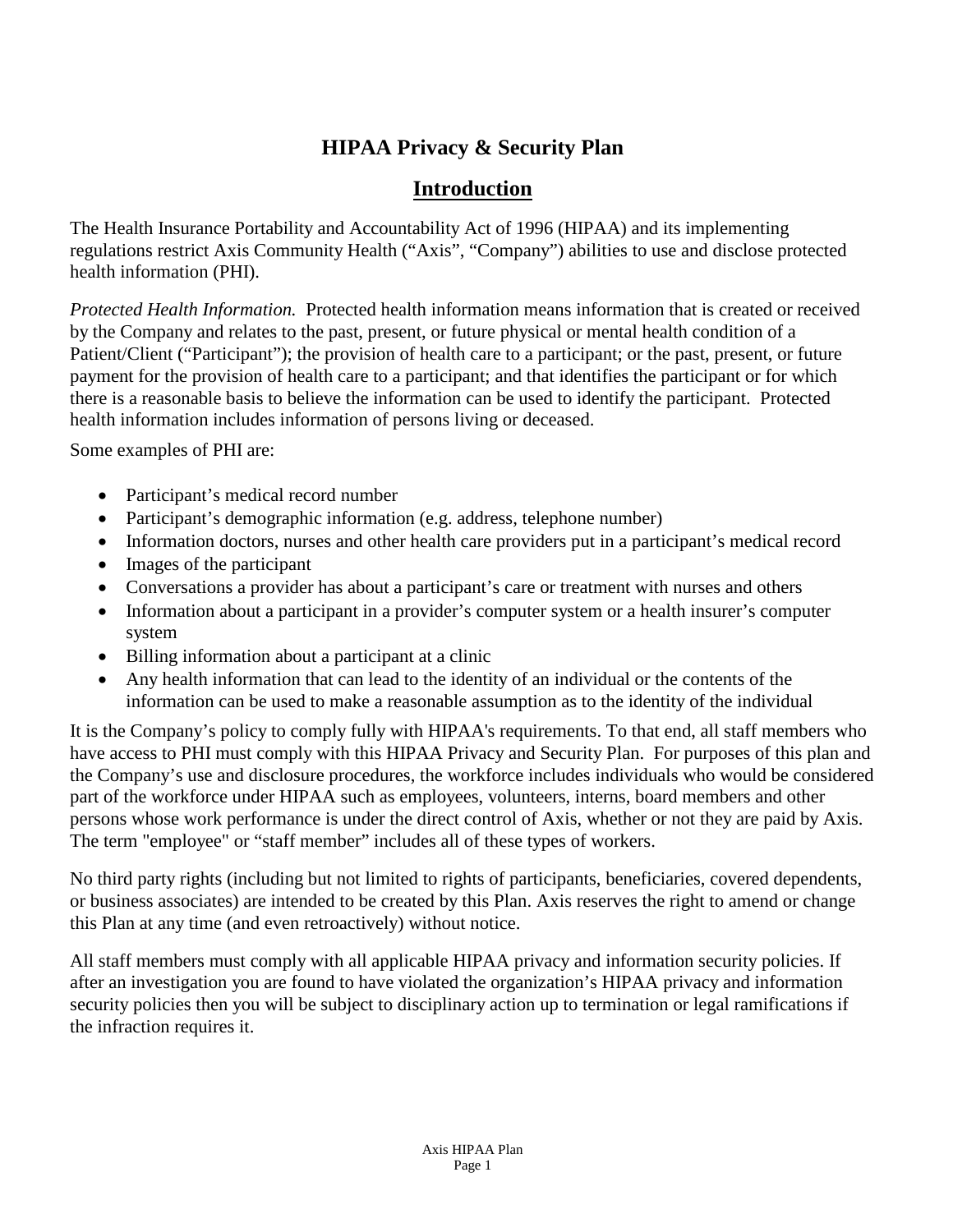# **SECTION 1: Responsibilities as Covered Entity**

# **I. Privacy Officer**

The Human Resources Director will be the HIPAA Privacy Officer for Axis Community Health. The Privacy Officer will be responsible for the development and implementation of policies and procedures relating to privacy, including but not limited to this Privacy Policy and the Company's use and disclosure procedures. The Privacy Officer will also serve as the contact person for participants who have questions, concerns, or complaints about the privacy of their PHI. The Privacy Officer can be reached at (925) 201- 6038.

# **II. Incident Response Team**

The Incident Response Team is comprised of the CIO, COO, Site Managers and additional members deemed appropriate on an ad hoc basis in the reasonable judgment of the Privacy Officer. In the event of a security incident results in a wrongful disclosure of PHI, the Privacy Officer, in conjunction with the Incident Response Team will take appropriate actions to prevent further inappropriate disclosures. In addition, Human Resources and Legal may be consulted as part of the review team to assist in the review and investigation of privacy incidents when required. If the Privacy Officer and Incident Response Team have not resolved the incident, the Privacy Officer shall involve anyone determined to be necessary to assist in the resolution of the incident. If participants need to be notified of any lost/stolen PHI, the Privacy Officer will send PHI Theft/Loss Disclosure Letters to all possible affected individuals.

# **III. Workforce Training**

It is the Company's policy to train all members of its workforce who have access to PHI on its privacy policies and procedures. All staff members receive HIPAA training. Whenever a privacy incident has occurred, the Privacy Officer in collaboration with management will evaluate the occurrence to determine whether additional staff training is in order. Depending upon the situation, the Privacy Officer may determine that all staff should receive training that is specific to the privacy incident. The Privacy Officer will review any privacy training developed as part of a privacy incident resolution to ensure the materials adequately address the circumstances regarding the privacy incident and reinforce the Company's privacy policies and procedures.

# **IV. Safeguards**

The Company has established technical and physical safeguards to prevent PHI from intentionally or unintentionally being used or disclosed in violation of HIPAA's requirements. Technical safeguards include limiting access to information by creating computer firewalls. Physical safeguards include locking doors or filing cabinets and periodically changing door access codes. Additionally all staff members can only access PHI by using their own login information.

Firewalls ensure that only authorized employees will have access to PHI, that they will have access to only the minimum amount of PHI necessary for their job functions, and that they will not further use or disclose PHI in violation of HIPAA's privacy rules.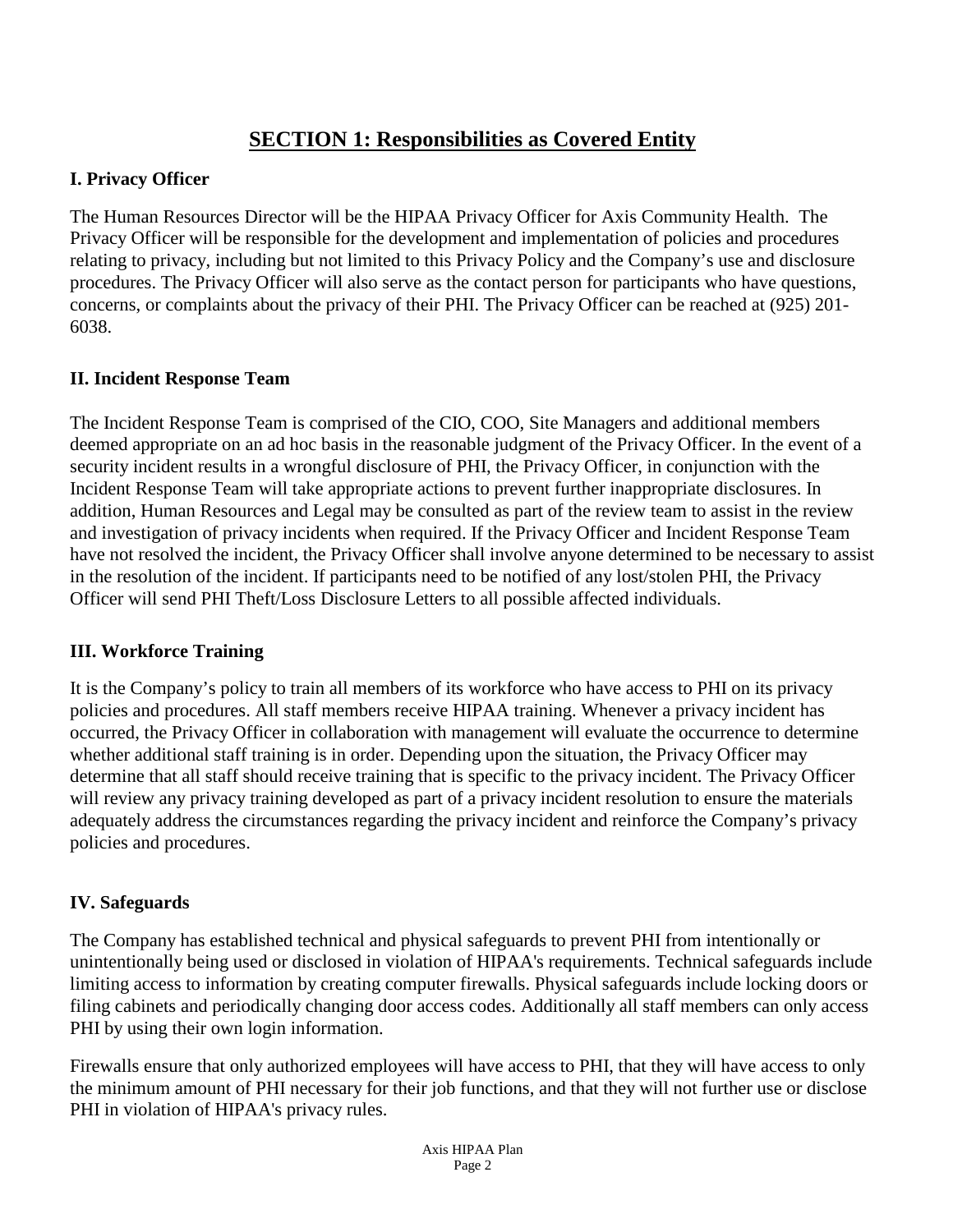# *Data Storage / Backup / Remote Access*

Currently all data in the local data center is backed up using industry standards with off site storage of media. Axis currently utilizes technology that allows the IT team to quickly remove, disable and start staff member access to PHI.

# **V. Privacy Notice**

The Privacy Officer is responsible for developing and maintaining a notice of the Company's privacy practices that describes:

- the uses and disclosures of PHI that may be made by the Company;
- the individual's rights; and
- the Company's legal duties with respect to the PHI.

The privacy notice will inform participants that the Company will have access to PHI. The privacy notice will also provide a description of the Company's complaint procedures, the name and telephone number of the contact person for further information, and the date of the notice.

The notice of privacy practices will be individually delivered to all participants:

• on an ongoing basis, at the time of an individual's enrollment into a Company program or at the time of treatment and consent; and

• within 60 days after a material change to the notice.

The Company will also provide notice of availability of the privacy notice at least once every three years.

# **VI. Complaints**

The Privacy Officer will be the Company's contact person for receiving complaints. The Privacy Officer is responsible for creating a process for individuals to lodge complaints about the Company's privacy procedures and for creating a system for handling such complaints. A copy of the complaint form shall be provided to any participant upon request.

# **VII. Sanctions for Violations of Privacy Policy**

Sanctions for using or disclosing PHI in violation of this HIPAA Privacy Plan will be imposed in accordance up to and including termination.

# **VIII. Mitigation of Inadvertent Disclosures of Protected Health Information**

Axis shall mitigate, to the extent possible, any harmful effects that become known to it because of a use or disclosure of an Participant's PHI in violation of the policies and procedures set forth in this Plan. As a result, if an employee becomes aware of a disclosure of protected health information, either by a staff member of the Company or an outside consultant/contractor that is not in compliance with this Policy, immediately contact the Privacy Officer so that the appropriate steps to mitigate the harm to the participant can be taken.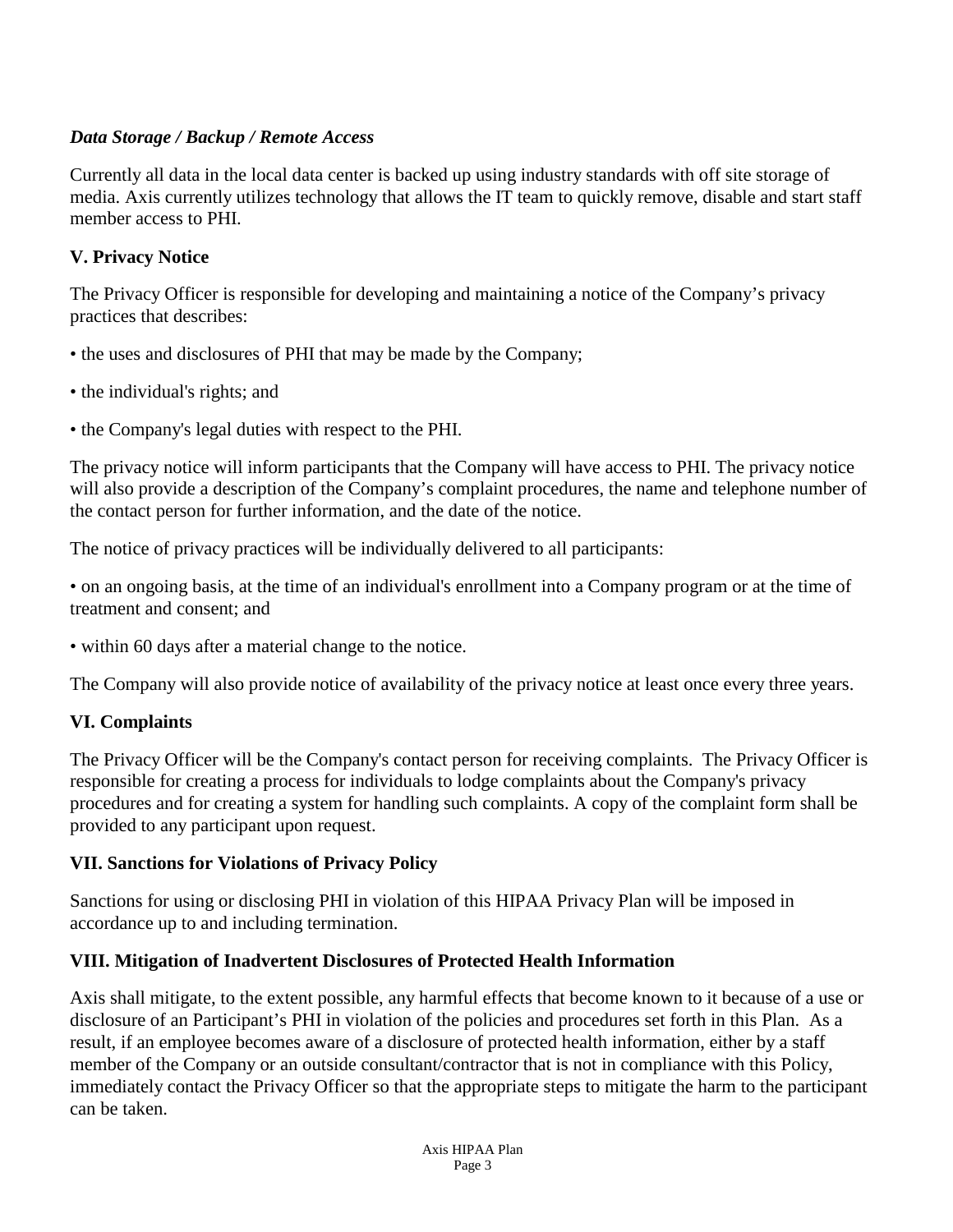# **IX. No Intimidating or Retaliatory Acts; No Waiver of HIPAA Privacy**

No employee may intimidate, threaten, coerce, discriminate against, or take other retaliatory action against individuals for exercising their rights, filing a complaint, participating in an investigation, or opposing any improper practice under HIPAA.

No individual shall be required to waive his or her privacy rights under HIPAA as a condition of treatment, payment, enrollment or eligibility.

# **X. Plan Document**

The Plan document includes provisions to describe the permitted and required uses and disclosures of PHI by Axis. Specifically, the Plan document requires Axis to:

• not use or further disclose PHI other than as permitted by the Plan documents or as required by law;

• ensure that any agents or subcontractors to whom it provides PHI received from the Company agree to the same restrictions and conditions that apply to Axis;

• report to the Privacy Officer any use or disclosure of the information that is inconsistent with the permitted uses or disclosures;

• make PHI available to Participants, consider their amendments and, upon request, provide them with an accounting of PHI disclosures;

• make the Company's internal practices and records relating to the use and disclosure of PHI received by the Company available to the Department of Health and Human Services (DHHS) upon request; and

# **XI. Documentation**

The Company's privacy policies and procedures shall be documented and maintained for at least six years. Policies and procedures must be changed as necessary or appropriate to comply with changes in the law, standards, requirements and implementation specifications (including changes and modifications in regulations). Any changes to policies or procedures must be promptly documented.

If a change in law impacts the privacy notice, the privacy policy must promptly be revised and made available. Such change is effective only with respect to PHI created or received after the effective date of the notice.

Axis shall document certain events and actions (including authorizations, requests for information, sanctions, and complaints) relating to an individual's privacy rights.

The documentation of any policies and procedures, actions, activities and designations may be maintained in either written or electronic form.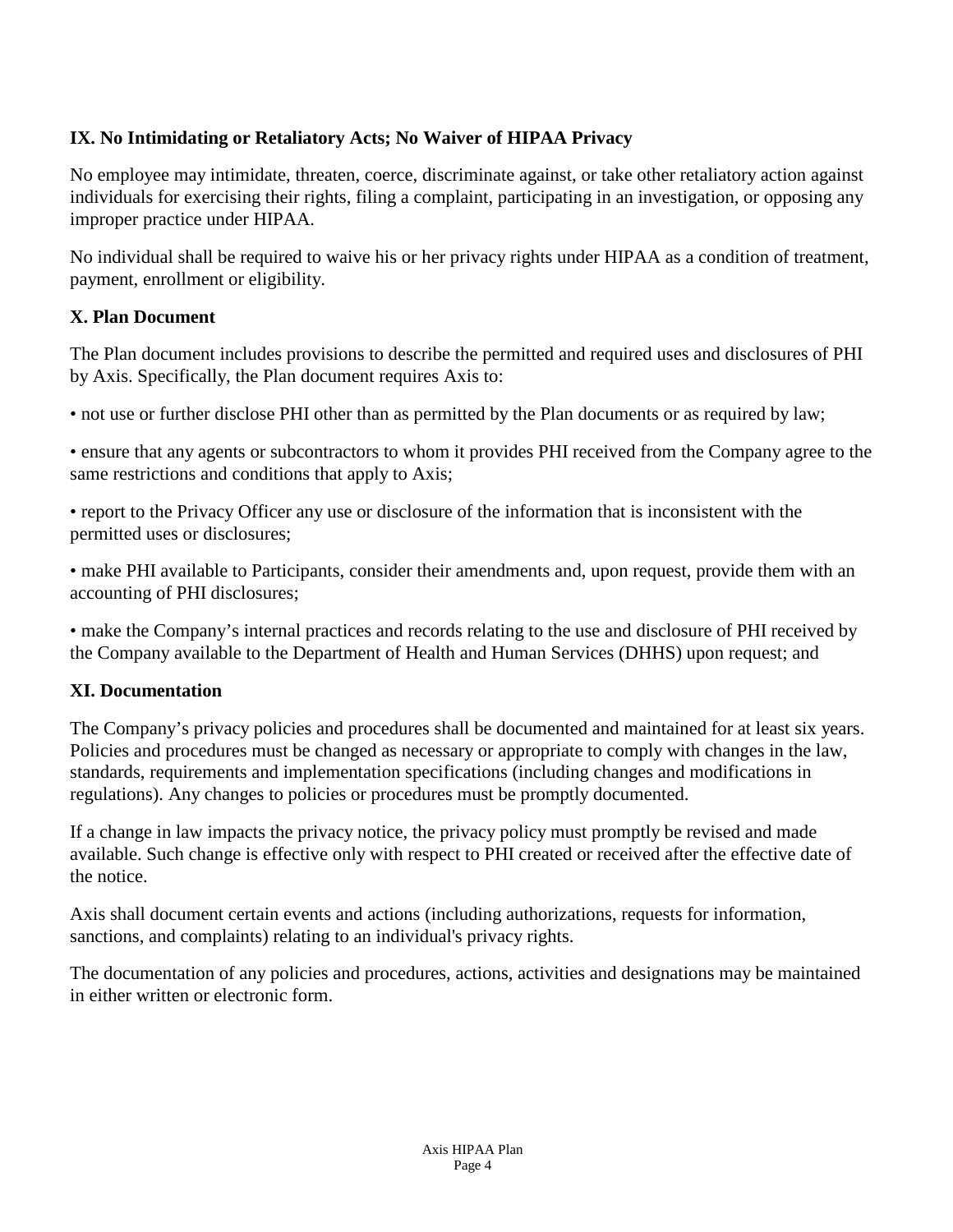# *Incident Report*

The Company has developed an Incident Report form. This form is used to document reports of privacy breaches that have been referred to the Privacy Officer from staff members who have reviewed or received the suspected incident.

After receiving the Incident Report form from staff members, the Privacy Officer classifies the incident and its severity and analyzes the situation. Documentation shall be retained by the Company for a minimum of six years from the date of the reported incident.

If the Privacy Officer is able to resolve the incident, the Privacy Officer shall also document the actions taken to resolve the issue in the Incident Report form.

# **XII. Electronic Health Records**

Just like paper records, Electronic Health Records must comply with HIPAA, and other state and federal laws. Unlike paper records, electronic health records can be encrypted - using technology that makes them unreadable to anyone other than an authorized user - and security access parameters are set so that only authorized individuals can view them. Further, EHRs offer the added security of an electronic tracking system that provides an accounting history of when records have been accessed and who accessed them.

## **XIII. Access Authorization**

Axis will grant access to PHI based on their job functions and responsibilities.

The Privacy Officer in collaboration with IT and senior management is responsible for the determination of which individuals require access to PHI and what level of access they require through discussions with the individual's manager and or department head.

The IT department will keep a record of authorized users and the rights that they have been granted with respect to PHI. IT keeps a comprehensive matrix of how and to who rights are granted. A summary of user rights can be found in the table below.

| Job Title                       | Department           | User rights                          |
|---------------------------------|----------------------|--------------------------------------|
| <b>Patient Services</b>         | Call Center          | Appointment Scheduling               |
|                                 | Referrals            | Override Schedule - with RN approval |
|                                 | Eligibility          | View / Modify Patient Information    |
|                                 |                      | <b>Daily Appointment Reports</b>     |
| Front Desk / Medical Assistance | Clinic               | Appointment Scheduling               |
| Managers / Directors            | <b>BH Department</b> | View / Modify Patient Information    |
|                                 |                      | Daily appointment Reports            |
|                                 |                      | Batch - Cash Management              |
|                                 |                      | <b>Transaction Entry</b>             |
|                                 |                      | Check-in -Create fee                 |
|                                 |                      | tickets                              |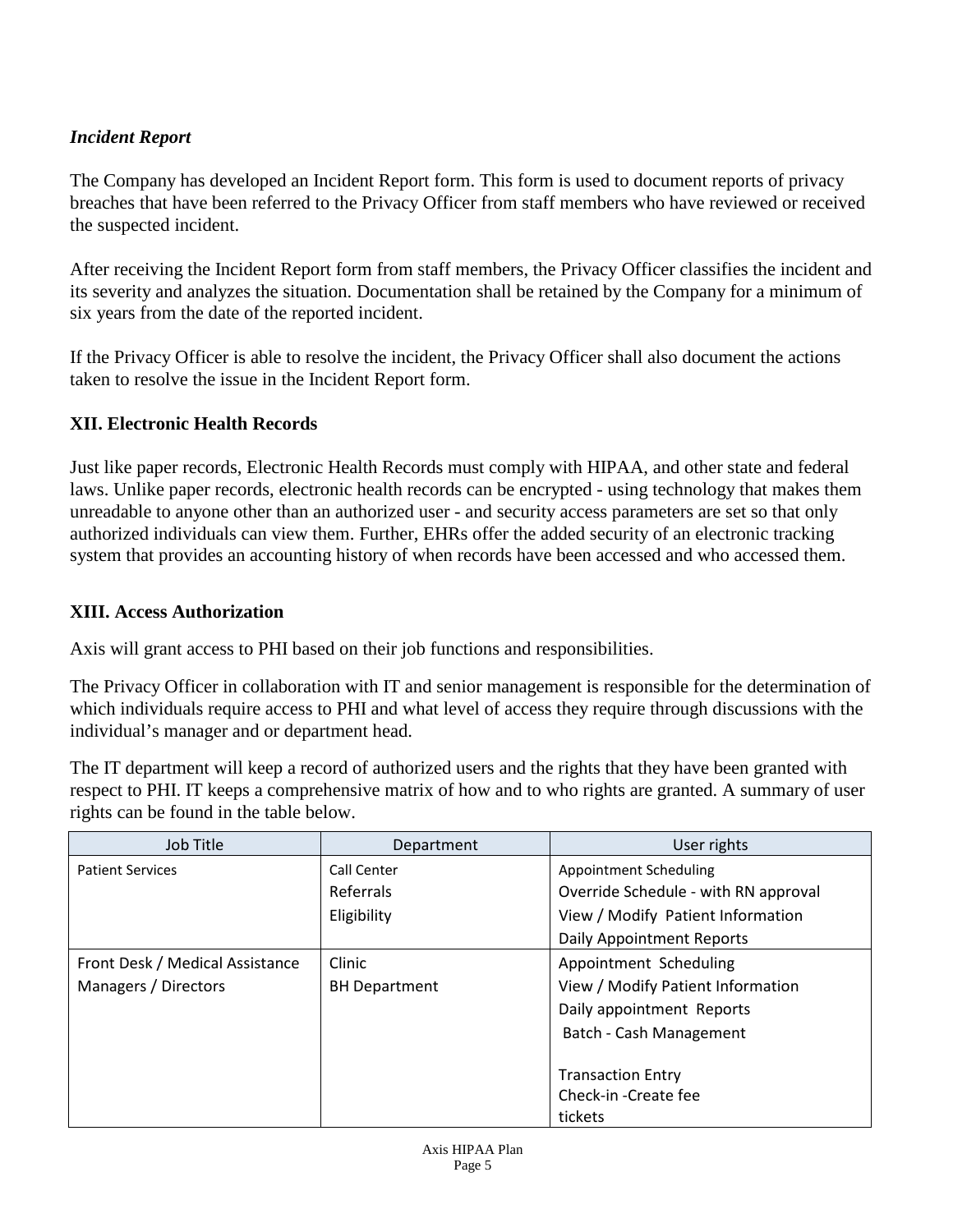| Job Title                            | Department                | User rights                                 |
|--------------------------------------|---------------------------|---------------------------------------------|
| <b>Medical Records Clerk</b>         | <b>Medical Records</b>    | <b>View Patient Information</b>             |
|                                      |                           | Run Chart Pull reports (daily appointments) |
|                                      |                           | View Schedule                               |
| <b>Medication Refill</b>             | <b>Medical Records</b>    | <b>Appointment Scheduling</b>               |
|                                      |                           | <b>View Patient Information</b>             |
|                                      |                           | Run Chart Pull reports (daily appointments) |
|                                      |                           |                                             |
|                                      |                           |                                             |
| <b>RN Nurse Managers</b>             | Clinic                    | <b>View Schedule</b>                        |
|                                      |                           | Appointment Scheduling                      |
|                                      |                           | Override Schedule                           |
|                                      |                           | View / Modify Patient Information           |
|                                      |                           | Daily Appointment Reports                   |
|                                      |                           |                                             |
|                                      |                           |                                             |
|                                      |                           |                                             |
| IT - Department                      | <b>IT Department</b>      | Schedule template -add/<br>modify           |
|                                      |                           | Full System Administrative                  |
| <b>Application Analyst</b>           |                           | rights                                      |
| Project Support                      |                           | Full File Maintenance Level rights          |
|                                      |                           | All operational functions in                |
| <b>Clinical Applications Manager</b> |                           | EPM                                         |
| <b>HIT Coordinator</b>               |                           |                                             |
| <b>Behavioral Health Counselors</b>  | <b>Behavior Health</b>    | appointment Scheduling                      |
| Interns                              |                           | View / Modify patient information           |
|                                      |                           | Daily Appointment Reports                   |
|                                      |                           |                                             |
| Senior Staff                         | Admin                     | View/ Modify patient information            |
|                                      | Finance                   | Full report access                          |
|                                      |                           | <b>Appointment Scheduling</b>               |
|                                      |                           | Cash Management / Transaction Entry and     |
|                                      |                           | Modifications                               |
| <b>Billing Clerk</b>                 | <b>Billing Department</b> | Charge Entry                                |
| <b>Billing Manager</b>               |                           | Claim Entry                                 |
|                                      |                           | Process Claim                               |
|                                      |                           | <b>Financial Reports</b>                    |
|                                      |                           | Payer Information / edit/                   |
|                                      |                           | modify                                      |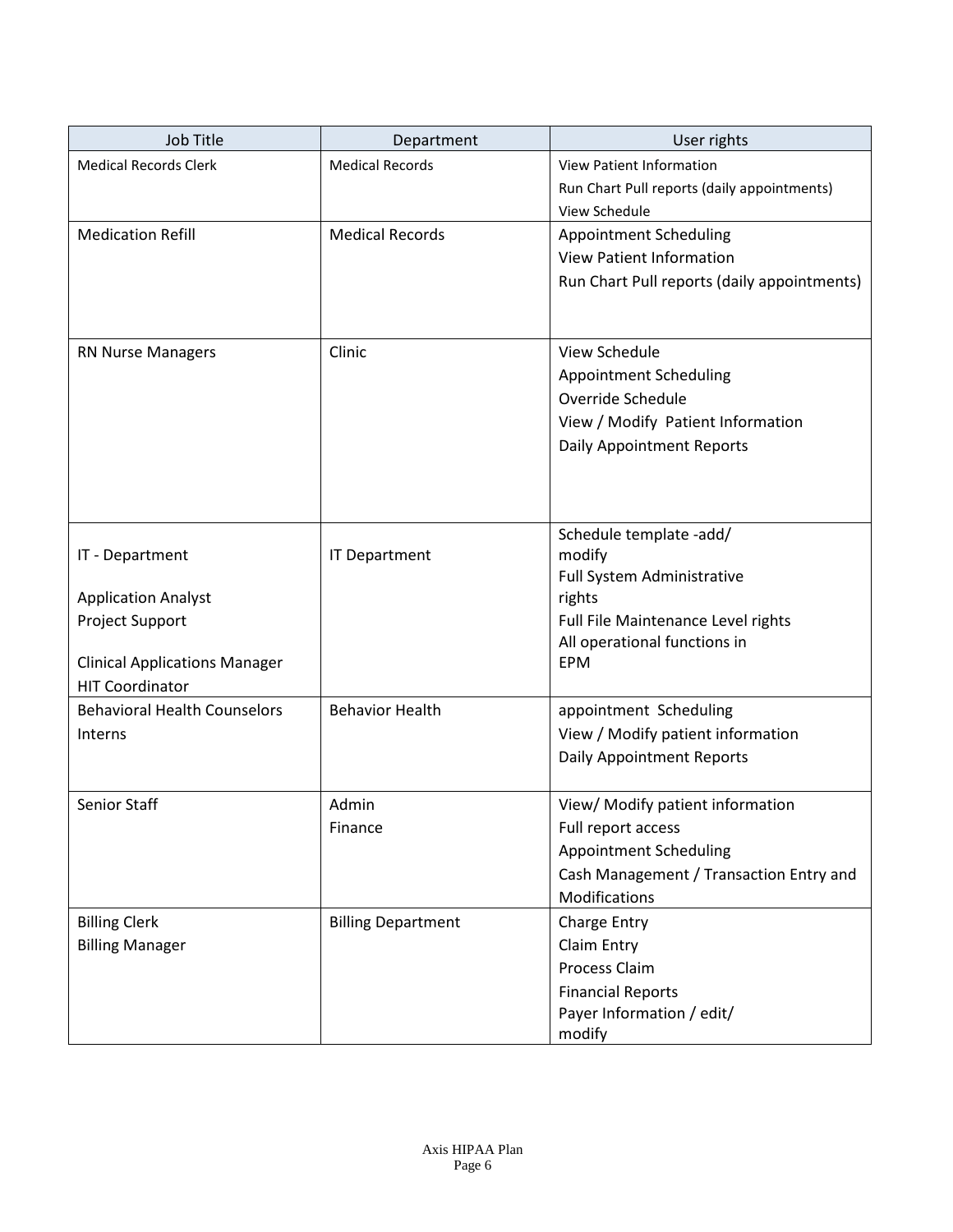# **SECTION 2: Use and Disclosure of PHI**

# **I. Use and Disclosure Defined**

The Company will use and disclose PHI only as permitted under HIPAA. The terms "use" and "disclosure" are defined as follows:

• *Use.* The sharing, employment, application, utilization, examination, or analysis of individually identifiable health information by any person working for or within the Company, or by a Business Associate of the Company.

• *Disclosure.* For information that is protected health information, disclosure means any release, transfer, provision of access to, or divulging in any other manner of individually identifiable health information to persons not employed by or working within Axis with a business need to know PHI.

# **II. Access to PHI Is Limited to Certain Employees**

All staff who performs Participant functions directly on behalf of the Company or on behalf of group health plans will have access to PHI as determined by their department and job description and as granted by IT.

These employees with access may use and disclose PHI as required under HIPAA but the PHI disclosed must be limited to the minimum amount necessary to perform the job function. Employees with access may not disclose PHI unless an approved compliant authorization is in place or the disclosure otherwise is in compliance with this Plan and the use and disclosure procedures of HIPAA.

Staff members may not access either through our information systems or the participant's medical record the medical and/or demographic information for themselves, family members, friends, staff members or other individuals for personal or other non-work related purposes, even if written or oral participant authorization has been given. If the staff member is a Participant in Axis's plans, the staff member must go through their Provider in order to request their own PHI.

In the very rare circumstance when a staff member's job requires him/her to access and/or copy the medical information of a family member, a staff member, or other personally known individual, then he/she should immediately report the situation to his/her manager who will determine whether to assign a different staff member to complete the task involving the specific Participant.

Your access to your own PHI must be based on the same procedures available to other participants not based on your job-related access to our information systems. For example, if you are waiting for a lab result or want to view a clinic note or operative report, you must either contact your physician for the information or make a written request to the Privacy Officer. You cannot access your own information; you must go through all the appropriate channels as any Participant would have to.

# **III. Disclosures of PHI Pursuant to an Authorization**

PHI may be disclosed for any purpose if an authorization that satisfies all of HIPAA's requirements for a valid authorization is provided by the participant. All uses and disclosures made pursuant to a signed authorization must be consistent with the terms and conditions of the authorization.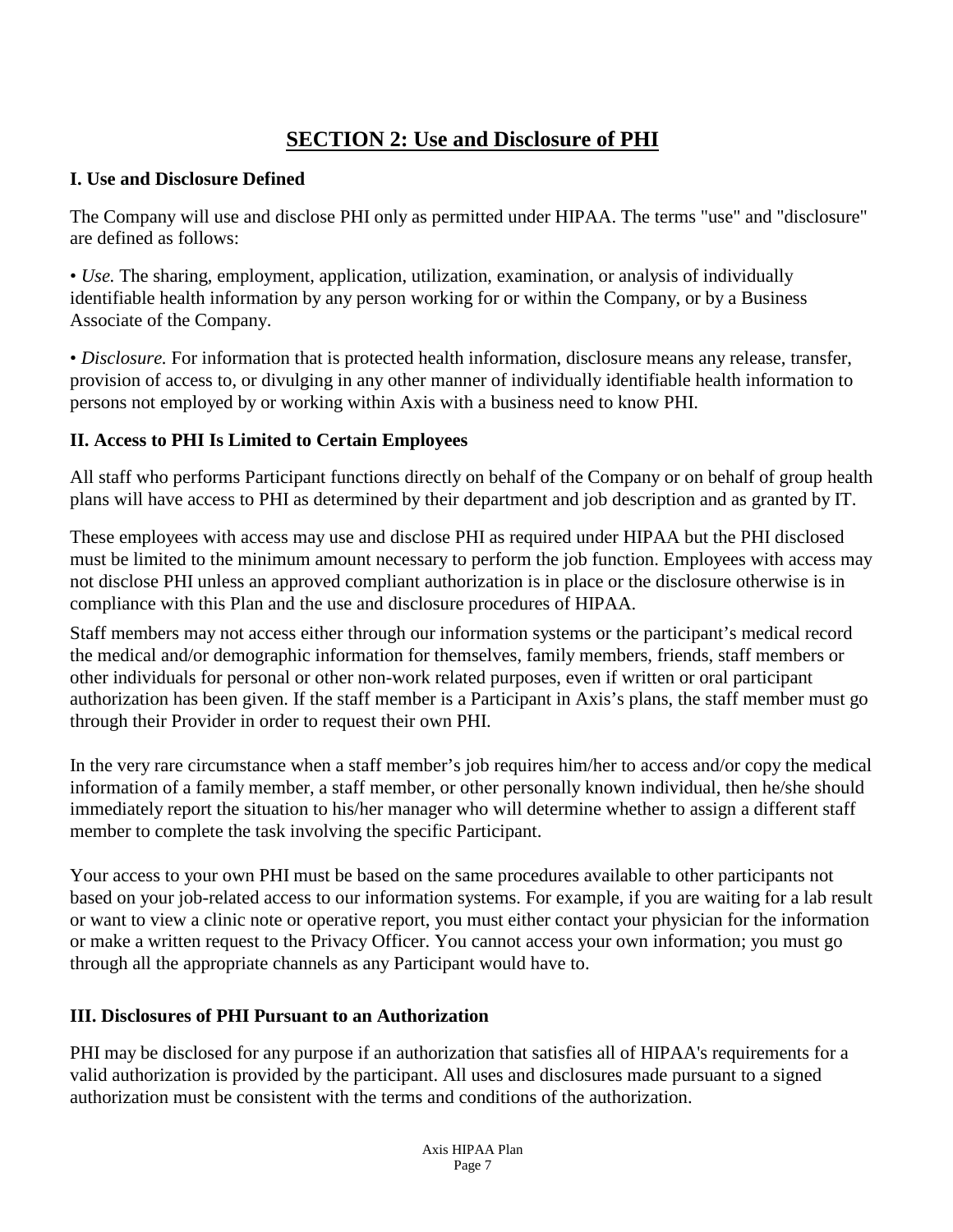# **IV. Permissive Disclosures of PHI: for Legal and Public Policy Purposes**

PHI may be disclosed in the following situations without a participant's authorization, when specific requirements are satisfied. The Company's use and disclosure procedures describe specific requirements that must be met before these types of disclosures may be made. Permitted are disclosures:

- about victims-of abuse, neglect or domestic violence;
- for judicial and administrative proceedings;
- for law enforcement purposes;
- for public health activities;
- for health oversight activities;
- about decedents;
- for cadaver organ, eye or tissue donation purposes;
- for certain limited research purposes;
- to avert a serious threat to health or safety;
- for specialized government functions; and
- that relate to workers' compensation programs.

# **V. Complying With the "Minimum-Necessary" Standard**

HIPAA requires that when PHI is used or disclosed, the amount disclosed generally must be limited to the "minimum necessary" to accomplish the purpose of the use or disclosure.

The "minimum-necessary" standard does not apply to any of the following:

- uses or disclosures made to the individual;
- uses or disclosures made pursuant to a valid authorization;
- disclosures made to the Department of Labor;
- uses or disclosures required by law; and
- uses or disclosures required to comply with HIPAA.

*Minimum Necessary When Disclosing PHI.* For making disclosures of PHI to any business associate or providers, or internal/external auditing purposes, only the minimum necessary amount of information will be disclosed.

All other disclosures must be reviewed on an individual basis with the Privacy Officer to ensure that the amount of information disclosed is the minimum necessary to accomplish the purpose of the disclosure.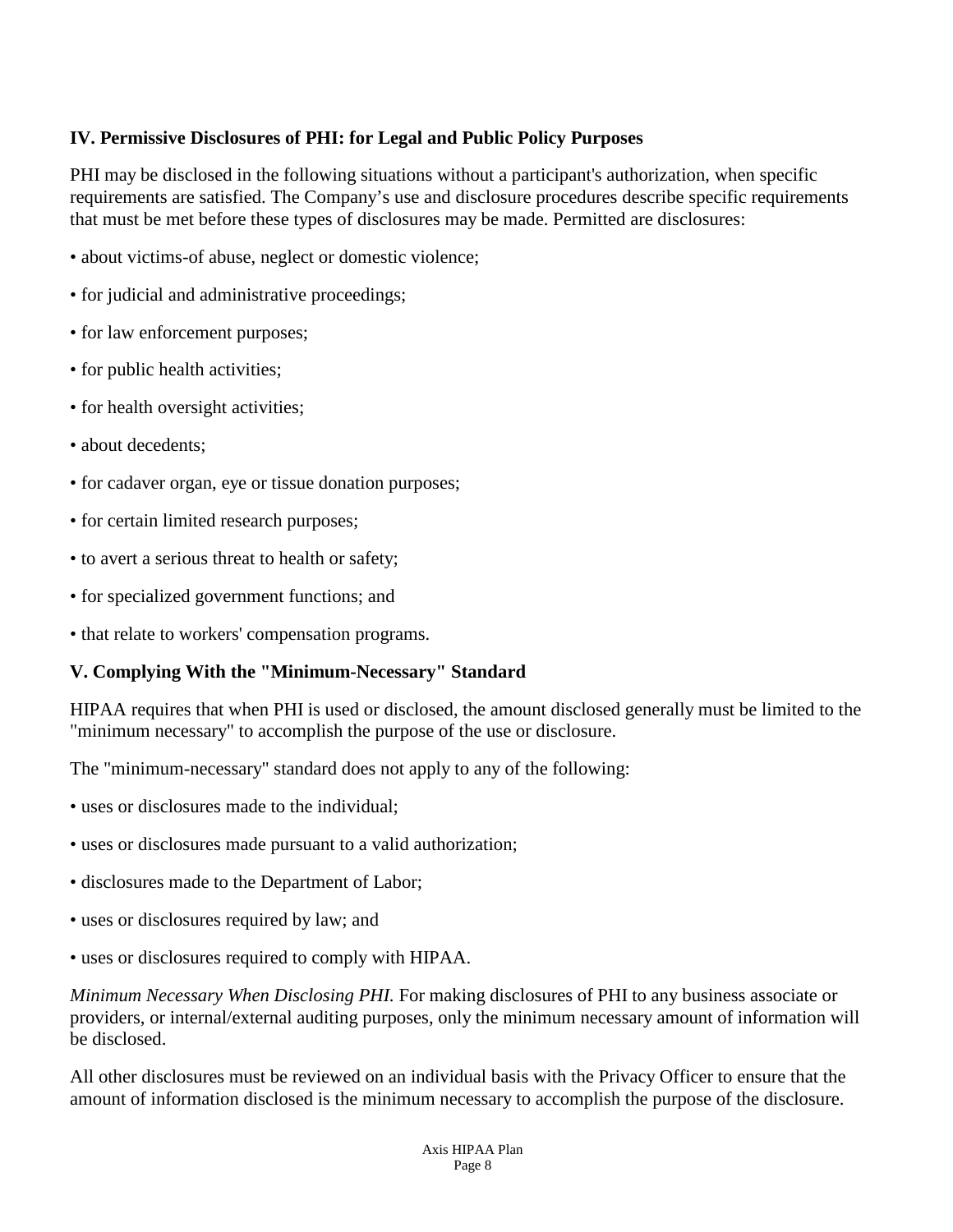*Minimum Necessary When Requesting PHI.* For making *requests* for disclosure of PHI from business associates, providers or participants for purposes of claims payment/adjudication or internal/external auditing purposes, only the minimum necessary amount of information will be requested.

All other requests must be reviewed on an individual basis with the Privacy Officer to ensure that the amount of information requested is the minimum necessary to accomplish the purpose of the disclosure.

# **VI. Disclosures of PHI to Business Associates**

With the approval of the Privacy Officer and in compliance with HIPAA, employees may disclose PHI to the Company's business associates and allow the Company's business associates to create or receive PHI on its behalf. However, prior to doing so, the Company must first obtain assurances from the business associate that it will appropriately safeguard the information. Before sharing PHI with outside consultants or contractors who meet the definition of a "business associate," employees must contact the Privacy Officer and verify that a business associate contract is in place.

# *Business Associate is* an entity that:

• performs or assists in performing a Company function or activity involving the use and disclosure of protected health information (including claims processing or administration, data analysis, underwriting, etc.); or

• provides legal, accounting, actuarial, consulting, data aggregation, management, accreditation, or financial services, where the performance of such services involves giving the service provider access to PHI.

## *Examples of Business Associates are:*

- $\triangleright$  A third party administrator that assists the Company with claims processing.
- $\triangleright$  A CPA firm whose accounting services to a health care provider involves access to protected health information.
- $\triangleright$  An attorney whose legal services involve access to protected health information.
- $\triangleright$  A consultant that performs utilization reviews for the Company.
- $\triangleright$  A health care clearinghouse that translates a claim from a non-standard format into a standard transaction on behalf of the Company and forwards the processed transaction to a payer.
- $\triangleright$  An independent medical transcriptionist that provides transcription services for the Company.
- $\triangleright$  A pharmacy benefits manager that manages a health plan's pharmacist network.

## **VII. Disclosures of De-Identified Information**

The Company may freely use and disclose de-identified information. De-identified information is health information that does not identify an individual and with respect to which there is no reasonable basis to believe that the information can be used to identify an individual. There are two ways a covered entity can determine that information is de-identified: either by professional statistical analysis, or by removing 18 specific identifiers.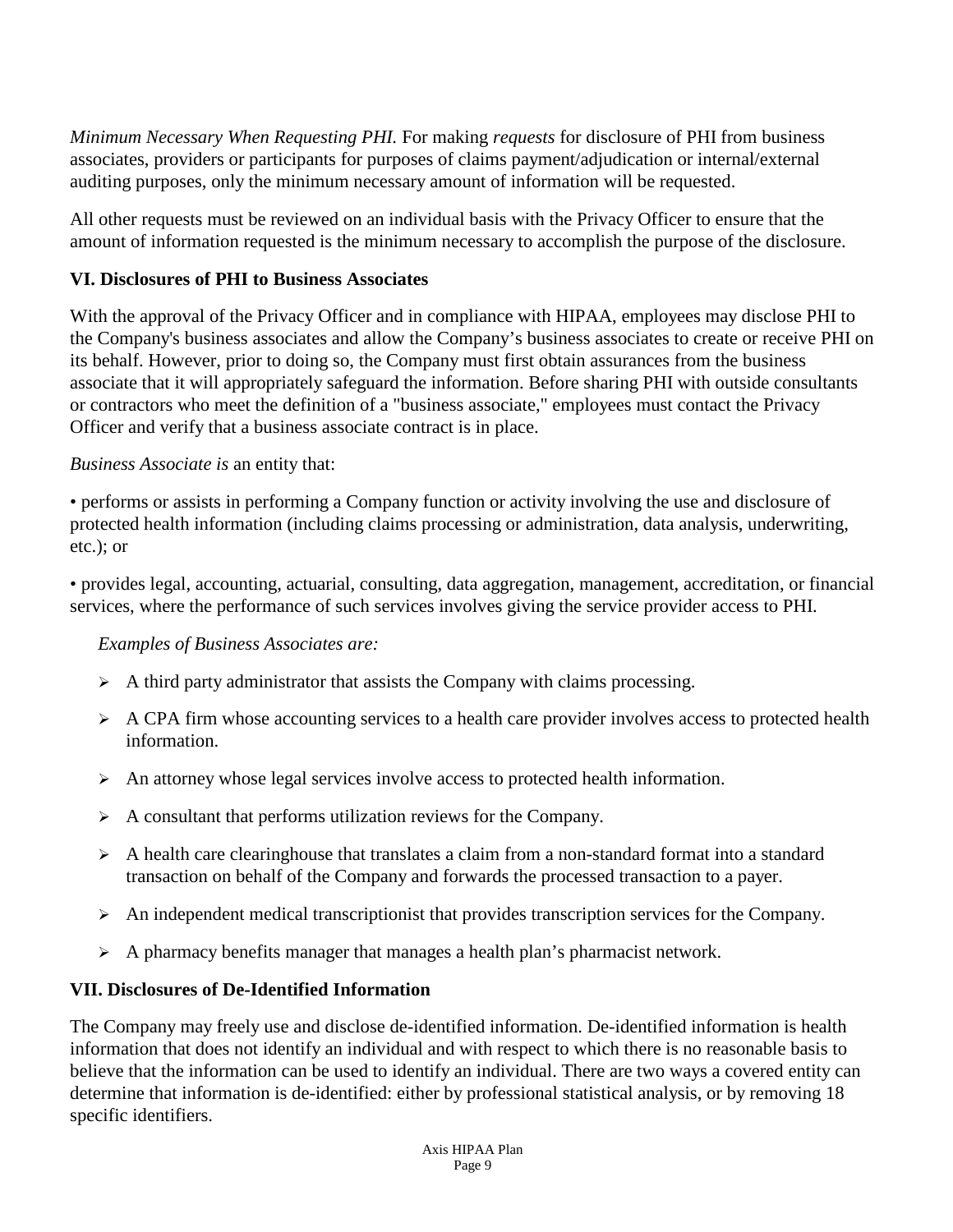18 specific elements listed below - relating to the participant, employee, relatives, or employer - must be removed, and you must ascertain there is no other available information that could be used alone or in combination to identify an individual.

- 1. Names
- 2. Geographic subdivisions smaller than a state

3. All elements of dates (except year) related to an individual - including dates of admission, discharge, birth, death - and for persons >89 y.o., the year of birth cannot be used.

- 4. Telephone numbers
- 5. FAX numbers
- 6. Electronic mail addresses
- 7. Social Security Number
- 8. Medical Record numbers
- 9. Health plan beneficiary numbers
- 10. Account numbers
- 11. Certificate/license numbers
- 12. Vehicle identifiers and serial numbers including license plates
- 13. Device identifiers and serial numbers
- 14. Web URLs
- 15. Internet protocol addresses
- 16. Biometric identifiers, including finger and voice prints
- 17. Full face photos, and comparable images
- 18. Any unique identifying number, characteristic or code

A person with appropriate expertise must determine that the risk is very small that the information could be used alone or in combination with other reasonably available information by an anticipated recipient to identify the individual. AND this person must document the methods and justification for this determination.

## **VIII. Disclosures to Family, Friends or Others-Participant Location**

There are instances when a participant's friend or family member contacts Axis to ask about the location of a patient or whether the patient has been seen at Axis. Following is guidance provided to assist staff in providing appropriate responses for specific situations that commonly occur. In rare cases of emergency, at the discretion of senior management the minimum of information my be released in order to assist in resolving and emergency situation.

## *Guidance*

## **Situation: Friends or family are concerned about the whereabouts of a person. They contact the company to ask if a person is at Axis or has been seen as a participant recently.**

## *Response:*

If the person is not currently an Axis participant, the caller may be told that the person is not at the clinic. If the person is currently receiving services at the clinic, clinic staff should take the name of the caller, their purpose for calling the participant and tell them that they will check. Staff should then ask the participant if it is okay to provide information to the caller and what information to provide. If the patient does not want the clinic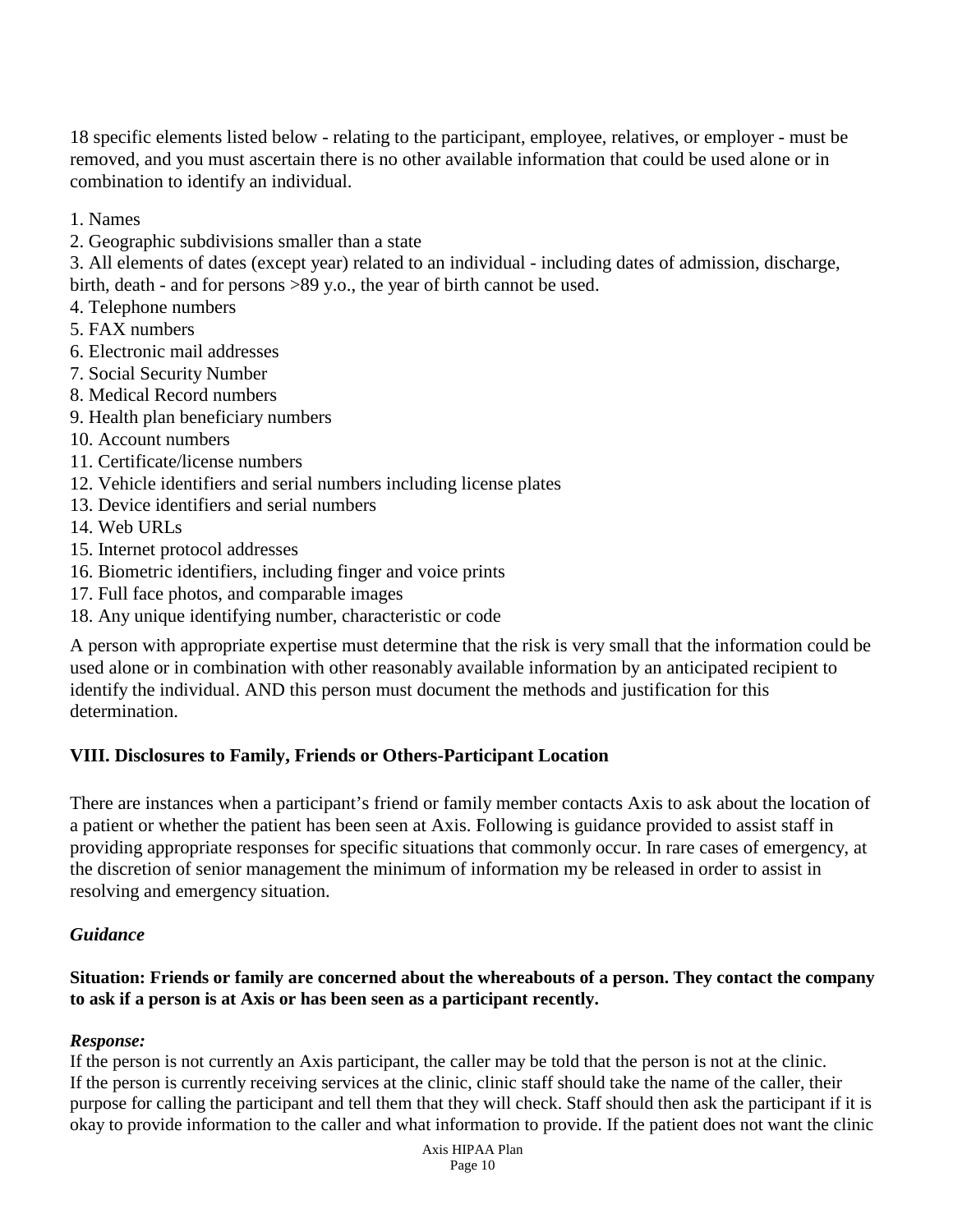staff to provide information, staff should tell the caller that they are unable to provide information about the participant due to privacy rights and suggest that the caller contact the participant directly for information. If the caller is asking for historical information about visits or services provided and the participant has not either provided an authorization to share this information with this person pertaining to their involvement in the patient's treatment or payment, the caller should be informed that due to HIPAA confidentiality requirements, information about participant visits is not provided without participant authorization.

## *Situation:* **An individual comes to Axis and tells the reception area that they have arrived to pick up a patient.**

## *Response:*

If the participant has notified Axis staff that someone is coming to pick them up (by giving the name of the individual), the individual should be directed to the location of the participant. If the patient has not provided information about anyone coming to pick them up, Axis staff should ask for the person's name and tell the person that they will check. Another staff member should be given a note to tell the participant that someone has arrived to pick them up and ask them whether it is okay to tell the person the participant's location.

# **IX. Removing PHI from Company Premises**

When Axis Community Health deems it necessary for an employee to work from a location other than one of our sites, PHI may be accessed and/or removed under the following circumstances:

- 1. Before removing PHI from Axis for company business you must receive the approval from your department Director and IT.
- 2. Axis will only allow the paper (participant records, reports) removal of PHI when transported in a secure lock box and when approved by the department Director and the Privacy Officer.
- 3. Axis will provide laptop computers for employees *required* to work offsite and access PHI in a non-Axis setting. Any files saved on these computers are saved to the network and are therefore secure.
- 4. Staff members that work at school sites and create paper files at the school are required to keep these files locked securely. While in transit, these files are kept locked in secured carrying cases.
- 5. Staff member with progress notes and other forms that need to be signed by their supervisors can be brought back to Axis in a locked carrying case. These documents can also be saved on the Axis server in a designated secure file on the company network, or on a password-protected flash drive received by IT.
- 6. The electronic removal of PHI (using flash drives) for the purposes of working from a non-Axis setting may be approved in advance by IT only. In the very rare circumstance that it becomes necessary, the PHI should be rigorously safeguarded physically as well as electronically, including *employee-performed* encryption of all files. Most flash drives have the capability to assign a password.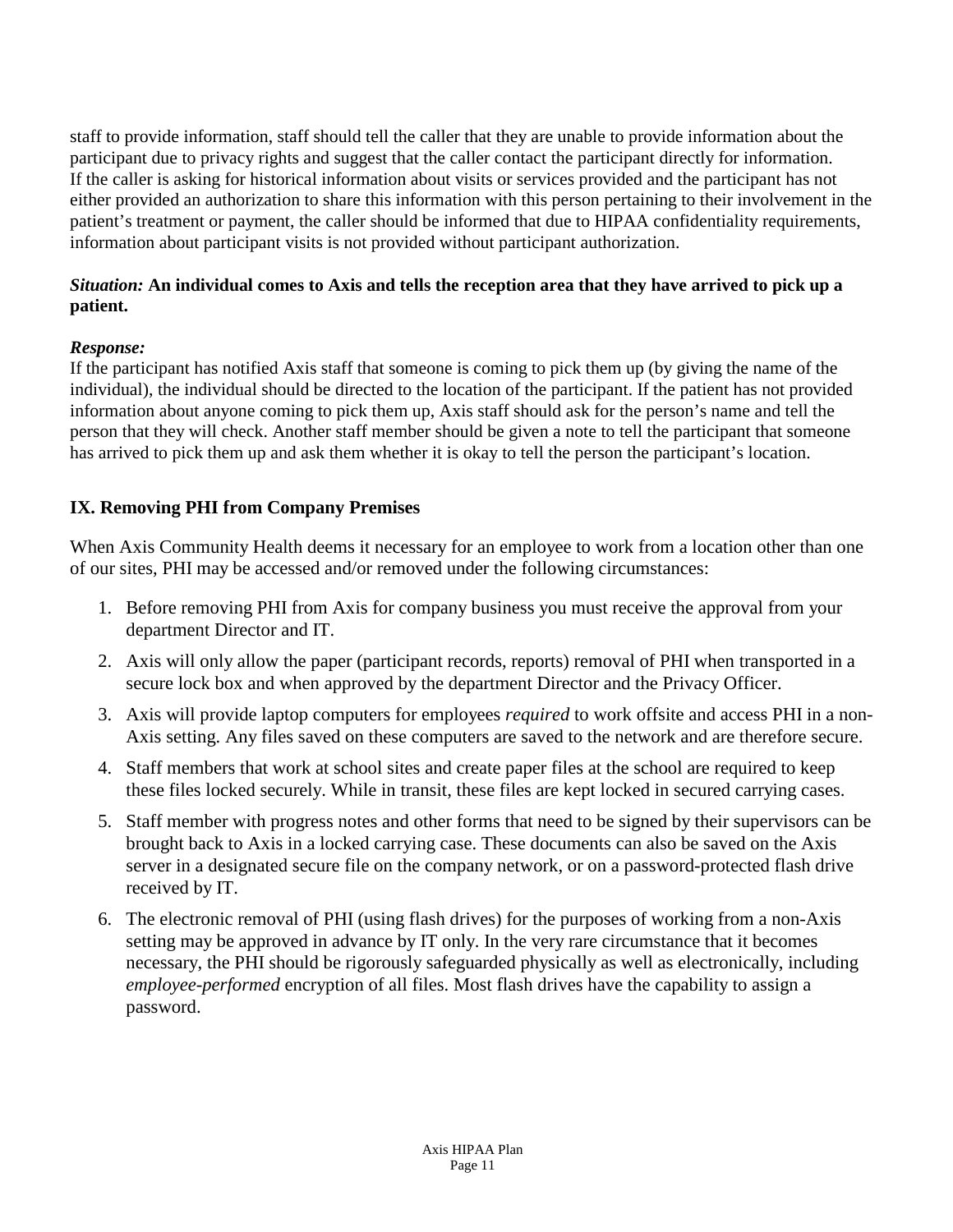- 7. The following safeguards are required of all employees when working from a non-Axis site:
	- When outside the facility, only work on health information in a **secure private environment.**
	- Keep the information with you **at all times** while in transit.
	- Do not permit others to have access to the information.
	- Never email participant information.
	- Don't save participant information to your home computer.
	- Do not print records of any type.
	- Do not record login information on or near the computer.
	- Return all information the next business day or as soon as required.

The Company uses a third party vendor for the daily transportation of paper participant charts from clinic site to clinic site. This vendor is state-licensed, bonded and insured as a Mail Courier Service provider.

Axis Community Health will immediately investigate any incident that involves the loss or theft of PHI that was taken off-site.

# **X. Faxing PHI**

Each fax should be accompanied by an Axis fax cover sheet. Faxing of highly confidential information is not recommended. Faxing of highly confidential information is only permitted if the sender first calls the recipient and confirms that the recipient or his/her designee can be waiting at the fax machine, and then, the recipient or his/her designee waits at the fax machine to receive the fax and then calls the sender to confirm receipt of the document. Both the sender and the recipient must be attentive to the sensitive nature of highly confidential information.

If the fax was transmitted to the wrong recipient, in all cases follow these steps:

Fax a request to the incorrect fax number explaining that the information has been misdirected, and ask that the materials be returned or destroyed. Document the incident on an Incident Report Form and notify the HIPAA Privacy Officer at (925) 201-6038. Verify the fax number with the recipient before attempting to fax the information again.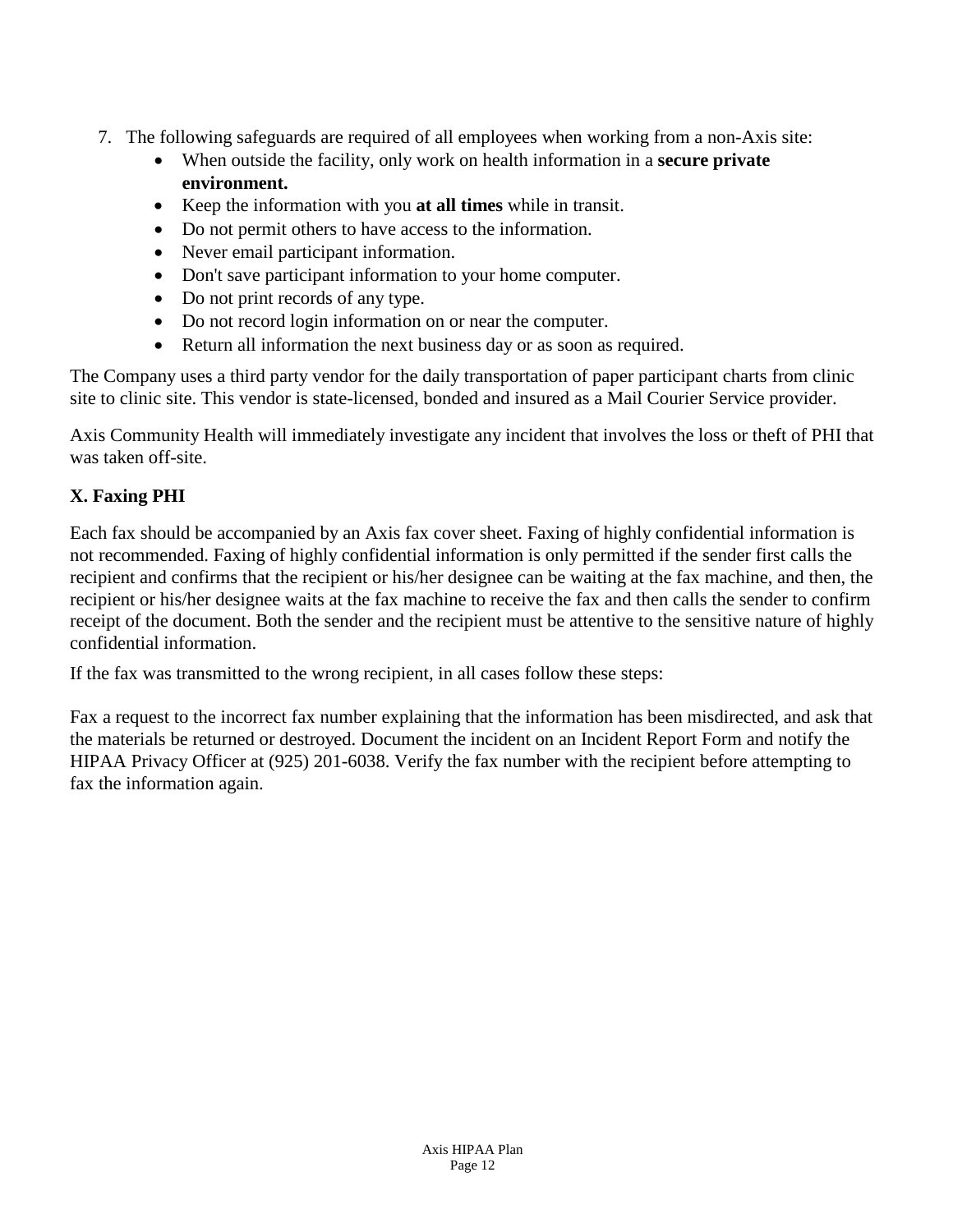# **SECTION 3: Participant Individual Rights**

# **I. Access to Protected Health Information and Requests for Amendment**

HIPAA gives participants the right to access and obtain copies of their PHI that the Company or its business associates maintains. HIPAA also provides that participants may request to have their PHI amended. The Company will provide access to PHI and it will consider requests for amendment that are submitted in writing by participants.

# **II. Accounting**

An individual has the right to obtain an accounting of certain disclosures of his or her own PHI. This right to an accounting extends to disclosures made in the last six years, other than disclosures:

- to carry out treatment, payment or health care operations;
- to individuals about their own PHI;
- incident to an otherwise permitted use or disclosure or pursuant to an authorization;
- for purposes of creation of a facility directory or to persons involved in the participant's care or other notification purposes;
- as part of a limited data set; or
- for other national security or law enforcement purposes.

The Company shall respond to an accounting request within 60 days. If the Company is unable to provide the accounting within 60 days, it may extend the period by 30 days, provided that it gives the participant notice (including the reason for the delay and the date the information will be provided) within the original 60-day period.

The accounting must include the date of the disclosure, the name of the receiving party, a brief description of the information disclosed, and a brief statement of the purpose of the disclosure (or a copy of the written request for disclosure, if any).

The first accounting in any 12-month period shall be provided free of charge. The Privacy Officer may impose reasonable production and mailing costs for subsequent accountings. The Privacy Officer is responsible for responding to a request for Accounting.

# **III. Requests for Alternative Communication Means or Locations**

Participants may request to receive communications regarding their PHI by alternative means or at alternative locations. For example, participants may ask to be called only at work rather than at home. Such requests may be honored if, in the sole discretion of Axis, the requests are reasonable.

However, Axis shall accommodate such a request if the participant clearly provides information that the disclosure of all or part of that information could endanger the participant. The Privacy Officer in collaboration with managers has responsibility for administering requests for confidential communications.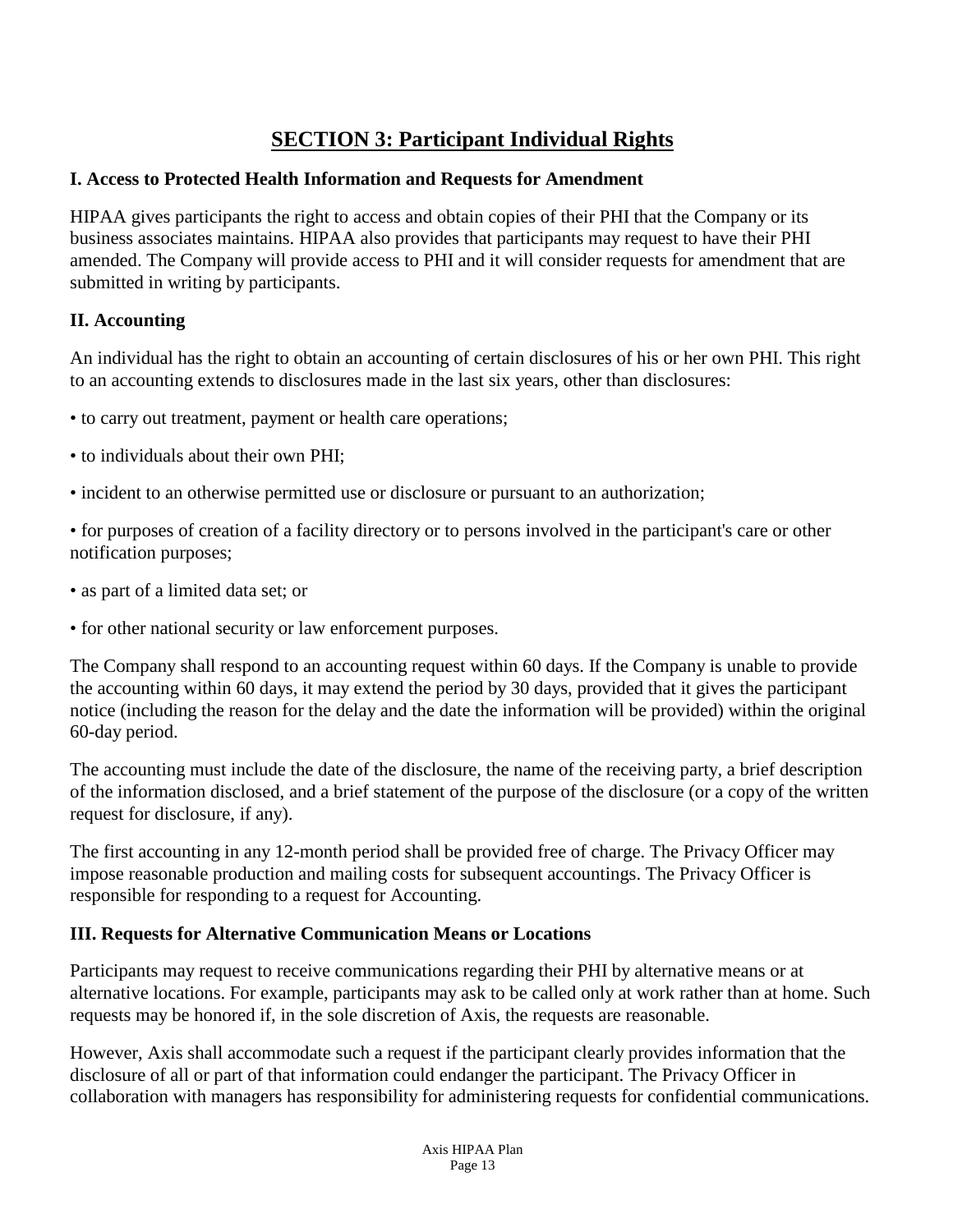# **IV. Requests for Restrictions on Uses and Disclosures of Protected Health Information**

A participant may request restrictions on the use and disclosure of the participant's PHI. It is the Company's policy to attempt to honor such requests if, in the sole discretion of the Company, the requests are reasonable. The Privacy Officer is charged with responsibility for processing requests for restrictions.

# **V. When a Participant Requests a Copy of his/her Record**

A participant can request a copy of his/her medical record by completing a Request for Accessing/Inspecting/Copying Health Information form and submitting it to the Department that maintains the information being requested. The Department in collaboration with the Privacy Officer must process and respond to the request.

Participants can receive this form from Patient Services or by going directly to the department that maintains their records.

# **VI. Participants Request for copy of Clinic Notes or Labs while Checking out After an Appointment**

It's okay to provide a participant with a copy of a clinic note or labs that are maintained in their files. It is recommended that you follow the best practice of stamping or writing "Participant Copy" on **each** page.

# **VII. Acceptable Methods of Verification of Identity for Release of Personal Health Information (PHI):**

## *When the Requestor is the Participant*

The Company will take reasonable steps and exercise professional judgment to verify the identity of the individual making a request for access to his/her own PHI.

- a. **If the request is made in person**, verification of identity may be accomplished by asking for photo identification (such as a driver's license). A copy of the I.D. must be attached to the request and placed in the Participants record.
- b. **If the request is made over the telephone**, verification will be accomplished by requesting identifying information such as social security number, birth date, and medical record number and confirming that this information matches what is in the participant's record. Or, verification will occur through a callback process using phone numbers documented in the participant record to validate the caller's identity.
- c. **If the request is made in writing,** verification will be accomplished by requesting a photocopy of photo identification if a photocopy of the ID is not available, the signature on the written request must be compared with the signature in the participant record. In addition, Axis will need to verify the validity of the written request by contacting the participant by telephone.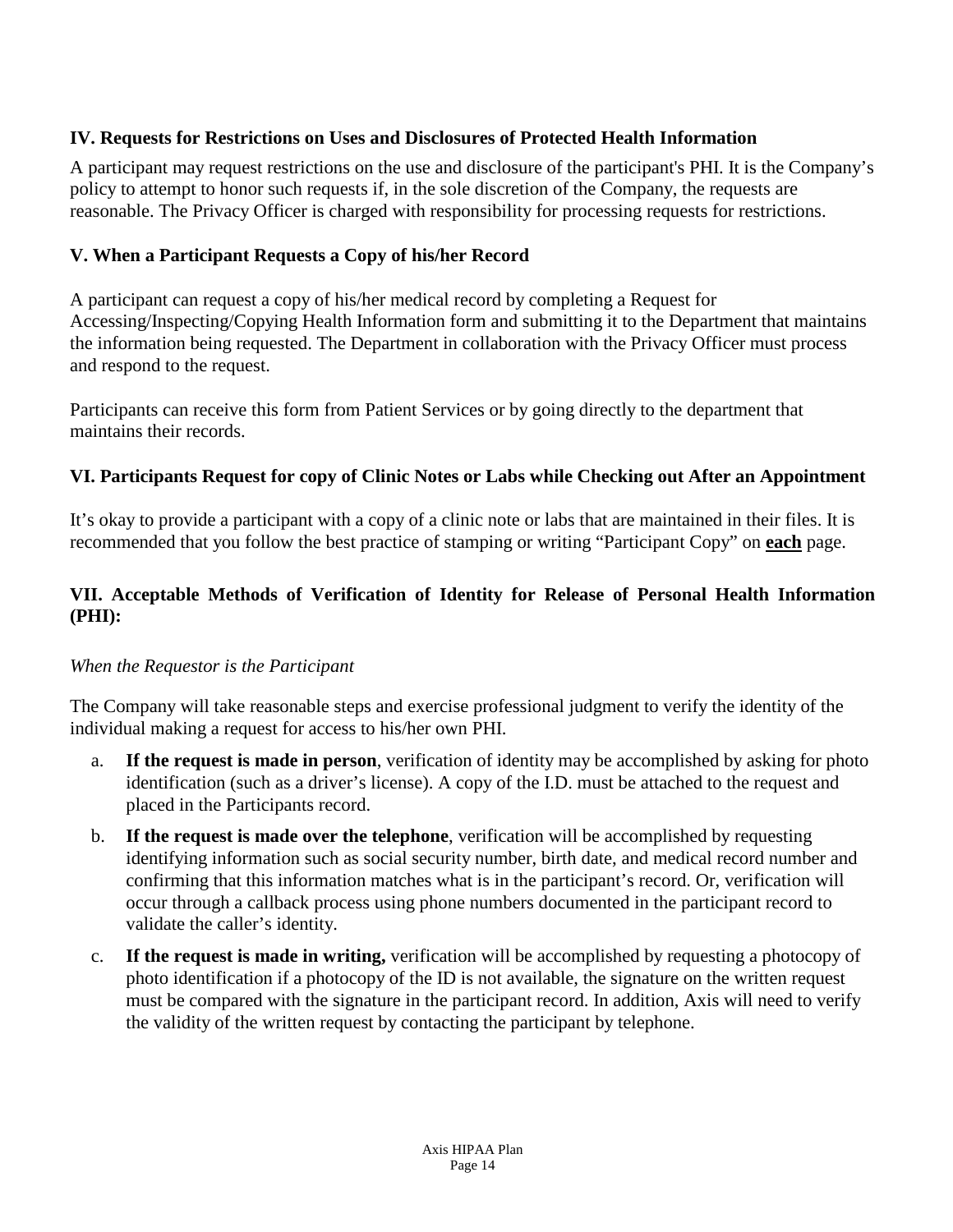# **V1II. When the requestor is the Participants Legally Authorized Representative**

Verification of identity will be accomplished by asking for a valid photo identification (such as driver's license) if the request is made in person. Once identity is established, authority in such situations may be determined by confirming the person is named in the medical record or in the participant's profile as the participant's legally authorized representative. Or, if there is no person listed in the medical record as the participant's legally authorized representative, authority may be established by the person presenting an original of a valid power of attorney for health care or a copy of a court order appointing the person guardian of the participant and a valid photo I.D. A copy of the I.D. and legal notice must be attached to the request and placed in the Participants record.

# **IX. Other Methods**

The Company may use any other method of verification that, in the Company's discretion, is reasonably calculated to verify the identity of the person making the request. Some acceptable means of verification include, but are not limited to:

- d. Requesting to see a photo ID
- e. Requesting a copy of a power of attorney
- f. Confirming personal information with the requestor such as date of birth, policy number or social security number
- g. Questioning a child's caretaker to establish the relationship with the child
- h. Calling the requestor back through a main organization switchboard rather than a direct number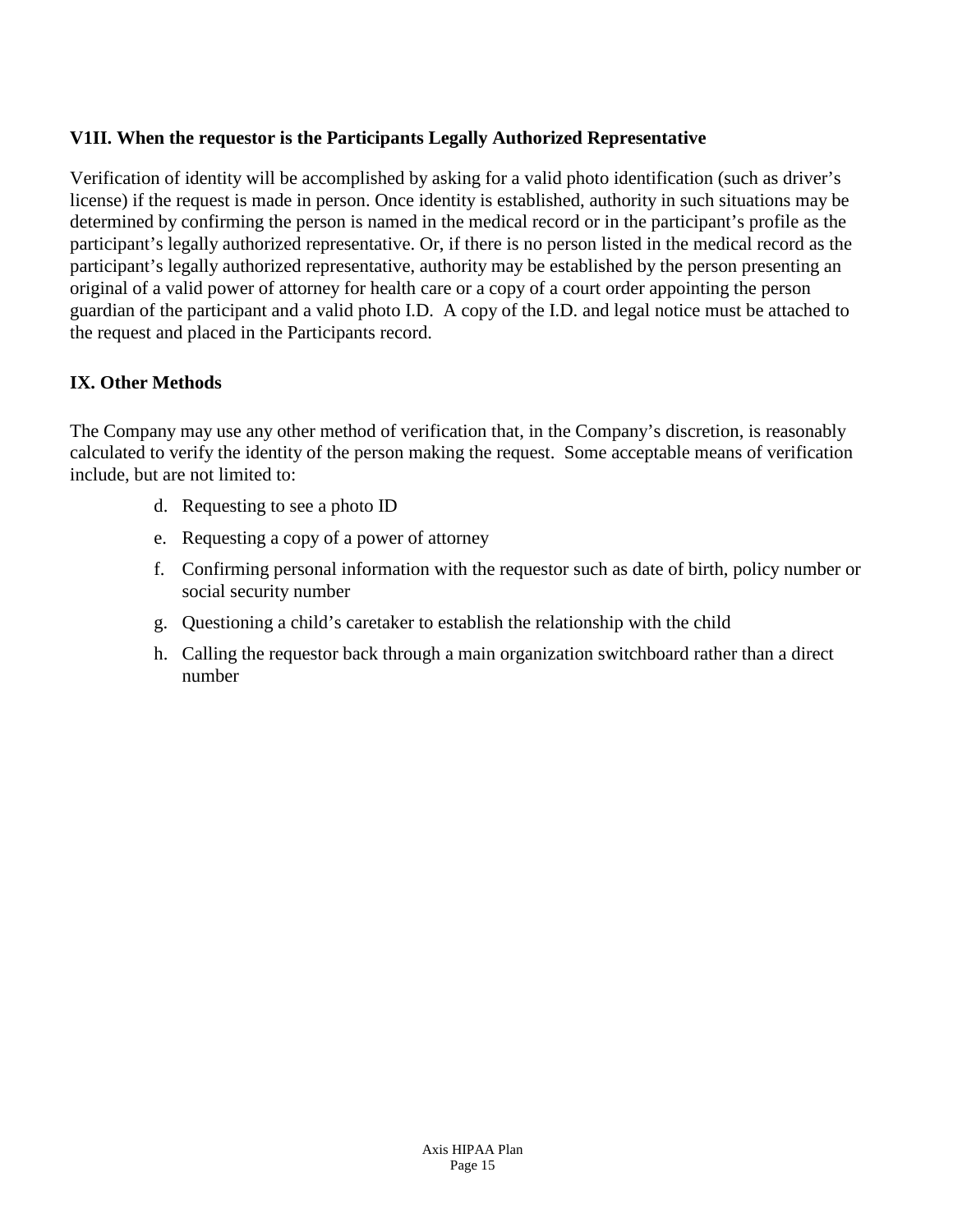# **PHI Breach Reporting**

The purpose of this section is to address the Company's privacy requirements for reporting, documenting, and investigating a known or suspected action or adverse event resulting from unauthorized use or disclosure of individually identifiable health information.

A privacy breach is an adverse event or action that is unplanned, unusual, and unwanted that happens as a result of non-compliance with the privacy policies and procedures of the Company. A privacy breach must pertain to the unauthorized use or disclosure of health information, including 'accidental disclosures' such as misdirected e-mails or faxes.

The Privacy Officer shall immediately investigate and attempt to resolve all reported suspected privacy breaches.

Staff members are required to verbally report to his/her supervisor any event or circumstance that is believed to be an inappropriate use or disclosure of a participant PHI. If the supervisor is unavailable, the staff member must notify the Privacy Officer within 24 hours of the incident. If the manager determines that further review is required, the manager and staff member will consult with the Privacy Officer to determine whether the suspected incident warrants further investigation. In all cases and Incident Report must be filled out and submitted to the appropriate reviewer.

The Privacy Officer will document all privacy incidents and corrective actions taken. Documentation shall include a description of corrective actions, if any are necessary, or explanation of why corrective actions are not needed, and any mitigation undertaken for each specific privacy incident. All documentation of a privacy breach shall be maintained with the Privacy Officer and shall be retained for at least six years from the date of the investigation. Such documentation is not considered part of the participant's health record.

If the participant is not aware of a privacy incident, the Privacy Officer shall investigate the incident thoroughly before determining whether the participant should be informed. If the participant is aware of a privacy incident, the Privacy Officer shall contact the participant within three (3) business days of receiving notice of the incident. The method of contact is at the discretion of the Privacy Officer, but resulting communications with the participant must be documented in the incident report. In addition, any privacy incident that includes a disclosure for which an accounting is required must be documented and entered into accounting.

Staff who fail to report known PHI/security incidents, or fail to report them promptly, may be subject to disciplinary action up to termination.

## **I. Breach Notification Requirements**

Following a breach of unsecured protected health information, covered entities must provide notification of the breach to affected individuals if necessary and in certain circumstances, to the media. In addition, business associates must notify covered entities that a breach has occurred.

• *Individual Notice*

Covered entities must notify affected individuals following the discovery of a breach of unsecured protected health information. Covered entities must provide this individual notice in written form by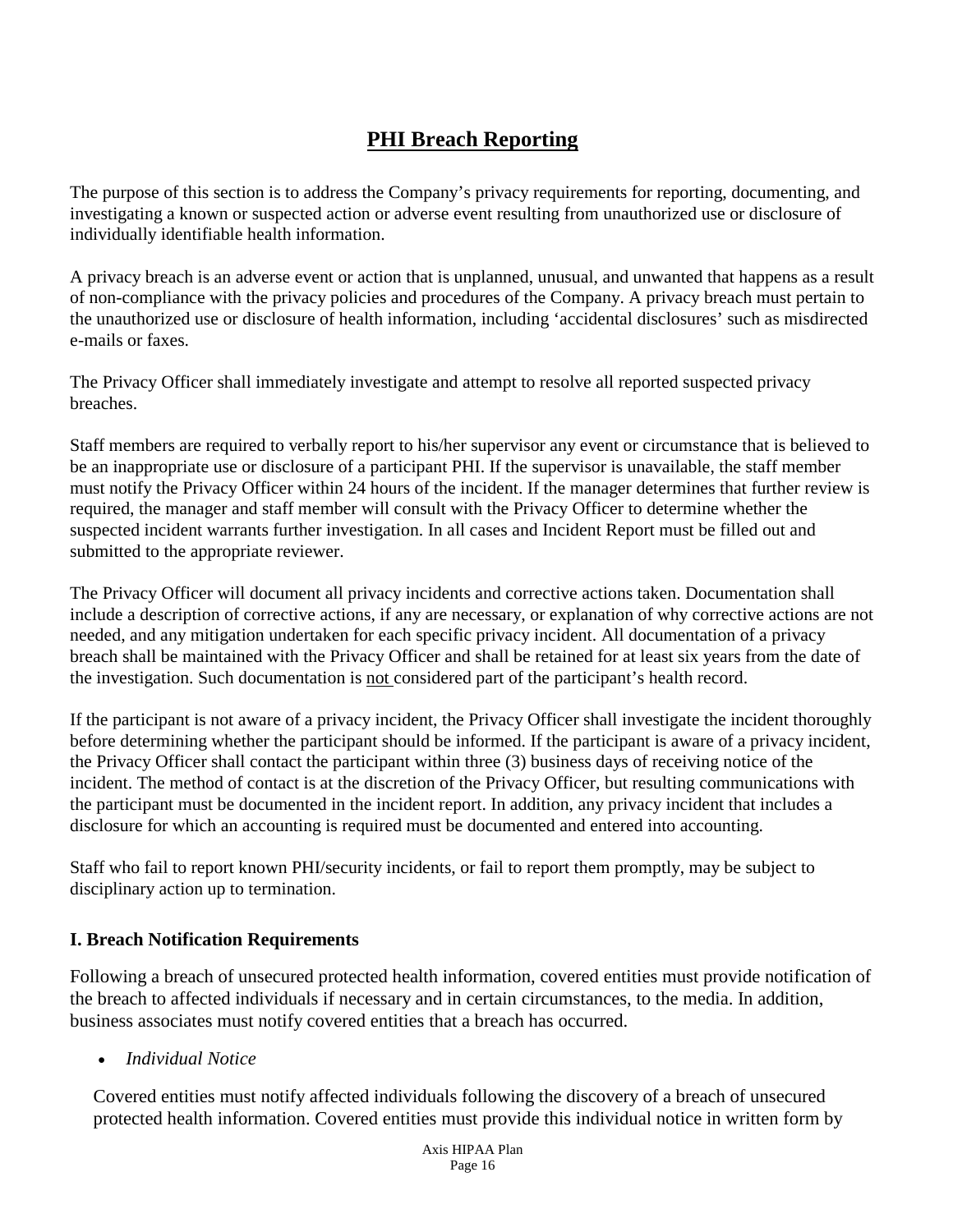first-class mail, or alternatively, by e-mail if the affected individual has agreed to receive such notices electronically. If the covered entity has insufficient or out-of-date contact information for 10 or more individuals, the covered entity must provide substitute individual notice by either posting the notice on the home page of its web site or by providing the notice in major print or broadcast media where the affected individuals likely reside. If the covered entity has insufficient or out-of-date contact information for fewer than 10 individuals, the covered entity may provide substitute notice by an alternative form of written, telephone, or other means.

These individual notifications must be provided without unreasonable delay and in no case later than 60 days following the discovery of a breach and must include, to the extent possible, a description of the breach, a description of the types of information that were involved in the breach, the steps affected individuals should take to protect themselves from potential harm, a brief description of what the covered entity is doing to investigate the breach, mitigate the harm, and prevent further breaches, as well as contact information for the covered entity. Additionally, for substitute notice provided via web posting or major print or broadcast media, the notification must include a toll-free number for individuals to contact the covered entity to determine if their protected health information was involved in the breach.

• *Media Notice*

Covered entities that experience a breach affecting more than 500 residents of a State or jurisdiction are, in addition to notifying the affected individuals, required to provide notice to prominent media outlets serving the State or jurisdiction. Covered entities will likely provide this notification in the form of a press release to appropriate media outlets serving the affected area. Like individual notice, this media notification must be provided without unreasonable delay and in no case later than 60 days following the discovery of a breach and must include the same information required for the individual notice.

• *Notice to the Secretary*

In addition to notifying affected individuals and the media (where appropriate), covered entities must notify the Secretary of breaches of unsecured protected health information. Covered entities will notify the Secretary by visiting the HHS web site and filling out and electronically submitting a breach report form. If a breach affects 500 or more individuals, covered entities must notify the Secretary without unreasonable delay and in no case later than 60 days following a breach. If, however, a breach affects fewer than 500 individuals, the covered entity may notify the Secretary of such breaches on an annual basis. Reports of breaches affecting fewer than 500 individuals are due to the Secretary no later than 60 days after the end of the calendar year in which the breaches occurred.

• *Notification by a Business Associate*

If a breach of unsecured protected health information occurs at or by a business associate, the business associate must notify the covered entity following the discovery of the breach. A business associate must provide notice to the covered entity without unreasonable delay and no later than 60 days from the discovery of the breach. To the extent possible, the business associate should provide the covered entity with the identification of each individual affected by the breach as well as any information required to be provided by the covered entity in its notification to affected individuals.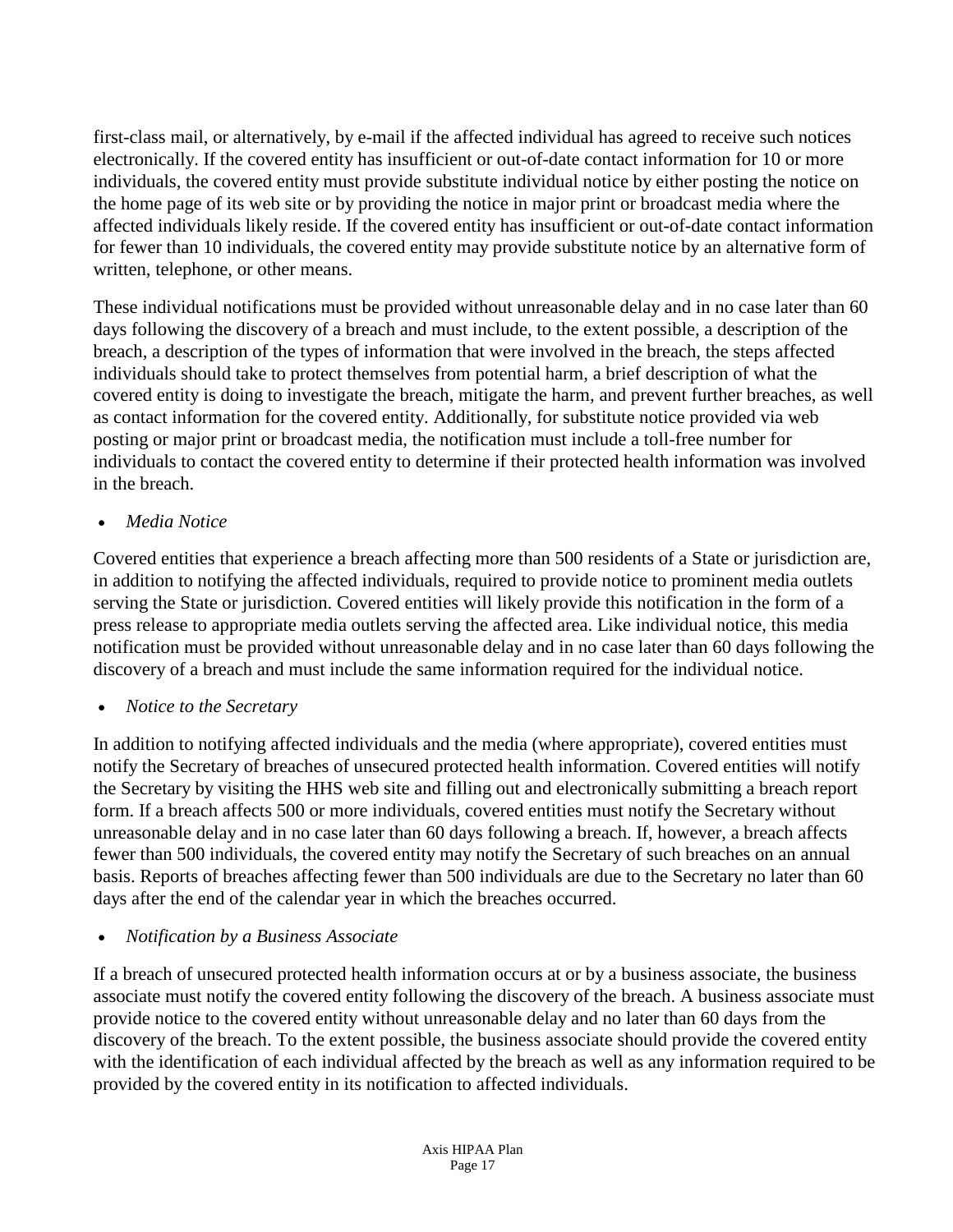# **II. Complaint/Concerns Reporting**

Concerns about the Company's privacy practices may arise in a variety of contexts and may be received by many different persons at the Company. It is important that the Company responds to concerns and complaints in a timely manner. When a staff member hears or receives a complaint/concern, he/she should ask the complainant whether or not the complainant wishes to file a formal complaint and offer to assist the complainant with the form. Even if the person does not wish to file a complaint or provide identifying information, the staff member should proceed with the procedures outlined below.

# *Filing a Complaint*

**a. Participant's** complaints of alleged privacy rights violations may be forwarded through multiple channels, such as telephone calls, letter via mail/email, in person. If these complaints are received by a staff member the person receiving the complaint will:

- In response to a Telephone Call or In-Person Request to File a Complaint Complete the Privacy Complaint Form and immediately forward to the Privacy Officer. Offer to forward a copy of the complaint form to the complainant.
- In response to a Letter or Email (print out) Complete the Privacy Complaint Form and immediately forward to the Privacy Officer. Attach the written complaint to the complaint form.
- In response to an Anonymous Complaint– Complete the Privacy Complaint Form based on the information provided and immediately forward to the Privacy Officer. When possible, explain to the complainant that the Company has an obligation to follow up on complaints whether or not they are anonymously filed.
- **b. Staff Members** Call the Privacy Officer at (925) 201-6038. Staff members may also complete the Privacy Complaint Form and forward to the Privacy Officer. Staff members can also fill out the complaint form and put it in the Privacy Officers mail box located at 4361 Railroad Avenue, Suite E. Upon receipt of a complaint, the Privacy Officer will initiate primary investigation.
	- **Initial review**  All complaints will be initially reviewed by the Privacy Officer or his/her designee to determine if the complaint alleges a violation of established policies and procedures or other known regulations regarding the protection of individually identifiable health information. If there is no legitimate allegation, the Privacy Officer will, when possible, contact the Complainant by letter and inform him/her of this finding within 60 days. All documentation will be maintained as prescribed in this policy.
	- **Complaints requiring further review**  If there is a legitimate allegation, the Privacy Officer or his/her designee will conduct a detailed investigation by reviewing the covered University unit practices, contacting employees, students, or volunteers as needed, working with the Security Officer (as applicable), and utilizing other University resources as needed. Upon conclusion of the investigation, the Privacy Officer will, when possible, contact the Complainant by letter and inform him/her of the finding within 60 days.

**c. 60-day time frame –** In the event that this 60-day period cannot be met, the Privacy Officer shall, when possible, communicate this determination to the Complainant in writing and include an estimated timeframe for completion of the investigation.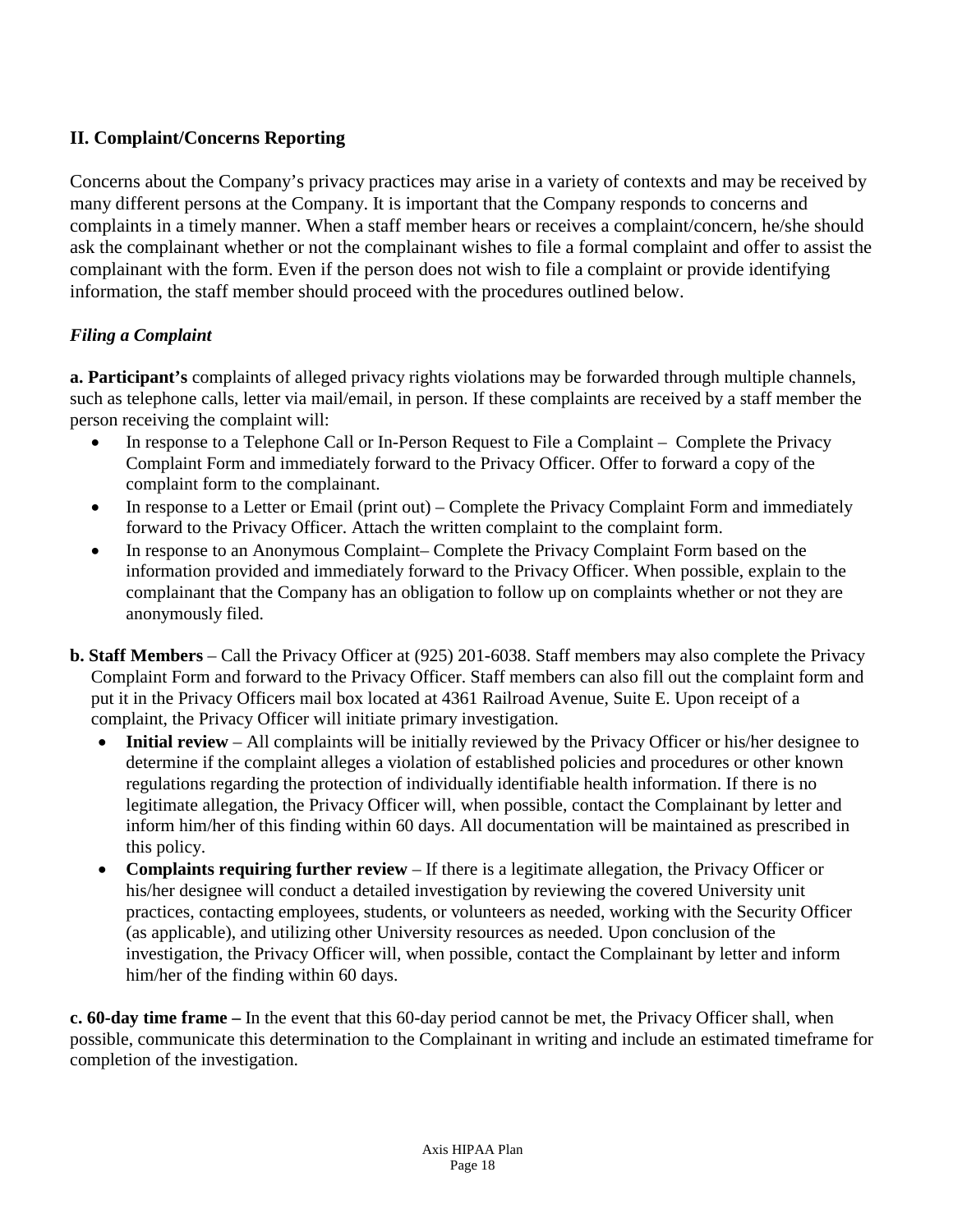**d. Outcome of Investigation -** The purpose of the investigation is to determine the compliance of the Company's policies and procedures implementing the privacy standards mandated by HIPAA. The Company will mitigate, to the extent practicable, any harmful effect that is known of a use or disclosure of PHI in violation of the Company's policies and procedures or HIPAA's privacy requirements by the Company or any of its Business Associates. In the event that disciplinary action is recommended, the Privacy Officer or his/her designee will coordinate any action with management.

**e. Documentation -** All complaints sent to the Privacy Officer shall be documented in a format that includes all of the information contained on the Privacy Complaint Form. The Privacy Officer will maintain all completed complaints' documentation for six years from the initial date of the complaint.

# **III. Non-Retaliation**

The Company shall not intimidate, threaten, coerce, discriminate against, or take any other form of retaliatory action against any person who has reported a privacy incident.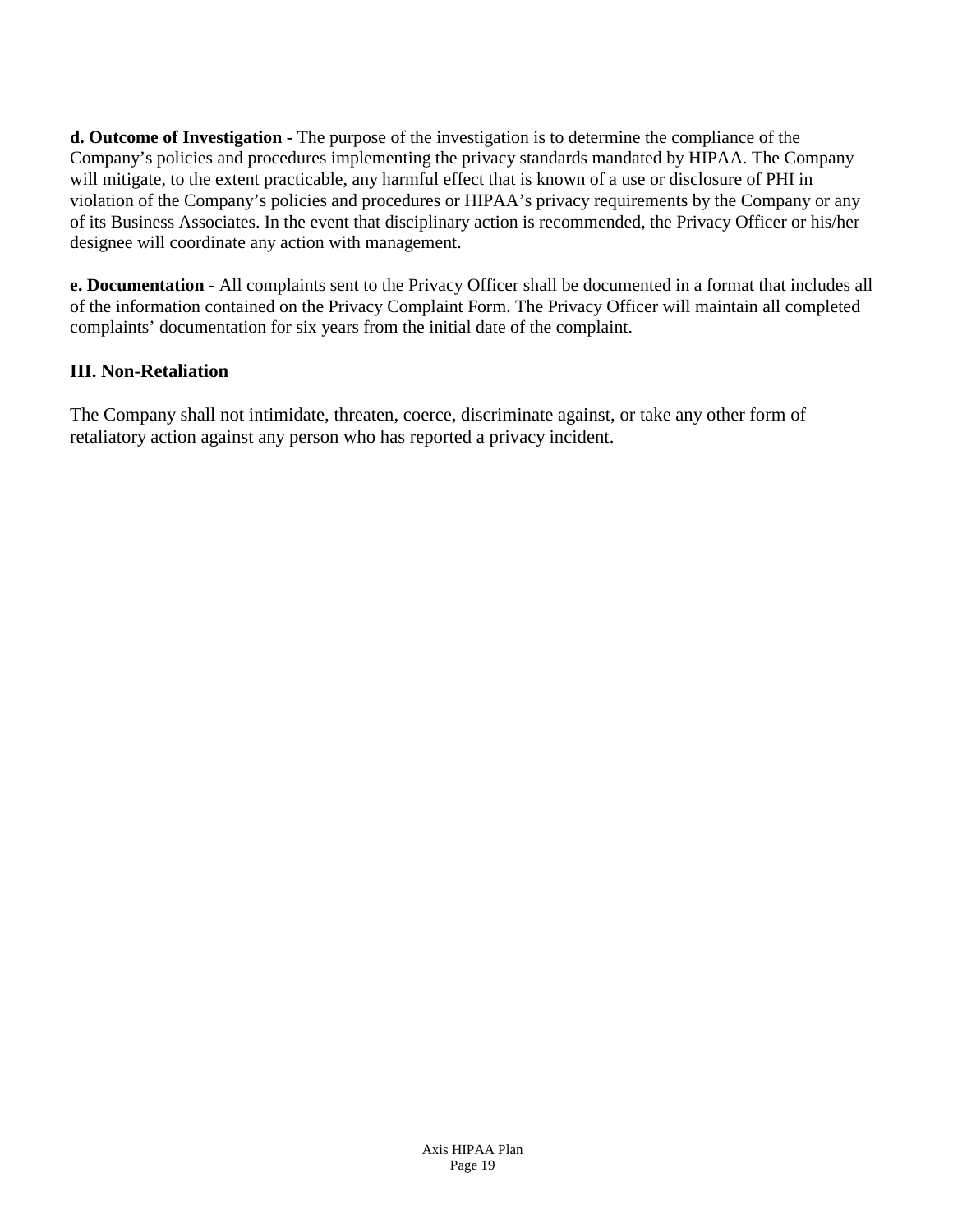**ATTACHMENTS**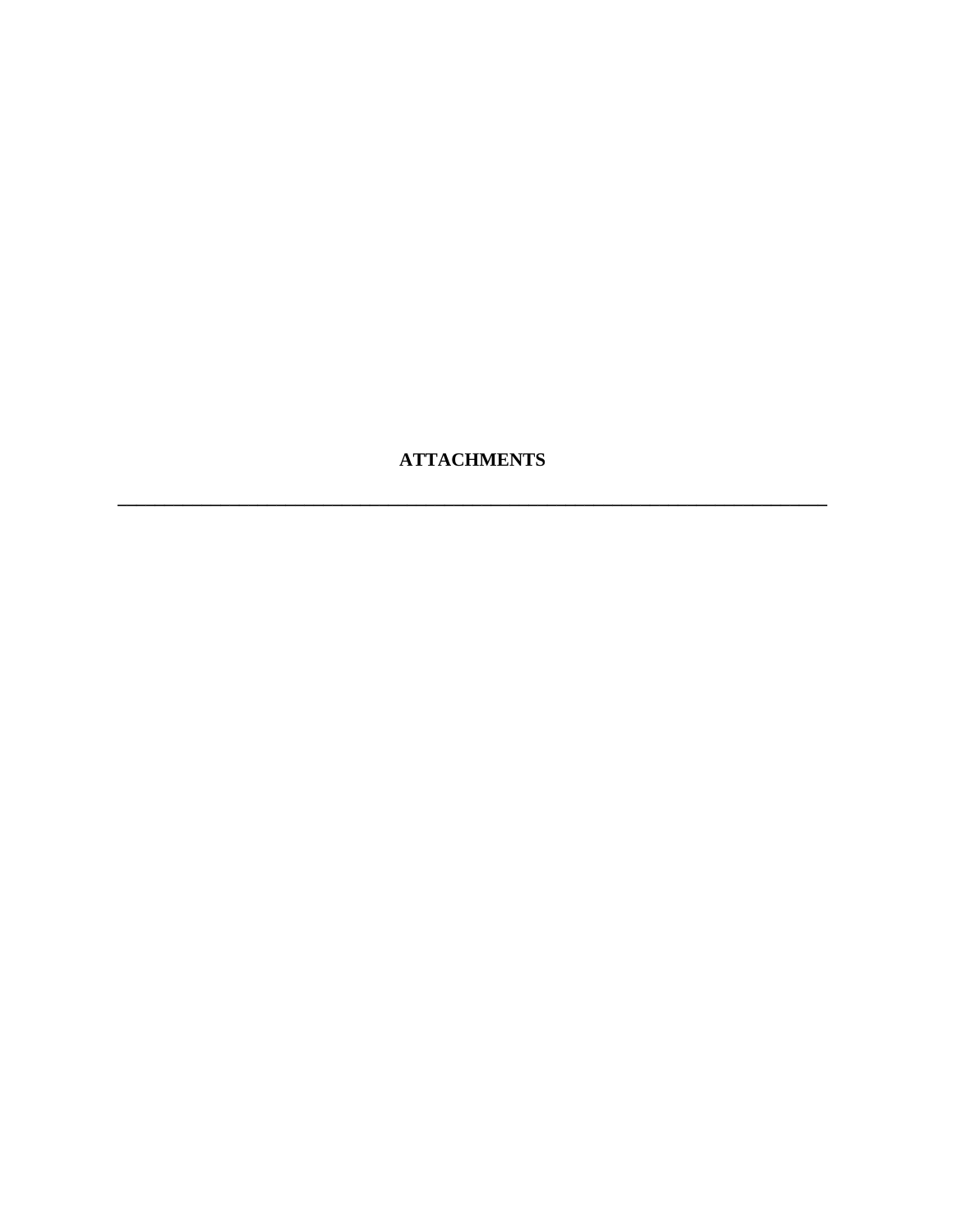### **Summary Guidelines for Safeguarding the Privacy of Health Information**

These are guidelines centered on how to safeguard health information and ensure confidentiality when using normal business communications, such as conversations, telephone, faxes, mail, and electronic mail. Wherever practical, the material containing Protected Health Information (PHI) should be labeled as confidential on the document, diskette, CD, or other medium. PHI maintained electronically should be password-protected in all media.

Also when using and disclosing PHI, you must take reasonable measures to ensure the information is protected. Below are simple safeguarding tasks that should be used when communicating in a work environment that necessitates access to and use and disclosure of PHI. Remember to limit your communications of PHI to the minimum necessary for the intended purpose. Restrict your communications to those who have a valid "need to know" the information. If you have questions about these safeguards and how to protect PHI communications, please discuss them with your supervisor.

| Oral Conversations – in person                                                                                                                                     | <b>Courier and Regular Mail</b>                                                  |
|--------------------------------------------------------------------------------------------------------------------------------------------------------------------|----------------------------------------------------------------------------------|
| $\Box$ Discuss participants PHI in private. Use an office with a door                                                                                              | □ Use sealed secured envelopes to send PHI.                                      |
| whenever possible, or leave areas where others can overhear.                                                                                                       | $\Box$ Verify that the authorized person has received the package.               |
| $\Box$ Be aware of those around you and lower your voice when                                                                                                      | $\Box$ Deliver all mail promptly to the recipient.                               |
| discussing participants health information.                                                                                                                        | $\Box$ Mailboxes must be in safe areas and not located in public or              |
| □ If possible, point out health information on paper or on-screen non-                                                                                             | high-traffic areas.                                                              |
| verbally when discussing participants health information.                                                                                                          | <b>Inter-Office Mail</b>                                                         |
| <b>Oral Conversations - telephone</b>                                                                                                                              | $\Box$ Put PHI in closed inter-office envelopes. As an added                     |
| □ Follow the above guidelines for "Oral Conversations"-in person"                                                                                                  | precaution, put PHI in a sealed envelope inside the inter-office                 |
| $\Box$ Don't use names instead say; "I have a question about a client".                                                                                            | envelope.                                                                        |
| $\Box$ Never give PHI over the phone when talking to unknown callers,                                                                                              | $\Box$ Identify recipient by name and verify mail center address.                |
| but call back and verify information.                                                                                                                              | $\Box$ Distribute inter-office mail promptly to recipients. Do not leave         |
| □ Never leave PHI on voice messages; instead leave a message                                                                                                       | unattended in mailboxes.                                                         |
| requesting a return call to discuss a participant giving only your name                                                                                            | $\Box$ Where practical, use lockable containers (e.g. attaches) to               |
| and phone number.                                                                                                                                                  | transmit correspondence that contains participant PHI.                           |
| $\Box$ Do not discuss PHI over unencrypted cellular or portable (wireless)                                                                                         | <b>Computer Workstations</b>                                                     |
| phones or in an emergency, as the transmissions can be intercepted.                                                                                                | $\Box$ Use password protected screen savers, turn off the computer, or           |
| Fax                                                                                                                                                                | log out of the network when not at your desk.                                    |
|                                                                                                                                                                    | $\Box$ Position screens so they are not visible to others.                       |
| $\Box$ Put fax machines in a safe location, not out in the open or in a                                                                                            | $\square$ Secure workstations and laptops with password.                         |
| public or area with high-traffic or easy access and visibility.                                                                                                    | □ Change passwords on a regular basis.                                           |
| $\Box$ Use a cover sheet clearly identifying the intended recipient and                                                                                            | $\Box$ Do not leave laptop or work-related participant PHI visible or            |
| include your name and contact information on the cover sheet.                                                                                                      | unsecured in a car, home office, or in any public areas.                         |
| $\Box$ Include a confidentiality statement on the cover sheet of faxes that                                                                                        |                                                                                  |
| contain PHI.                                                                                                                                                       | $\Box$ Ensure that all PHI used outside work premises is protected               |
| $\Box$ Do not include or reference PHI on cover sheet.                                                                                                             | using appropriate measures such as locked desks, file cabinets.                  |
| $\Box$ Confirm fax number is correct before sending.                                                                                                               | $\Box$ Never remove original copies of PHI from the agency without               |
| $\Box$ Send fax containing participant health information only when the                                                                                            | your supervisor's approval for specific purposes.                                |
| authorized recipient is there to receive it whenever possible.                                                                                                     | $\Box$ Store files that contain PHI on a secure server, not on your              |
| $\Box$ Verify that fax was received by authorized recipient; check the                                                                                             | workstation hard drive.                                                          |
| transmission report to ensure correct number was reached and when                                                                                                  | <b>Disposal of PHI</b>                                                           |
| necessary contact the authorized recipient to confirm receipt.                                                                                                     | $\Box$ Shred all hard copies containing PHI when the copies are no               |
| $\Box$ Deliver received faxes to recipient as soon as possible. Do not                                                                                             | longer needed.                                                                   |
| leave faxes unattended at fax machine.                                                                                                                             | $\Box$ Place hardcopies to be recycled in locked recycle bins if                 |
| Email                                                                                                                                                              | available.                                                                       |
| $\Box$ Do not include PHI in Subject-line or in Body of email.                                                                                                     | $\Box$ Delete all soft copy files containing PHI from your computer and          |
| □ Transmit PHI only in a password-protected attachment (MS Word                                                                                                    | from the server when the information is no longer needed within                  |
| and MS Excel provide password protection).                                                                                                                         | the record retention requirements.                                               |
| $\Box$ Include a confidentiality statement on emails that contain any PHI                                                                                          | $\Box$ Destroy all disks, CDs, etc., that contained PHI before disposing         |
| in email attachments.                                                                                                                                              | them.                                                                            |
| $\square$ Do not send attachment passwords in the same email as the                                                                                                | $\Box$ Do not reuse disks, CDs that contained PHI without sanitizing             |
| attachment.                                                                                                                                                        | them first.                                                                      |
| $\Box$ Include your contact information (name and phone number                                                                                                     | $\Box$ Contact IT before transporting or transferring equipment for              |
|                                                                                                                                                                    | proper procedures to move equipment and to sanitize hard drives                  |
| minimum) as part of the email.                                                                                                                                     | and other media.                                                                 |
| $\Box$ Set email sending options to request an automatic return receipt                                                                                            | $\Box$ Return the PHI to the sender, if this requirement is stipulated in        |
| from your recipient(s).                                                                                                                                            | any contractual agreements.                                                      |
| $\Box$ Request that email recipients call to discuss specific participant data.<br>$\Box$ Do not store emails or email attachments with PHI on your hard drive but | <b>Work Areas</b>                                                                |
| copy and store to a secure server. Delete the email and the attachments when                                                                                       | $\Box$ Do not leave PHI (files, records, Rolodex, reports) exposed, open, or     |
| they are no longer needed.                                                                                                                                         | unattended in public areas, conference rooms, mailboxes, wall trays, etc.        |
|                                                                                                                                                                    | $\Box$ Store all PHI securely in locked file cabinets, desk drawers, offices, or |

suites when you are not in your work area.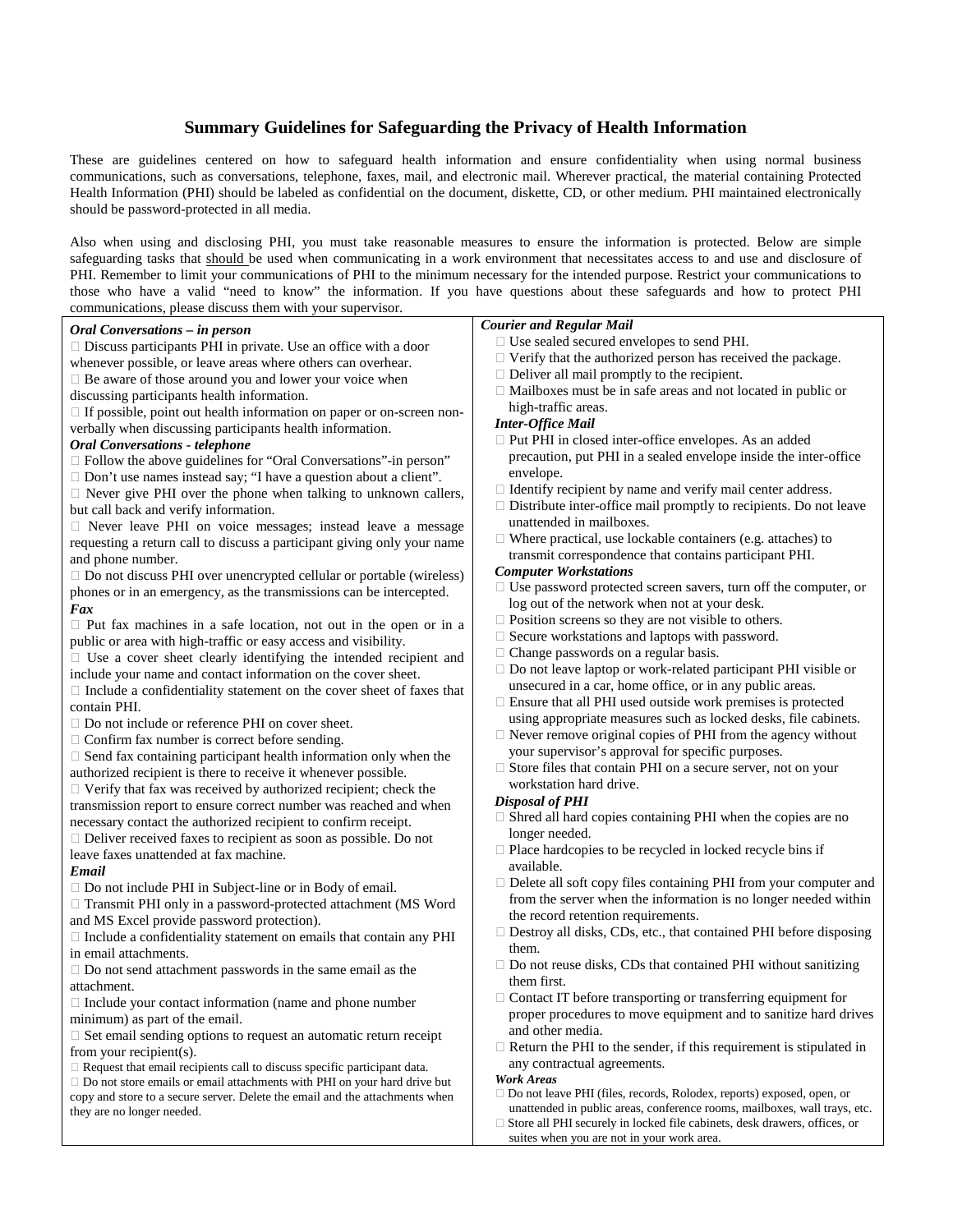## **AXIS COMMUNITY HEALTH SUMMARY NOTICE OF PRIVACY PRACTICES**

#### THIS IS A SUMMARY OF OUR NOTICE OF PRIVACY PRACTICES, WHICH DESCRIBES HOW MEDICAL INFORMATION ABOUT YOU MAY BE USED AND DISCLOSED AND HOW YOU CAN GET ACCESS TO THIS INFORMATION.

#### **Our pledge to protect your privacy:**

Axis Community Health is committed to protecting the privacy of your medical information. Your care and treatment is recorded in a medical record. So that we can best meet your medical needs, we share your medical record with the providers involved in your care. We share your information only to the extent necessary to collect payment for the services we provide, to conduct our business operations, and to comply with the laws that govern health care. We will not use or disclose your information for any other purpose without your permission.

## **Participant Rights - You have the following rights regarding your medical information:**

- to request to inspect and obtain a copy of your medical records, subject to certain limited exceptions;
- to request to add an addendum to or correct your medical record;
- to request an accounting of Axis Community Health's disclosures of your medical information;
- to request restrictions on certain uses or disclosures of your medical information;
- to request that we communicate with you in a certain way or at a certain location;
- and to receive a copy of the full version of our Notice of Privacy Practices.

### **We may use and disclose medical information about you for the following purposes:**

- to provide you with medical treatment and services;
- to bill and receive payment for the treatment and services you receive;
- for functions necessary to run Axis Community Health and assure that our participants receive quality care;
- to provide basic contact information (no medical information is provided) to our development office for purposes of fundraising for Axis Community Health;
- to support our standing as an federally qualified health center;
- and as required or permitted by law.

### **There are additional situations where we may disclose medical information about you without your authorization, such as:**

- for workers' compensation or similar programs;
- for public health activities (e.g., reporting abuse or reactions to medications);
- to a health oversight agency, such as the California Department of Health Services;
- in response to a court or administrative order, subpoena, warrant or similar process;
- to law enforcement officials in certain limited circumstances;
- to a coroner, medical examiner or funeral director; and
- to organizations that handle organ, eye, or tissue procurement or transplantation.

*Our Notice may be revised or updated from time to time. Please see our full Notice of Privacy Practices for a more detailed description of our privacy practices, your rights regarding you medical information, and pertinent contact information.* 

**For further information about the full Notice of Privacy Practices, please contact: Axis Community Health's Privacy Officer at (925) 201-6038. A complete version of this notice is available on our website at www.axishealth.org.**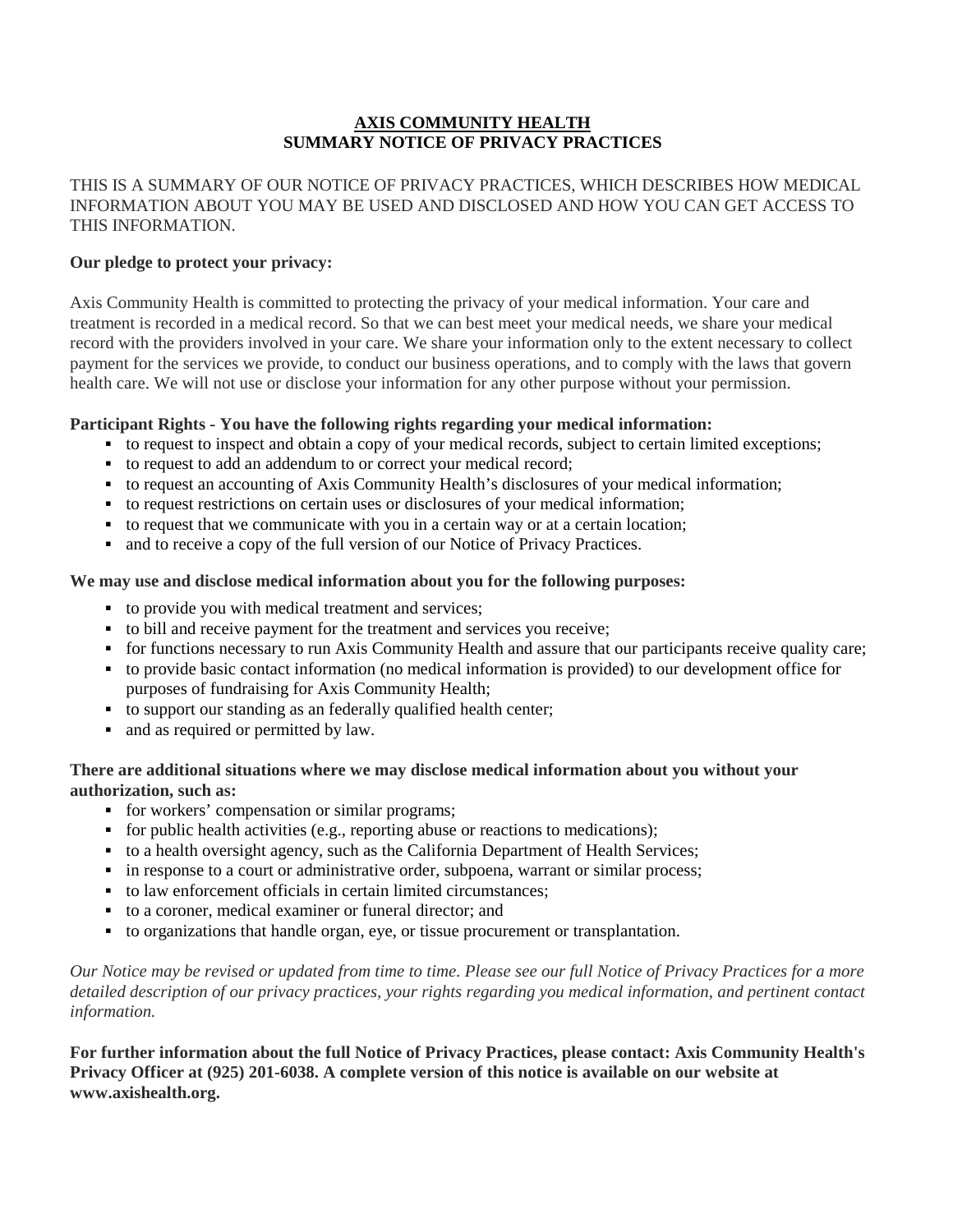### **AXIS COMMUNITY HEALTH ACKNOWLEDGEMENT OF RECEIPT OF SUMMARY NOTICE OF PRIVACY PRACTICES**

Our Notice of Privacy Practices provides information about how we may use and disclose protected health information about you. The notice contains participant rights section describing your rights under the law. You have the right to review our Notice before signing this Consent. The terms of our Notice may change. If we change our Notice, you may obtain a revised copy by contacting our office at (925) 201-6038.

You have the right to request that we restrict how protected information about you is used or disclosed for treatment, payment or health care operations. We are not required to agree to this restriction, but if we do, we shall honor that agreement.

By signing this form you consent to our use and disclosure of protected health information about you for treatment, payment and health care operations. You have the right to revoke the Consent in writing, signed by you. However, such a revocation shall not affect any disclosures we have already made in reliance on your prior Consent. Axis Community Health provides this form to comply with the Health Insurance Portability and Accountability Act of 1996 (HIPPA).

The participant understands that:

- Protected health information may be disclosed or used for treatment, payment or health care operations.
- Axis Community Health has a Notice of Privacy Practices and that the participant has the opportunity to review this notice.
- Axis Community Health reserves the right to change the Notice of Privacy Practices.

\_\_\_\_\_\_\_\_\_\_\_\_\_\_\_\_\_\_\_\_\_\_\_\_\_\_\_\_\_\_\_\_\_\_\_\_\_\_\_\_\_\_ \_\_\_\_\_\_\_\_\_\_\_\_\_\_\_\_

- The participant has the right to request restrictions to the uses of their information but Axis Community Health does not have to agree to those restrictions.
- The participant may revoke this Consent in writing at any time and full disclosures will then cease.
- Axis Community Health may condition receipt of treatment upon the execution of this consent.

I have received a copy of the Summary Notice of Privacy Practices. I understand that I may also request a copy of the practice's complete Notice of Privacy Practices if I so desire.

\_\_\_\_\_\_\_\_\_\_\_\_\_\_\_\_\_\_\_\_\_\_\_\_\_\_\_\_\_\_\_\_\_\_\_\_\_\_\_\_\_\_\_\_\_\_\_\_\_\_\_\_\_\_\_\_\_\_\_\_\_\_\_\_\_\_\_\_\_\_\_\_\_\_\_\_\_\_\_\_\_\_\_\_\_\_\_\_\_\_

Name of Participant (print)

Signature of Participant Date

\_\_\_\_\_\_\_\_\_\_\_\_\_\_\_\_\_\_\_\_\_\_\_\_\_\_\_\_\_\_\_\_\_\_\_\_\_\_\_\_\_\_ \_\_\_\_\_\_\_\_\_\_\_\_\_\_\_\_ Signature of Participant Representative Date (Required if participant is a minor or an adult who is unable to sign this form)

Relationship of Participant Representative to Participant Print Name

\_\_\_\_\_\_\_\_\_\_\_\_\_\_\_\_\_\_\_\_\_\_\_\_\_\_\_\_\_\_\_\_\_\_\_\_\_\_\_\_\_\_\_\_\_\_\_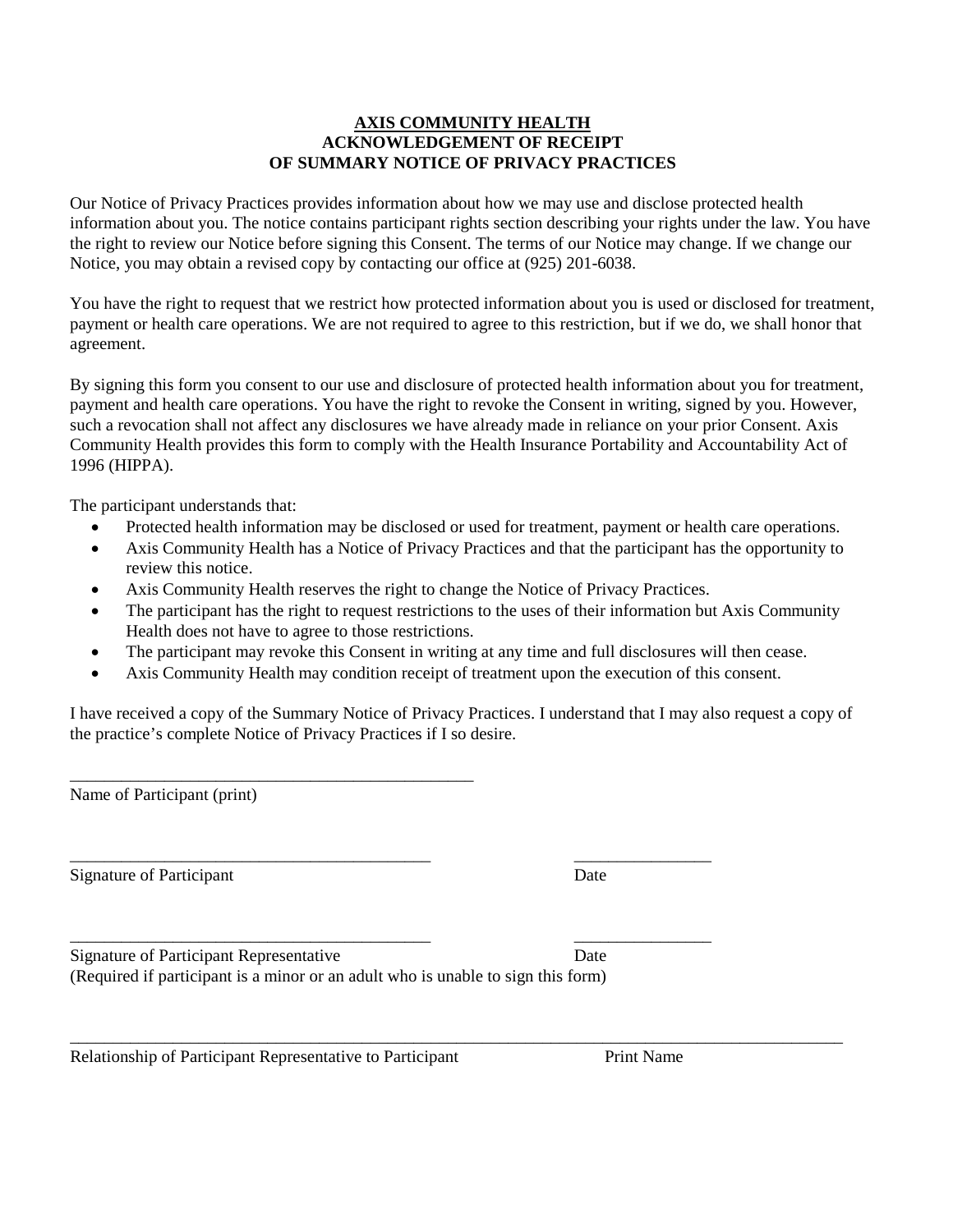# **AXIS COMMUNITY HEALTH Authorization for Release and/or Disclosure of Health Information**

I authorize the disclosure of my personal health information to the persons/entities as described below. I understand this authorization is voluntary, and made to confirm my directions. I understand that once the information is disclosed, it may be re-disclosed and no longer protected by federal privacy regulations. I hereby give permission to Axis Community Health to disclose my personal health information in the manner described herein.

| PARTICIPANT'S INFORMATION                                                                                                                                                                                                                                                                                                                                                                                                                                                                                                                                                                                                                                                                                                                                                                                                                                                                                                                                                                                                                             |                                             |                         |                                                                                                                                                                                                                                                          |  |
|-------------------------------------------------------------------------------------------------------------------------------------------------------------------------------------------------------------------------------------------------------------------------------------------------------------------------------------------------------------------------------------------------------------------------------------------------------------------------------------------------------------------------------------------------------------------------------------------------------------------------------------------------------------------------------------------------------------------------------------------------------------------------------------------------------------------------------------------------------------------------------------------------------------------------------------------------------------------------------------------------------------------------------------------------------|---------------------------------------------|-------------------------|----------------------------------------------------------------------------------------------------------------------------------------------------------------------------------------------------------------------------------------------------------|--|
| Name:                                                                                                                                                                                                                                                                                                                                                                                                                                                                                                                                                                                                                                                                                                                                                                                                                                                                                                                                                                                                                                                 |                                             | Axis Medical Record #:  |                                                                                                                                                                                                                                                          |  |
| Birthdate:                                                                                                                                                                                                                                                                                                                                                                                                                                                                                                                                                                                                                                                                                                                                                                                                                                                                                                                                                                                                                                            | <b>Contact Phone Number:</b>                |                         | <b>Request Date:</b>                                                                                                                                                                                                                                     |  |
|                                                                                                                                                                                                                                                                                                                                                                                                                                                                                                                                                                                                                                                                                                                                                                                                                                                                                                                                                                                                                                                       | PHI MAY BE DISCLOSED BY:                    |                         |                                                                                                                                                                                                                                                          |  |
| Person/Facility:                                                                                                                                                                                                                                                                                                                                                                                                                                                                                                                                                                                                                                                                                                                                                                                                                                                                                                                                                                                                                                      |                                             | Phone:<br>Fax #:        |                                                                                                                                                                                                                                                          |  |
| Address:                                                                                                                                                                                                                                                                                                                                                                                                                                                                                                                                                                                                                                                                                                                                                                                                                                                                                                                                                                                                                                              |                                             |                         |                                                                                                                                                                                                                                                          |  |
|                                                                                                                                                                                                                                                                                                                                                                                                                                                                                                                                                                                                                                                                                                                                                                                                                                                                                                                                                                                                                                                       | PHI MAY BE DISCOLOSED TO                    |                         |                                                                                                                                                                                                                                                          |  |
| Person/Facility:                                                                                                                                                                                                                                                                                                                                                                                                                                                                                                                                                                                                                                                                                                                                                                                                                                                                                                                                                                                                                                      |                                             | Phone #:<br>Fax: #:     |                                                                                                                                                                                                                                                          |  |
| Address:                                                                                                                                                                                                                                                                                                                                                                                                                                                                                                                                                                                                                                                                                                                                                                                                                                                                                                                                                                                                                                              |                                             |                         |                                                                                                                                                                                                                                                          |  |
|                                                                                                                                                                                                                                                                                                                                                                                                                                                                                                                                                                                                                                                                                                                                                                                                                                                                                                                                                                                                                                                       | PERSONAL HEALTH INFORMATION TO BE DISCLOSED |                         |                                                                                                                                                                                                                                                          |  |
| 1. Specify records to be released and /or disclosed:                                                                                                                                                                                                                                                                                                                                                                                                                                                                                                                                                                                                                                                                                                                                                                                                                                                                                                                                                                                                  |                                             |                         |                                                                                                                                                                                                                                                          |  |
|                                                                                                                                                                                                                                                                                                                                                                                                                                                                                                                                                                                                                                                                                                                                                                                                                                                                                                                                                                                                                                                       |                                             |                         |                                                                                                                                                                                                                                                          |  |
|                                                                                                                                                                                                                                                                                                                                                                                                                                                                                                                                                                                                                                                                                                                                                                                                                                                                                                                                                                                                                                                       |                                             |                         |                                                                                                                                                                                                                                                          |  |
|                                                                                                                                                                                                                                                                                                                                                                                                                                                                                                                                                                                                                                                                                                                                                                                                                                                                                                                                                                                                                                                       |                                             |                         |                                                                                                                                                                                                                                                          |  |
|                                                                                                                                                                                                                                                                                                                                                                                                                                                                                                                                                                                                                                                                                                                                                                                                                                                                                                                                                                                                                                                       |                                             |                         |                                                                                                                                                                                                                                                          |  |
|                                                                                                                                                                                                                                                                                                                                                                                                                                                                                                                                                                                                                                                                                                                                                                                                                                                                                                                                                                                                                                                       |                                             |                         |                                                                                                                                                                                                                                                          |  |
| □HIV Test Results (from _______________ to ___________) Initials of Participant or Representative ____________                                                                                                                                                                                                                                                                                                                                                                                                                                                                                                                                                                                                                                                                                                                                                                                                                                                                                                                                        |                                             |                         |                                                                                                                                                                                                                                                          |  |
|                                                                                                                                                                                                                                                                                                                                                                                                                                                                                                                                                                                                                                                                                                                                                                                                                                                                                                                                                                                                                                                       |                                             |                         |                                                                                                                                                                                                                                                          |  |
| objection here:                                                                                                                                                                                                                                                                                                                                                                                                                                                                                                                                                                                                                                                                                                                                                                                                                                                                                                                                                                                                                                       |                                             |                         | 2. Your request will be deemed to include any information related to sexually transmitted disease, alcohol or drug use or<br>treatment, or mental health/psychology/psychiatry that may be within your above request, unless you specifically state your |  |
| Right to Revoke: I understand that I may revoke this authorization in writing at any time. I understand my revocation will NOT affect any disclosures that<br>occurred before Axis Community Health received and processed a written notice of revocation. I understand that if I did not specify duration and if I do not<br>revoke it, this authorization will expire one year from the date of signature below. To revoke this authorization, I understand that I must send a written request<br>to Axis Community Health, ATTN: Privacy Officer, 4361 Railroad Avenue Pleasanton, CA 94566.<br><b>ACKNOWLEDGEMENT</b><br>Please sign and date: I have had full opportunity to read and consider the contents of this authorization, and I confirm that the contents are consistent with my<br>direction to Axis Community Health to release nonpublic personal health information. I understand that Axis Community Health will not condition treatment,<br>payment, enrollment or eligibility for benefits on whether I sign this authorization. |                                             |                         |                                                                                                                                                                                                                                                          |  |
| By: $\qquad \qquad$<br>Participant's Name (Print)<br>attach proof or your relationship tot the participant (e.g. Power of Attorney, legal guardian)                                                                                                                                                                                                                                                                                                                                                                                                                                                                                                                                                                                                                                                                                                                                                                                                                                                                                                   |                                             | Participant's Signature | Date<br>If you are not the participant, please also complete, sign and date below. Check the box that describes your relationship to the participant. Please                                                                                             |  |

By: \_\_\_\_\_\_\_\_\_\_\_\_\_\_\_\_\_\_\_\_\_\_\_\_\_\_\_\_\_\_\_\_\_\_\_\_\_\_\_\_\_\_\_ \_\_\_\_\_\_\_\_\_\_\_\_\_\_\_\_\_\_\_\_\_\_\_\_\_\_\_\_\_\_\_\_\_\_\_\_\_\_\_\_\_ \_\_\_\_\_\_\_\_\_ Participant's Name (Print) Participant's Signature Date □Parent of Minor Child □Legal Guardian □Power of Attorney □Executor □Other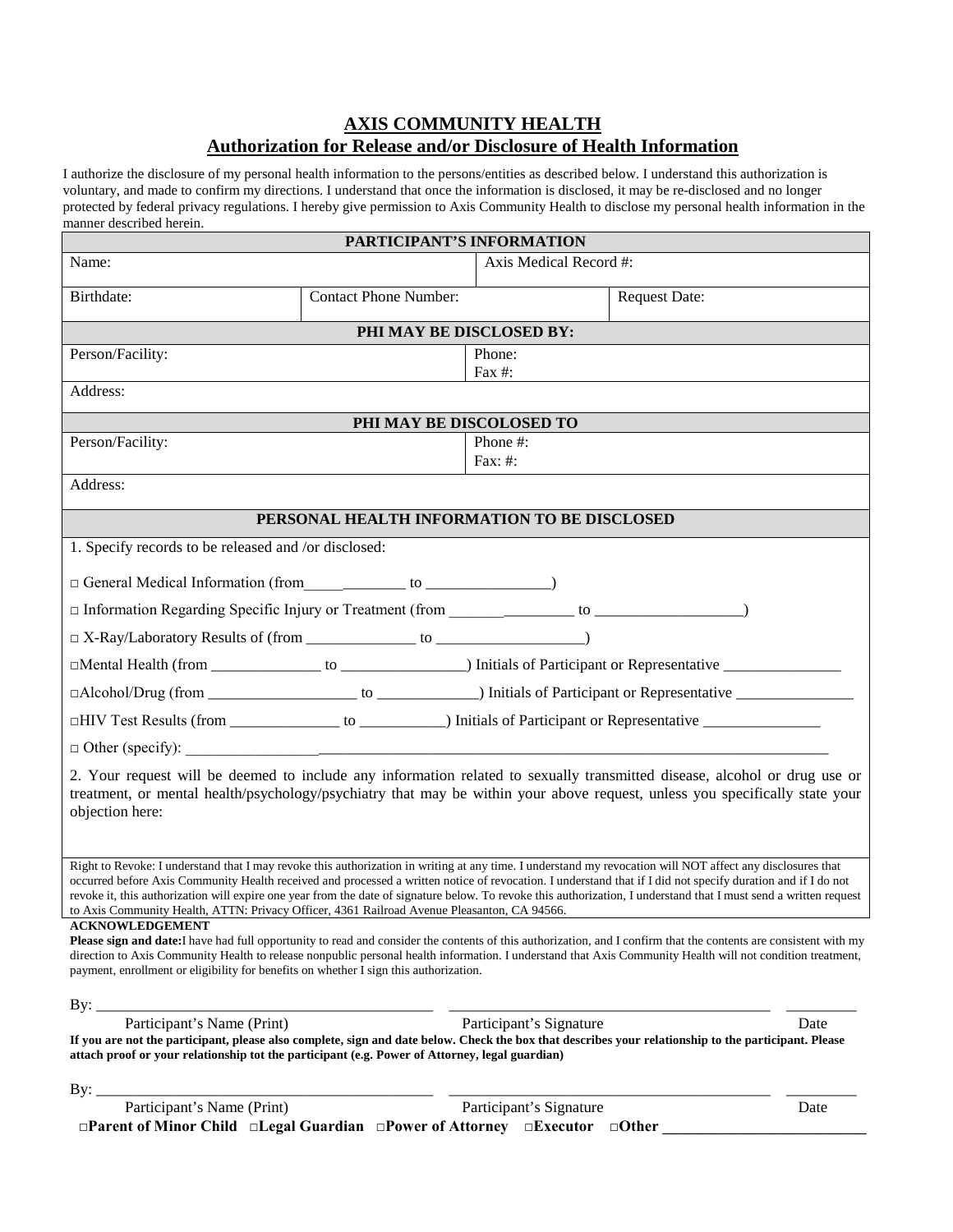# **AXIS COMMUNITY HEALTH Request for Alternative Means of Communication of Protected Health Information**

Use this form to request that you receive communications of protected health information (PHI) by alternative means, or at an alternate location.

Completing this form is voluntary. However, if you would like alternative means of communication of your protected health information, you must provide all of the information requested on this form. Personally identifiable information requested on this form is mandatory in order to process your request and will only be used for this purpose.

**INSTRUCTIONS:** Mail or hand deliver this completed form to the following address: Axis Community Health, ATTN: Privacy Officer, 4361 Railroad Avenue, Pleasanton, CA 94566

| <b>INDIVIDUAL'S INFORMATION</b>                  |                              |                          |                      |  |  |
|--------------------------------------------------|------------------------------|--------------------------|----------------------|--|--|
| Name:                                            |                              | Medical Record # or ID#: |                      |  |  |
|                                                  |                              |                          |                      |  |  |
| Birthdate:                                       | <b>Contact Phone Number:</b> |                          | <b>Request Date:</b> |  |  |
|                                                  |                              |                          |                      |  |  |
| Current Address (No., street, city, state, zip): |                              |                          |                      |  |  |
|                                                  |                              |                          |                      |  |  |
|                                                  |                              |                          |                      |  |  |

#### **Please read and complete the following:**

At Axis Community Health, we may mail communications containing your PHI to the subscriber (the person receiving the benefits). Communications are addressed to your address as listed in our medical records. We also rely upon telephone information in your medical records when we contact you by telephone. If you believe this method of communication could endanger you, you have the right to request that we:

- Use a reasonable alternate means for communicating your PHI
- Send your PHI to an alternate address
- Contact you at an alternate phone number

**Please note that we are not able to accommodate requests for communications to alternate addresses made solely for reasons of convenience.**

#### **ALTERNATIVE MEANS OF COMMUNICATION**

I request that Axis Community Health communicate with me about my PHI by alternate means, to send such communications to an alternate address, and/or to contact me at an alternate phone number. (Please provide full information regarding the alternate means, address, phone number, etc. that you want us to use.)

I hereby request that any future communications to me from Axis Community Health regarding my health information be directed through alternate methods or means as follows:

 $\mathcal{L} = \mathcal{L} = \{ \mathcal{L} = \{ \mathcal{L} = \mathcal{L} \}$ 

\_\_\_\_\_\_\_\_\_\_\_\_\_\_\_\_\_\_\_\_\_\_\_\_\_\_\_\_\_\_\_\_\_\_\_\_\_\_\_\_\_\_\_\_\_\_\_\_\_\_\_\_\_\_\_\_\_\_\_\_\_\_\_\_\_\_\_\_\_\_\_\_\_\_\_\_\_\_\_\_\_\_\_\_\_\_\_\_\_\_\_\_\_\_\_\_\_\_\_

 $\Box$  Alternative Phone Number:

 $\Box$  Alternative Mailing Address:

Other Alternative Means: \_\_\_\_\_\_\_\_\_\_\_\_\_\_\_\_\_\_\_\_\_\_\_\_\_\_\_\_\_\_\_\_\_\_\_\_\_\_\_\_\_\_\_\_\_\_

State any harm that may occur if this request is denied: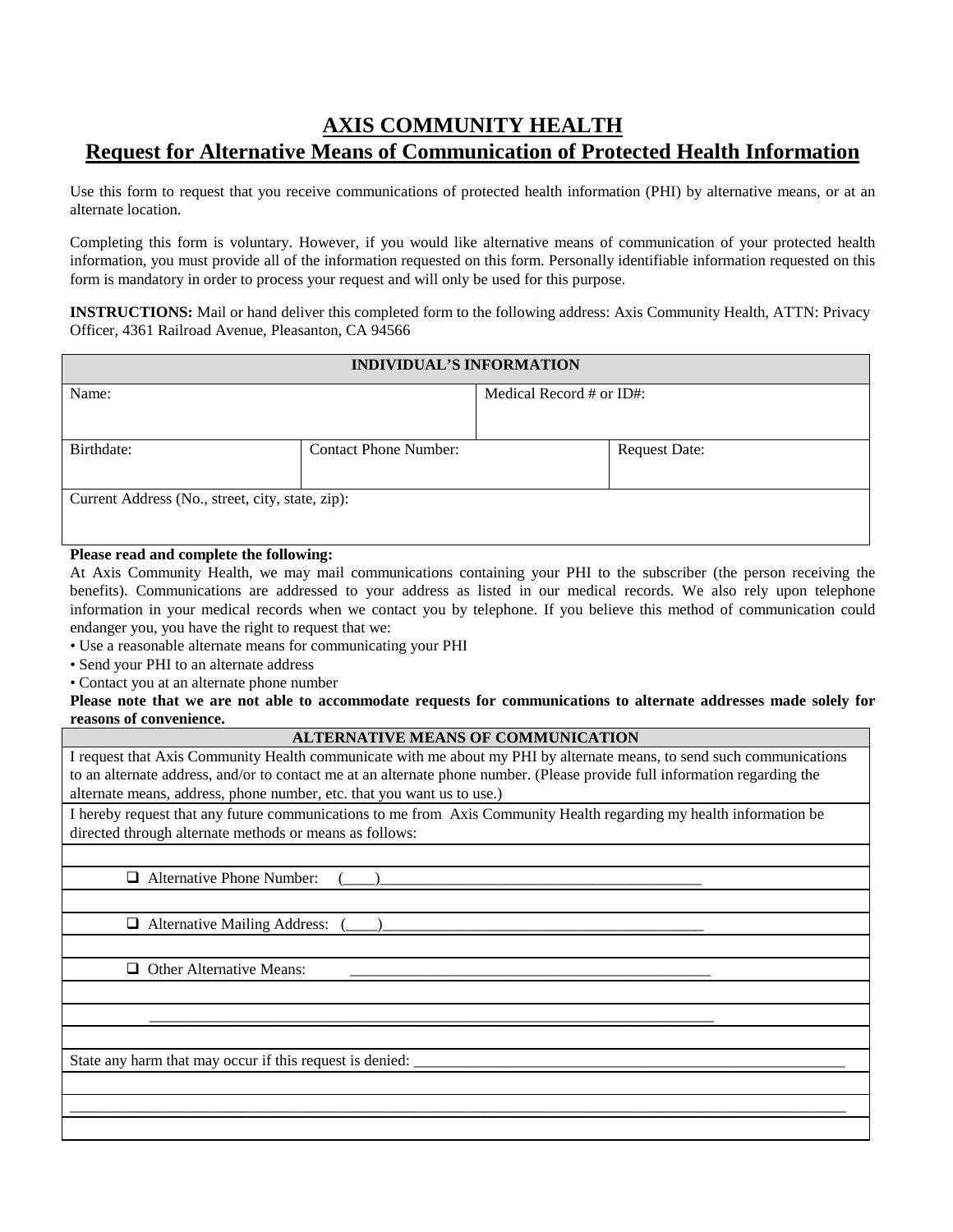#### **ACKNOWLEDGEMENT**

#### **Please sign and date:**

I have read the above statements and understand that Axis Community Health is not required to agree to every accommodation request, but only required to attempt to accommodate reasonable request when appropriate.

| Participant's Name (Print)                                        |    | Participant's Signature                                                                                                                                                                                                                                | Date |
|-------------------------------------------------------------------|----|--------------------------------------------------------------------------------------------------------------------------------------------------------------------------------------------------------------------------------------------------------|------|
|                                                                   |    | If you are not the participant, please also complete, sign and date below. Check the box that describes your relationship<br>to the participant. Please attach proof or your relationship tot the participant (e.g. Power of Attorney, legal guardian) |      |
|                                                                   |    |                                                                                                                                                                                                                                                        |      |
| Participant's Name (Print)                                        |    | Participant's Signature                                                                                                                                                                                                                                | Date |
|                                                                   |    | $\Box$ Parent of Minor Child $\Box$ Legal Guardian $\Box$ Power of Attorney $\Box$ Executor $\Box$ Other                                                                                                                                               |      |
|                                                                   |    |                                                                                                                                                                                                                                                        |      |
|                                                                   |    |                                                                                                                                                                                                                                                        |      |
|                                                                   |    | <b>This Section for Company Use Only</b>                                                                                                                                                                                                               |      |
| <b>Request APPROVED</b><br>⊔                                      |    |                                                                                                                                                                                                                                                        |      |
| individuals file. Send change to Business Associate(s) as needed. |    | Return a copy of completed form to individual. Send original to Medical Records to make amendment and place in                                                                                                                                         |      |
| <b>Request DENIED</b><br>⊔                                        |    |                                                                                                                                                                                                                                                        |      |
| <b>Reason for Denial:</b>                                         |    | $\Box$ Too expensive to accommodate request                                                                                                                                                                                                            |      |
|                                                                   | ⊔. | Administratively impractical to accommodate request                                                                                                                                                                                                    |      |
|                                                                   |    |                                                                                                                                                                                                                                                        |      |

 Failure of Participant to specify an alternative accommodation Send a copy of completed form to individual. Send original to Medical Records to place in individuals Medical Records

file.

Date copy sent: \_\_\_\_\_\_\_\_\_\_\_\_\_\_\_\_\_\_\_\_\_\_\_\_\_\_\_ Copy sent by (print name: \_\_\_\_\_\_\_\_\_\_\_\_\_\_\_\_\_\_\_\_\_\_\_\_\_\_\_\_\_\_\_\_\_\_\_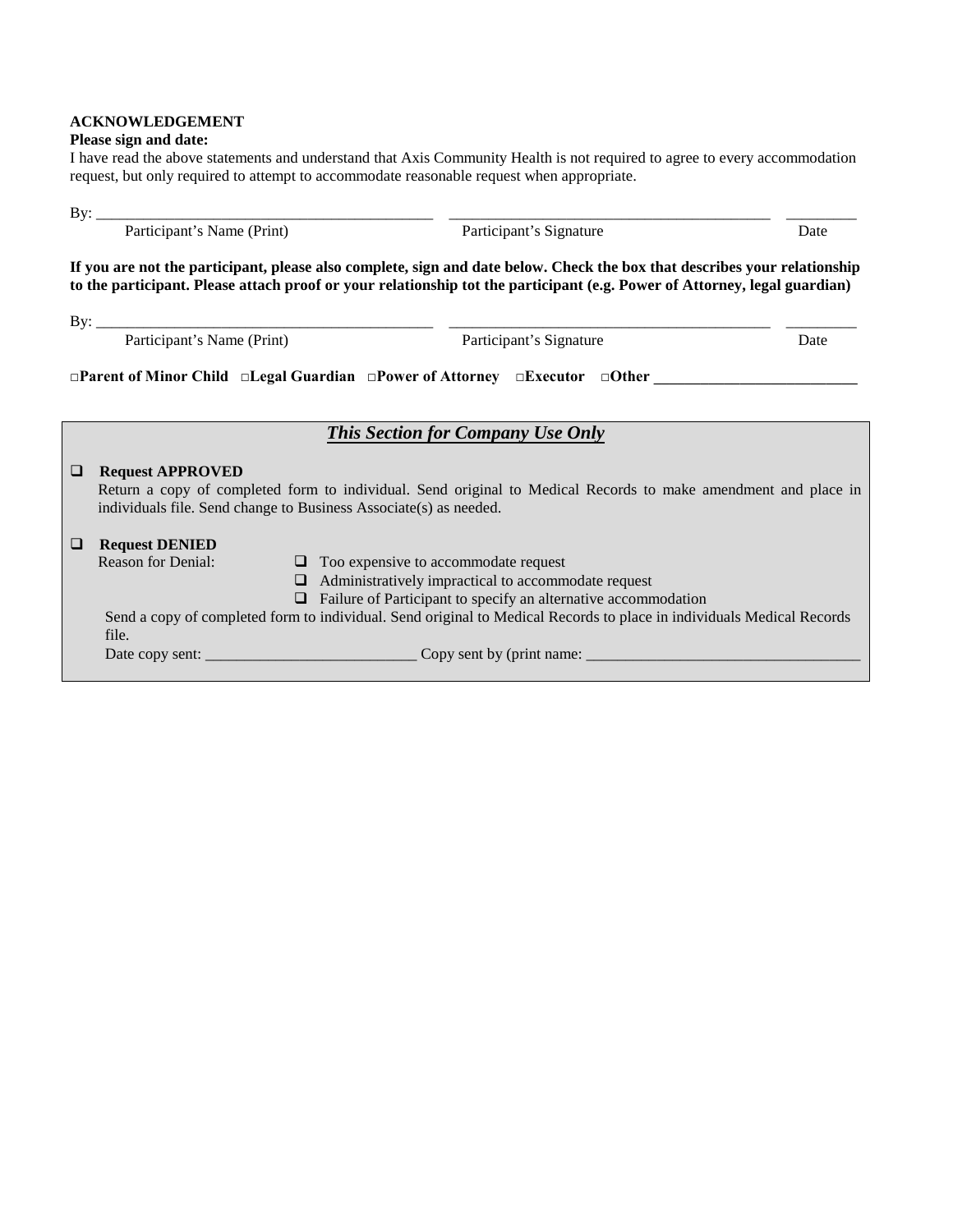# **AXIS COMMUNITY HEALTH Request for Accessing/Inspecting/Copying Health Information**

As required by the Health Information Portability and Accountability Act of 1996 (HIPAA) you have a right to request the opportunity to inspect and copy health information that pertains to you. Axis Community Health will evaluate your request and will either grant it or explain the reason why the request will not be granted. Axis Community Health may provide you with a summary or explanation of the information in your health plan records instead of access to or copies of your records.

Mail or hand deliver this completed form to: Axis Community Health, ATTN: Privacy Officer, 4361 Railroad Avenue, Pleasanton, CA 94566

|                                                                                                                                                                                      | <b>INDIVIDUAL'S INFORMATION</b>                                                                                                                                                                                                                                                                                                                                                                                                                                                                                                                                                                                                                            |                                     |                      |      |
|--------------------------------------------------------------------------------------------------------------------------------------------------------------------------------------|------------------------------------------------------------------------------------------------------------------------------------------------------------------------------------------------------------------------------------------------------------------------------------------------------------------------------------------------------------------------------------------------------------------------------------------------------------------------------------------------------------------------------------------------------------------------------------------------------------------------------------------------------------|-------------------------------------|----------------------|------|
| Name:                                                                                                                                                                                |                                                                                                                                                                                                                                                                                                                                                                                                                                                                                                                                                                                                                                                            | Medical Record # or ID#:            |                      |      |
| Birthdate:                                                                                                                                                                           | <b>Contact Phone Number:</b>                                                                                                                                                                                                                                                                                                                                                                                                                                                                                                                                                                                                                               |                                     | <b>Request Date:</b> |      |
| Current Address (No., street, city, state, zip):                                                                                                                                     |                                                                                                                                                                                                                                                                                                                                                                                                                                                                                                                                                                                                                                                            |                                     |                      |      |
|                                                                                                                                                                                      | REQUEST TO ACCESS/INSPECT/COPY                                                                                                                                                                                                                                                                                                                                                                                                                                                                                                                                                                                                                             |                                     |                      |      |
|                                                                                                                                                                                      | I am requesting my health information in the following designated record set(s) for the period of time from                                                                                                                                                                                                                                                                                                                                                                                                                                                                                                                                                |                                     |                      |      |
| ❏<br><b>Medical Records</b><br>❏<br>❏<br>Other agency designated record sets:                                                                                                        | $\Box$ laboratory Reports<br>Enrollment, payment, claims adjudication information maintained by Axis                                                                                                                                                                                                                                                                                                                                                                                                                                                                                                                                                       | $\overline{\Box}$ Financial Records |                      |      |
|                                                                                                                                                                                      | <b>DELIVERY METHOD</b>                                                                                                                                                                                                                                                                                                                                                                                                                                                                                                                                                                                                                                     |                                     |                      |      |
|                                                                                                                                                                                      | Please check the box indicating how you would like to receive the requested health records.                                                                                                                                                                                                                                                                                                                                                                                                                                                                                                                                                                |                                     |                      |      |
| $\Box$ mail to my current address: $\Box$                                                                                                                                            |                                                                                                                                                                                                                                                                                                                                                                                                                                                                                                                                                                                                                                                            |                                     |                      |      |
|                                                                                                                                                                                      | street address                                                                                                                                                                                                                                                                                                                                                                                                                                                                                                                                                                                                                                             | $\frac{1}{\text{city}}$<br>state    | zip code             |      |
| when copies are ready for pick up.<br>appointment.<br>Phone number:                                                                                                                  | $\Box$ Pick-up (you will be required to provide photo identification.) Please provide a phone number where we may contact you<br>$\Box$ Review in person (you will be required to provide photo identification.) Any review of participant records will be conducted<br>in the presence of a clinical staff member. Please provide a phone number where we may contact you to schedule an                                                                                                                                                                                                                                                                  |                                     |                      |      |
| <b>ACKNOWLEDGEMENT</b><br>proceedings and records that are subject to the Privacy Act, 5U.S.C. 522a.<br>am allowed to request a review by another licensed health care professional. | Please sign and date: I understand that I may be charged a reasonable cost-based fee for copying my records. Applicable mailing fees also may apply. With<br>certain exceptions, you have the right to inspect or obtain a copy of your health information in a designated record set maintained by Axis Community Health.<br>However, you do not have a right to inspect or obtain copies of psychotherapy notes or information compiled for civil, criminal, or administrative action or<br>I further understand there may be circumstances when a licensed health care professional may deny my request for access to my health information; and that I |                                     |                      |      |
| By: $_{-}$<br>Participant's Name (Print)                                                                                                                                             |                                                                                                                                                                                                                                                                                                                                                                                                                                                                                                                                                                                                                                                            | Participant's Signature             |                      | Date |
|                                                                                                                                                                                      | If you are not the participant, please complete, sign and date below. Check the box that describes your relationship to the<br>participant. Please attach proof or your relationship to the participant (e.g. Power of Attorney, legal guardian)                                                                                                                                                                                                                                                                                                                                                                                                           |                                     |                      |      |
| $\rm{By:}$                                                                                                                                                                           |                                                                                                                                                                                                                                                                                                                                                                                                                                                                                                                                                                                                                                                            |                                     |                      |      |
| Participant's Name (Print)                                                                                                                                                           |                                                                                                                                                                                                                                                                                                                                                                                                                                                                                                                                                                                                                                                            | Participant's Signature             |                      | Date |
|                                                                                                                                                                                      |                                                                                                                                                                                                                                                                                                                                                                                                                                                                                                                                                                                                                                                            |                                     |                      |      |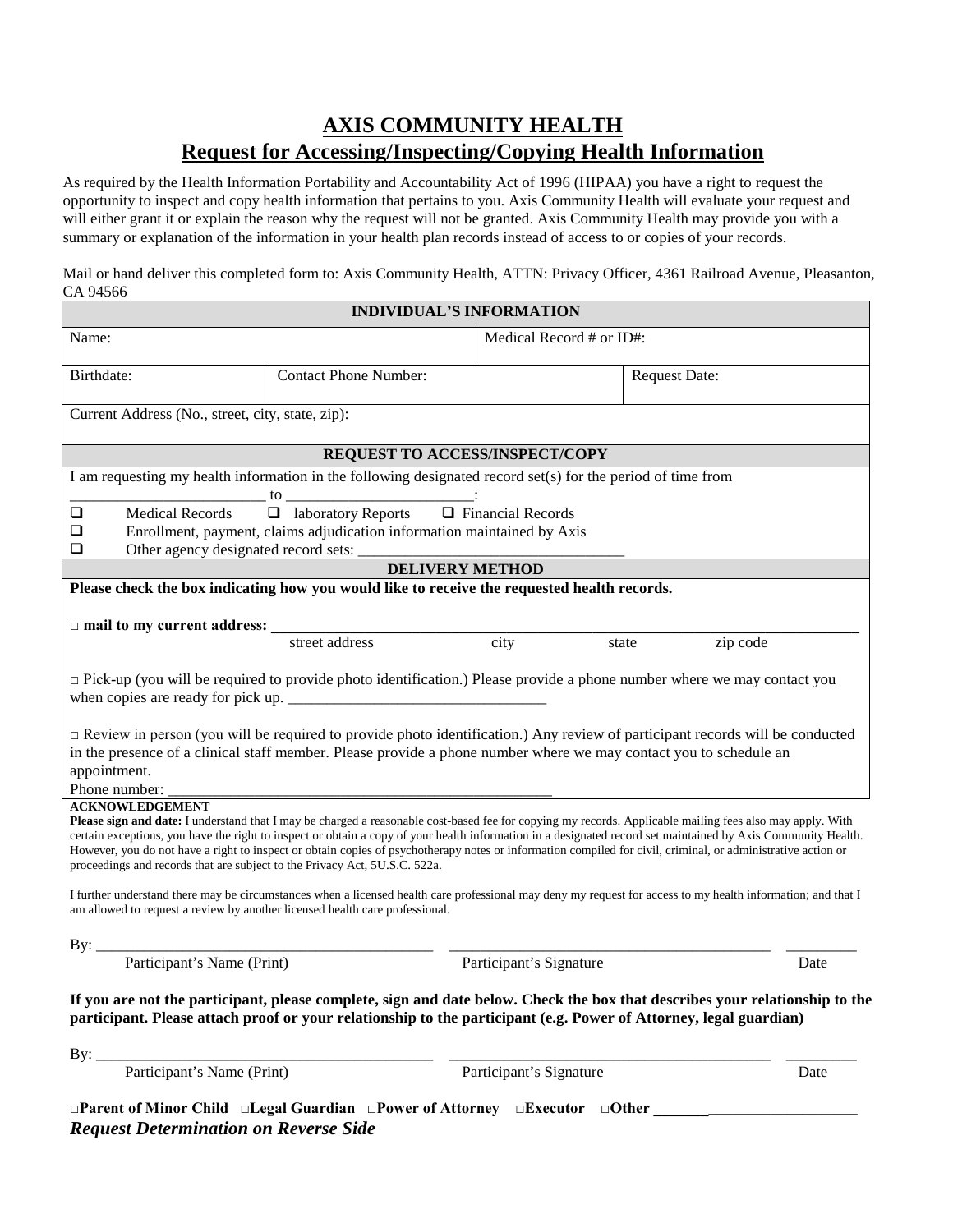# **This Section for Company Use Only**

| Determination:           |                                                                                                                                                                                                                                                                                                                   |  |
|--------------------------|-------------------------------------------------------------------------------------------------------------------------------------------------------------------------------------------------------------------------------------------------------------------------------------------------------------------|--|
| Agency Responsibilities: | Determination of method for Participant access. Determination date:<br>Notice to Participant of approved access. Sent date: ____________________________<br>ப<br><b>O</b> Offer Participant summary of information. Sent date:<br>Notify Participant of requirements for copies of health information. Sent date: |  |
| Determination:           | <b>REQUEST NEEDS FURTHER REVIEW</b>                                                                                                                                                                                                                                                                               |  |
|                          | Designated Staff<br>Date                                                                                                                                                                                                                                                                                          |  |

# **Review of Request by Licensed Health Care Professional**

| Determination:                  |                                                                                                                                                                                                                                                                  |
|---------------------------------|------------------------------------------------------------------------------------------------------------------------------------------------------------------------------------------------------------------------------------------------------------------|
| <b>Agency Responsibilities:</b> | Notice to Participant of approved access. Sent date: ____________________________<br>Notify Participant of requirements for copies of health information. Sent date:                                                                                             |
| Determination:                  |                                                                                                                                                                                                                                                                  |
| <b>Reason for Denial:</b>       | Reference made to another person could endanger that person<br>Access could endanger life or physical safety of Participant or other(s)<br>Access requested by personal representative and access could cause substantial harm to Participant<br>or other( $s$ ) |
| Agency Responsibilities:        | Written Notice to Participant of basis for denial. Sent date:<br>Provide Participant with Opportunity to Request Review by licensed health care professional                                                                                                     |
|                                 | Licensed Health Care Professional<br>Date                                                                                                                                                                                                                        |

# **Request Second Review**

| <b>Determination:</b>             | <b>REQUEST APPROVED</b>                                                                                               |
|-----------------------------------|-----------------------------------------------------------------------------------------------------------------------|
| Agency Responsibilities:          | Determination of method for Participant access                                                                        |
|                                   | Notice to Participant of approved access                                                                              |
|                                   | Offer Participant summary of information                                                                              |
|                                   | Notify Participant of requirements for copies of health information                                                   |
| <b>Determination:</b>             | <b>REQUEST DENIED</b>                                                                                                 |
| Reason for Denial:                | Reference made to another person could endanger that person                                                           |
|                                   | Access could endanger life or physical safety of Participant or other(s)                                              |
|                                   | Access requested by personal representative and access could cause substantial harm to Participant<br>or other( $s$ ) |
|                                   | Other<br>the control of the control of the control of the control of the control of the control of                    |
| <b>Agency Responsibilities:</b>   | Written Notice to Participant of basis for denial. Sent date:                                                         |
|                                   |                                                                                                                       |
| Licensed Health Care Professional | Date                                                                                                                  |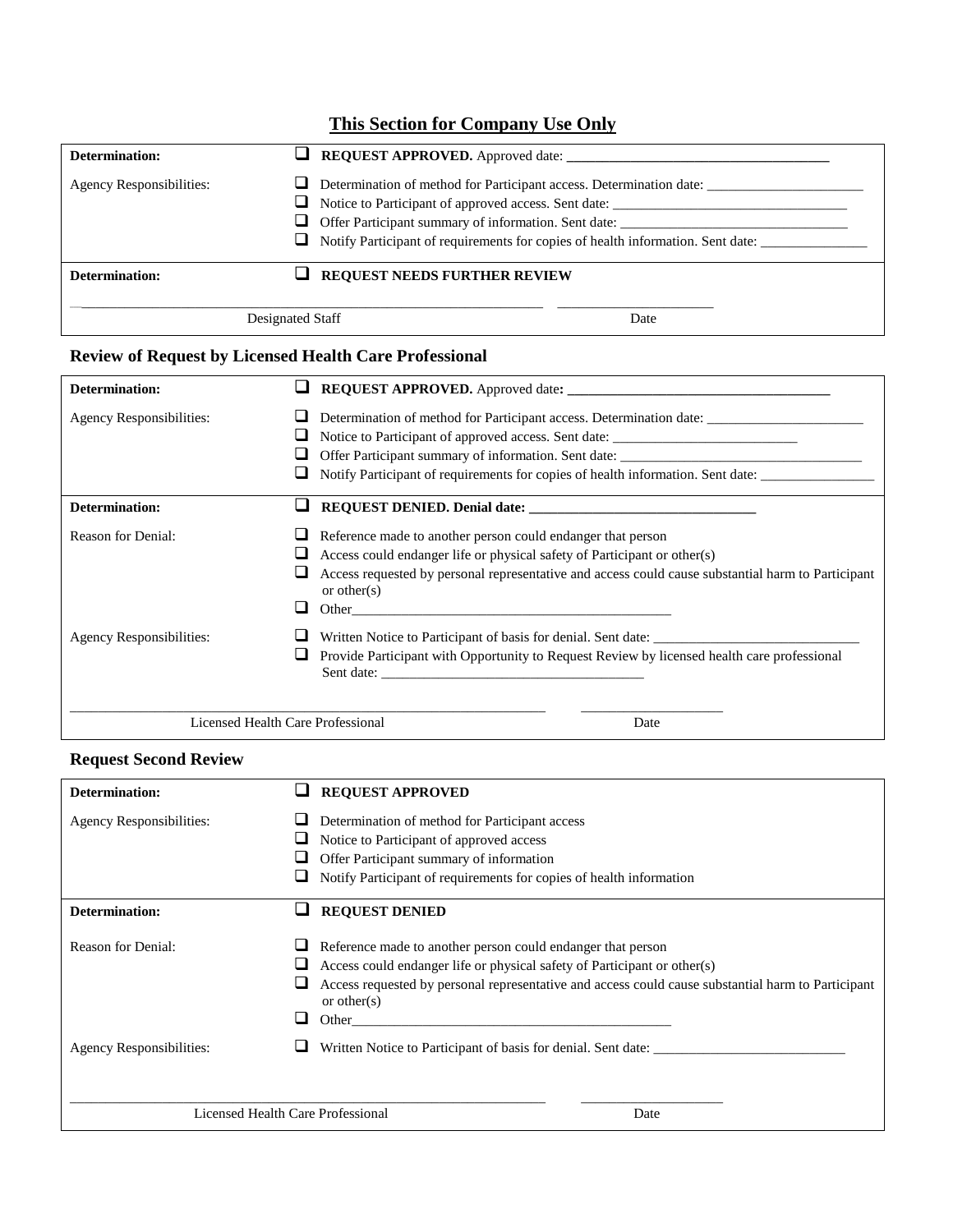## **AXIS COMMUNITY HEALTH Request for Amendment of Health Information**

As a participant in Axis Community Health's services you have the right to request amendments to your personal health information that are inaccurate or incomplete. If you want to amend your health information, you must complete this form and return it to Axis Community Health, ATTN: Privacy Officer, 4361 Railroad Avenue, Pleasanton, CA 94566

If we deny your request, we will let you know in writing with an explanation of why we are denying it. You have the right to submit a written disagreement to our denial. We will put your statement and requested amendment in to your record. If we continue to disagree with your amendment request, we may put a written rebuttal to your disagreement into your record. If this occurs, we will let you know in writing and send you a copy of our rebuttal.

|                                                                | <b>INDIVIDUAL'S INFORMATION</b>                                                                                                                                                                                                                  |                          |                      |      |  |  |
|----------------------------------------------------------------|--------------------------------------------------------------------------------------------------------------------------------------------------------------------------------------------------------------------------------------------------|--------------------------|----------------------|------|--|--|
| Name:                                                          |                                                                                                                                                                                                                                                  | Medical Record # or ID#: |                      |      |  |  |
|                                                                |                                                                                                                                                                                                                                                  |                          |                      |      |  |  |
| Birthdate:                                                     | <b>Contact Phone Number:</b>                                                                                                                                                                                                                     |                          | <b>Request Date:</b> |      |  |  |
| Current Address (No., street, city, state, zip):               |                                                                                                                                                                                                                                                  |                          |                      |      |  |  |
|                                                                |                                                                                                                                                                                                                                                  |                          |                      |      |  |  |
|                                                                | <b>REQUESTED AMENDMENT</b>                                                                                                                                                                                                                       |                          |                      |      |  |  |
|                                                                |                                                                                                                                                                                                                                                  |                          |                      |      |  |  |
|                                                                |                                                                                                                                                                                                                                                  |                          |                      |      |  |  |
| 3. Please explain how the entry(s) is incorrect or incomplete: |                                                                                                                                                                                                                                                  |                          |                      |      |  |  |
|                                                                | 4. What should the entry(s) say in order to be accurate or complete:                                                                                                                                                                             |                          |                      |      |  |  |
|                                                                | 5. Would you like this amendment sent to anyone to whom we may have disclosed information to in the past? $\Box$ NO $\Box$ YES                                                                                                                   |                          |                      |      |  |  |
|                                                                | If so, please specify the name and address of the organization or individual:                                                                                                                                                                    |                          |                      |      |  |  |
|                                                                |                                                                                                                                                                                                                                                  |                          |                      |      |  |  |
| <b>ACKNOWLEDGEMENT</b><br>Please sign and date:                |                                                                                                                                                                                                                                                  |                          |                      |      |  |  |
| By: $\qquad \qquad$                                            |                                                                                                                                                                                                                                                  |                          |                      |      |  |  |
| Participant's Name (Print)                                     |                                                                                                                                                                                                                                                  | Participant's Signature  |                      | Date |  |  |
|                                                                | If you are not the participant, please complete, sign and date below. Check the box that describes your relationship to the<br>participant. Please attach proof or your relationship to the participant (e.g. Power of Attorney, legal guardian) |                          |                      |      |  |  |
| Participant's Name (Print)                                     |                                                                                                                                                                                                                                                  | Participant's Signature  |                      | Date |  |  |

□Parent of Minor Child □Legal Guardian □Power of Attorney □Executor □Other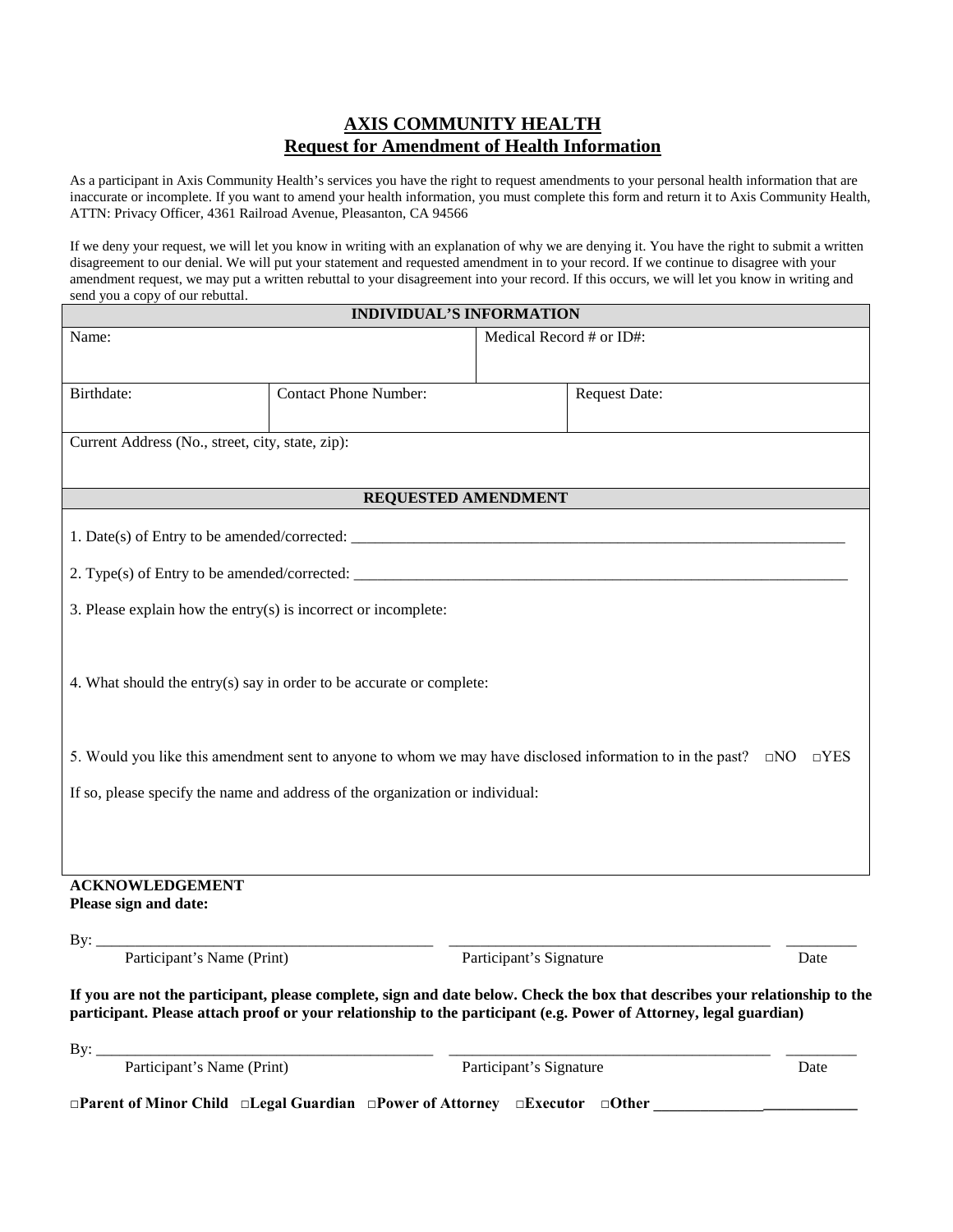| <b>This Section for Company Use Only</b>                                                                                                                                                                                                                    |                                              |                                                                                                                       |  |  |  |
|-------------------------------------------------------------------------------------------------------------------------------------------------------------------------------------------------------------------------------------------------------------|----------------------------------------------|-----------------------------------------------------------------------------------------------------------------------|--|--|--|
| Amendment has been: $\Box$ Accepted $\Box$ Denied (If denied, check the reason for denial):                                                                                                                                                                 |                                              |                                                                                                                       |  |  |  |
| $\Box$ PHI (Protected Health Information) was not created by this organization<br>$\Box$ PHI is not part of the participant's designed record set<br>$\Box$ Federal/State law forbids making corrections to this PHI<br>$\Box$ PHI is accurate and complete |                                              |                                                                                                                       |  |  |  |
| <b>Comments of Axis Provider:</b>                                                                                                                                                                                                                           |                                              |                                                                                                                       |  |  |  |
| Amendment has been reviewed by the following Provider(s):                                                                                                                                                                                                   |                                              |                                                                                                                       |  |  |  |
| <b>Date</b>                                                                                                                                                                                                                                                 | <b>Please Print Name</b>                     | <b>Signature of Provider</b>                                                                                          |  |  |  |
| <b>Date</b>                                                                                                                                                                                                                                                 | <b>Please Print Name</b>                     | <b>Signature of Provider</b>                                                                                          |  |  |  |
|                                                                                                                                                                                                                                                             | Notification was sent to the Participant on: |                                                                                                                       |  |  |  |
|                                                                                                                                                                                                                                                             |                                              | <b>Date</b>                                                                                                           |  |  |  |
| file.                                                                                                                                                                                                                                                       |                                              | Send a copy of completed form to individual. Send original to Medical Records to place in individuals Medical Records |  |  |  |
|                                                                                                                                                                                                                                                             |                                              |                                                                                                                       |  |  |  |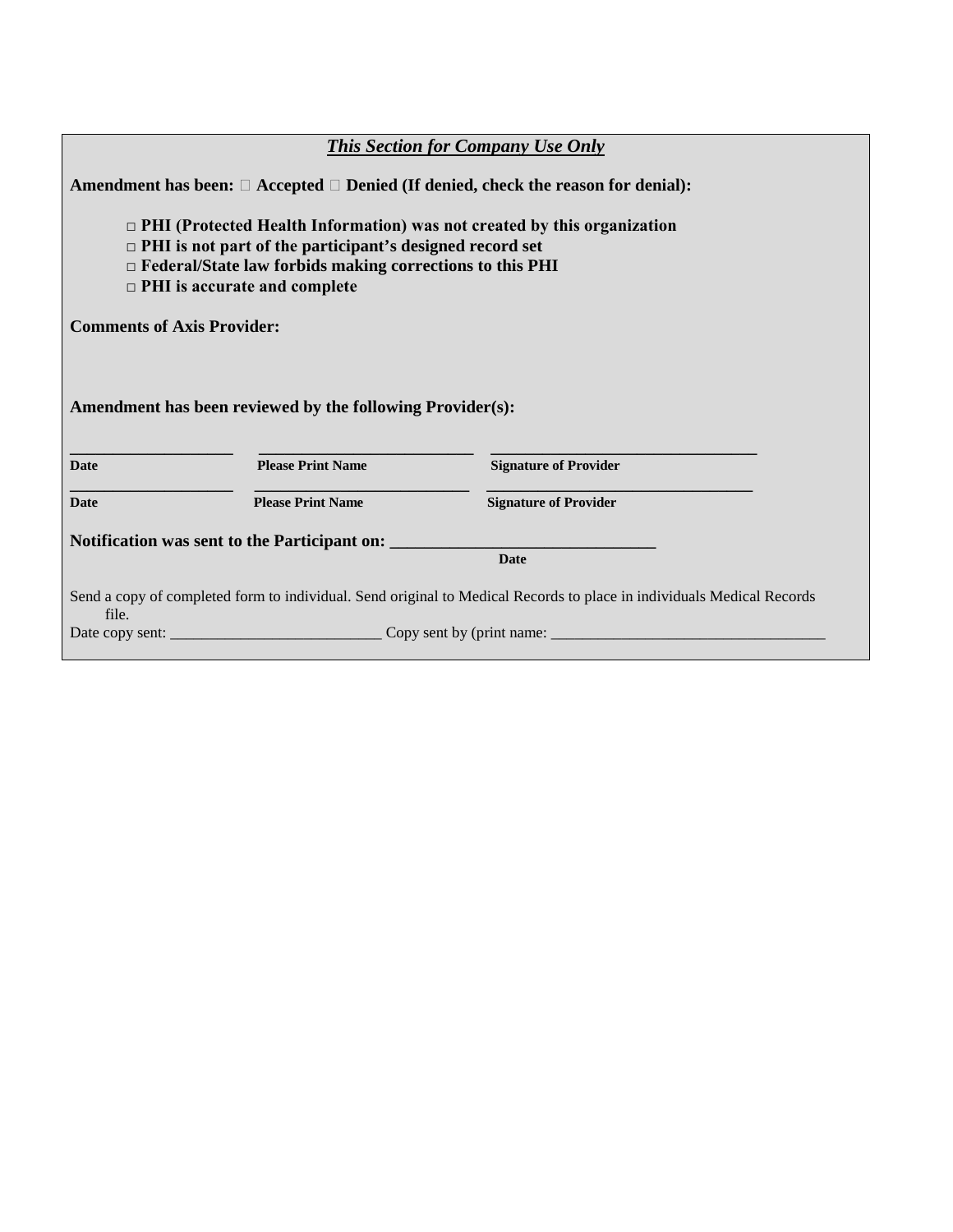## **AXIS COMMUNITY HEALTH Request for Restrictions on Use and Disclosure of Health Information**

You have the right to request that we restrict how protected health information about you is used or disclosed for treatment, payment, or healthcare operations. We are not required to agree to this request for restriction in whole or in part, but if we do, we are bound by our agreement. Any restriction we accept will not apply when the restricted information is needed to provide you with emergency treatment. This agreement does not apply if release is required by law or if it's against any public health requirements. We further have the right to terminate any agreed upon restriction by informing you of the termination in writing. Any such termination will only apply to information created or received after we have informed you of the termination.

Please complete this form to request a restriction and return it to Axis Community Health, ATTN: Privacy Officer, 4361 Railroad Avenue, Pleasanton, CA 94566. We will notify you of our ability to comply with your request by returning a copy of this form to you. You also have the right to request us to terminate a restriction to the extent that such termination applies to information created or received after the date of termination.

| <b>INDIVIDUAL'S INFORMATION</b>                                                                                                                                                                                                                  |                               |                          |                      |      |
|--------------------------------------------------------------------------------------------------------------------------------------------------------------------------------------------------------------------------------------------------|-------------------------------|--------------------------|----------------------|------|
| Name:                                                                                                                                                                                                                                            |                               | Medical Record # or ID#: |                      |      |
|                                                                                                                                                                                                                                                  |                               |                          |                      |      |
| Birthdate:                                                                                                                                                                                                                                       | <b>Contact Phone Number:</b>  |                          | <b>Request Date:</b> |      |
| Current Address (No., street, city, state, zip):                                                                                                                                                                                                 |                               |                          |                      |      |
|                                                                                                                                                                                                                                                  |                               |                          |                      |      |
|                                                                                                                                                                                                                                                  | <b>RESTRICTIONS REQUESTED</b> |                          |                      |      |
| 1. I would like use and disclosure of the following health information to be restricted:                                                                                                                                                         |                               |                          |                      |      |
|                                                                                                                                                                                                                                                  |                               |                          |                      |      |
|                                                                                                                                                                                                                                                  |                               |                          |                      |      |
| 2. I want the information restricted because:                                                                                                                                                                                                    |                               |                          |                      |      |
|                                                                                                                                                                                                                                                  |                               |                          |                      |      |
|                                                                                                                                                                                                                                                  |                               |                          |                      |      |
|                                                                                                                                                                                                                                                  |                               |                          |                      |      |
| Check the box that tells how you want this information to be restricted and complete the blank:                                                                                                                                                  |                               |                          |                      |      |
| $\Box$ I do not want this information to be given to the following person(s) or agency(s):                                                                                                                                                       |                               |                          |                      |      |
|                                                                                                                                                                                                                                                  |                               |                          |                      |      |
| $\Box$ Other restrictions requested:                                                                                                                                                                                                             |                               |                          |                      |      |
|                                                                                                                                                                                                                                                  |                               |                          |                      |      |
| <b>ACKNOWLEDGEMENT</b>                                                                                                                                                                                                                           |                               |                          |                      |      |
| Please sign and date:                                                                                                                                                                                                                            |                               |                          |                      |      |
| By:                                                                                                                                                                                                                                              |                               |                          |                      |      |
| Participant's Name (Print)                                                                                                                                                                                                                       |                               | Participant's Signature  |                      | Date |
|                                                                                                                                                                                                                                                  |                               |                          |                      |      |
| If you are not the participant, please complete, sign and date below. Check the box that describes your relationship to the<br>participant. Please attach proof or your relationship to the participant (e.g. Power of Attorney, legal guardian) |                               |                          |                      |      |
|                                                                                                                                                                                                                                                  |                               |                          |                      |      |
| By:                                                                                                                                                                                                                                              |                               |                          |                      |      |

| Participant's Name (Print)                                                                               |  | Participant's Signature |  | Date |
|----------------------------------------------------------------------------------------------------------|--|-------------------------|--|------|
| $\Box$ Parent of Minor Child $\Box$ Legal Guardian $\Box$ Power of Attorney $\Box$ Executor $\Box$ Other |  |                         |  |      |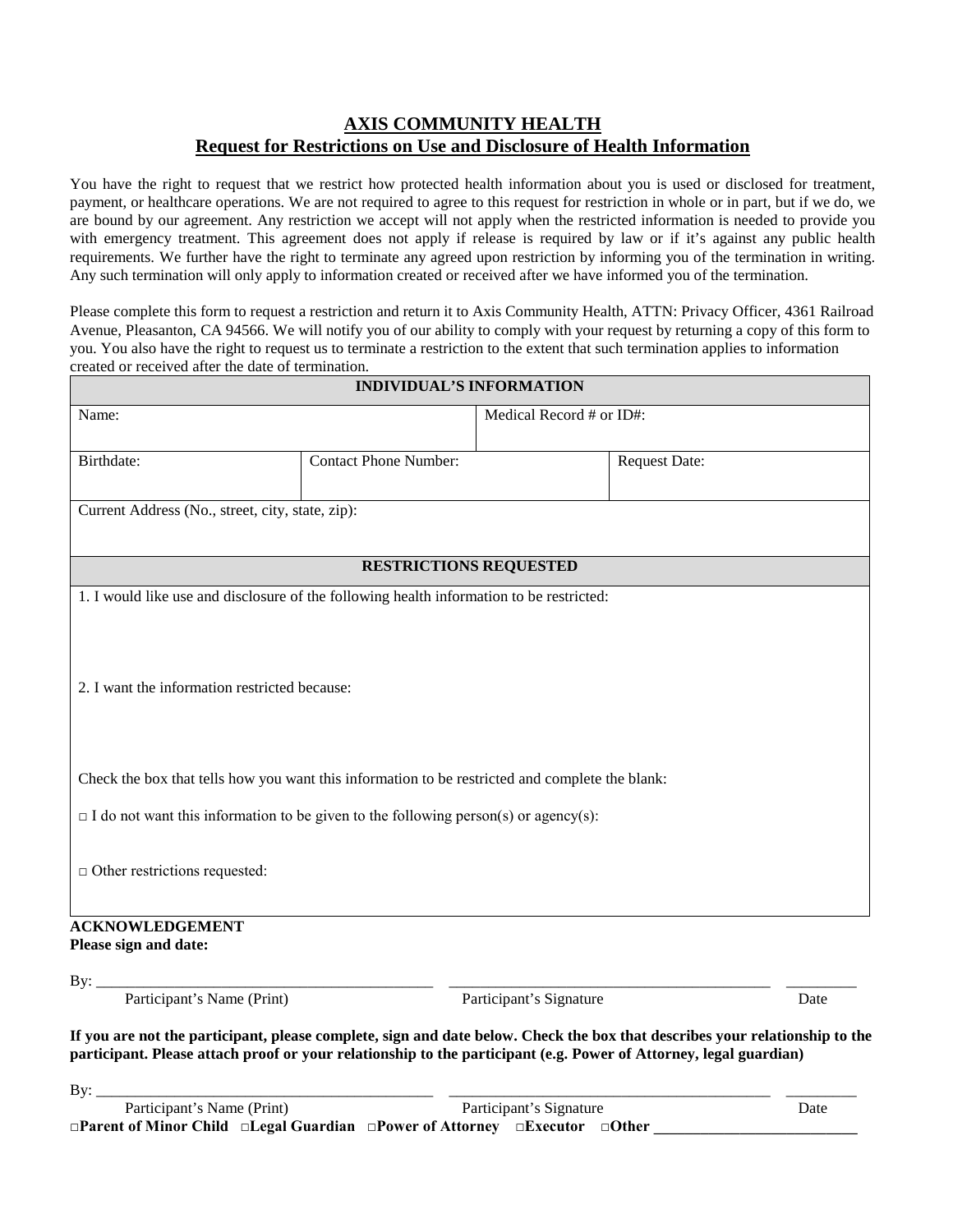| This Section for Company Use Only                                          |                          |                                                                                                                             |  |  |  |
|----------------------------------------------------------------------------|--------------------------|-----------------------------------------------------------------------------------------------------------------------------|--|--|--|
|                                                                            |                          | Request has been: $\Box$ Accepted $\Box$ Denied (If denied, check the reason for denial):                                   |  |  |  |
| <b>Comments of Axis Provider:</b>                                          |                          |                                                                                                                             |  |  |  |
| <b>Restriction Request has been reviewed by the following Provider(s):</b> |                          |                                                                                                                             |  |  |  |
| Date                                                                       | <b>Please Print Name</b> | <b>Signature of Provider</b>                                                                                                |  |  |  |
| Date                                                                       | <b>Please Print Name</b> | <b>Signature of Provider</b>                                                                                                |  |  |  |
| Notification was sent to the Participant on:                               |                          |                                                                                                                             |  |  |  |
|                                                                            |                          | <b>Date</b>                                                                                                                 |  |  |  |
|                                                                            |                          | Send a copy of completed form to individual. Send original to Medical Records to place in individuals Medical Records file. |  |  |  |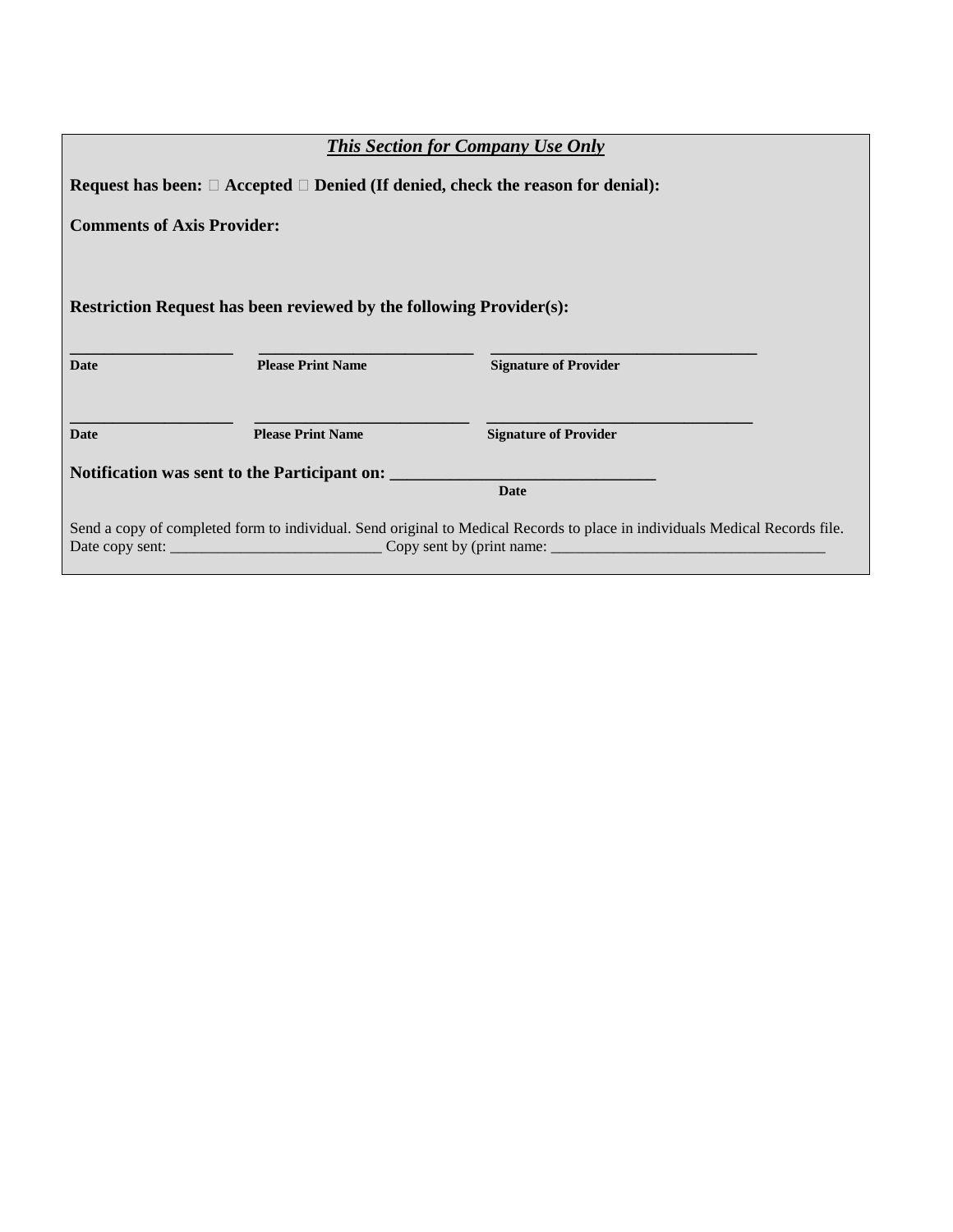# **AXIS COMMUNITY HEALTH Accounting of Non-Authorized Use or Disclosure Request Form**

The HIPAA Privacy Regulations allow an individual to request an accounting of certain disclosures of his/her Protected Health Information (PHI). Axis Community Health may disclose your PHI for treatment, payment, health care operations, and as required or permitted by the HIPAA Privacy Regulation or other state or federal laws. Our Privacy Notice informs you that these disclosures may occur without your consent at the time they are made.

You can request an accounting of certain disclosures only about yourself, unless you are authorized to obtain information about another individual. Please complete this form to request a disclosure and return it to Axis Community Health, ATTN: Privacy Officer, 4361 Railroad Avenue, Pleasanton, CA 94566.

| <b>INDIVIDUAL'S INFORMATION</b>                                                                                                                                                                                                                                                                                                                                                                                                                                                                                                                                                                                                                                                                                                                                                                                                                                         |                              |                          |                      |  |  |
|-------------------------------------------------------------------------------------------------------------------------------------------------------------------------------------------------------------------------------------------------------------------------------------------------------------------------------------------------------------------------------------------------------------------------------------------------------------------------------------------------------------------------------------------------------------------------------------------------------------------------------------------------------------------------------------------------------------------------------------------------------------------------------------------------------------------------------------------------------------------------|------------------------------|--------------------------|----------------------|--|--|
| Name:                                                                                                                                                                                                                                                                                                                                                                                                                                                                                                                                                                                                                                                                                                                                                                                                                                                                   |                              | Medical Record # or ID#: |                      |  |  |
| Birthdate:                                                                                                                                                                                                                                                                                                                                                                                                                                                                                                                                                                                                                                                                                                                                                                                                                                                              | <b>Contact Phone Number:</b> |                          | <b>Request Date:</b> |  |  |
| Current Address (No., street, city, state, zip):                                                                                                                                                                                                                                                                                                                                                                                                                                                                                                                                                                                                                                                                                                                                                                                                                        |                              |                          |                      |  |  |
|                                                                                                                                                                                                                                                                                                                                                                                                                                                                                                                                                                                                                                                                                                                                                                                                                                                                         | <b>DISCLOSURE REQUESTED</b>  |                          |                      |  |  |
| I request that Axis Community Health provide me with an accounting of any and all applicable "non-authorized" uses and<br>disclosures of my protected health information (PHI) between ______________ (beginning date) and<br>(ending date).<br>I would like to limit this request for accounting to include disclosures only pertaining to:                                                                                                                                                                                                                                                                                                                                                                                                                                                                                                                            |                              |                          |                      |  |  |
| I want the accounting of disclosures in the following form: (check one)                                                                                                                                                                                                                                                                                                                                                                                                                                                                                                                                                                                                                                                                                                                                                                                                 |                              |                          |                      |  |  |
| $\Box$ I want to pick up the accounting.                                                                                                                                                                                                                                                                                                                                                                                                                                                                                                                                                                                                                                                                                                                                                                                                                                |                              |                          |                      |  |  |
| I understand that I may be charged for this information if I have previously requested this information within the last 12<br>months. There will be a fee for any additional accountings within the same 12 month period. I will be informed of the cost for<br>such additional accounting in advance and will be provided with the opportunity to withdraw or modify the request in order to<br>reduce or avoid the fee. I understand that Axis Community Health must give me the accounting of disclosures within 60 days,<br>or must tell me that it needs up to 30 extra days to prepare it.                                                                                                                                                                                                                                                                        |                              |                          |                      |  |  |
| I understand that Axis Community Health does not have to tell me about the following types of disclosures:                                                                                                                                                                                                                                                                                                                                                                                                                                                                                                                                                                                                                                                                                                                                                              |                              |                          |                      |  |  |
| 1. Disclosures made prior to April 14, 2003.<br>2. Disclosures made as part of a limited data set for purposes of research, public health, or health care operations, as permitted by federal<br>law.<br>3. Disclosures made for purposes of treatment, payment and health care operations.<br>4. Disclosures made to me or disclosures consented to or authorized by me.<br>5. Disclosures made to persons involved in my care.<br>6. Disclosures made for national security or intelligence purposes.<br>7. Disclosures made to correctional institutions or law enforcement officials, under certain circumstances.<br>8. Disclosures made incident to a use or disclosure otherwise permitted or required by law.<br>I also understand that my right to an accounting of some or all disclosures may be suspended by the government under limited<br>circumstances. |                              |                          |                      |  |  |
|                                                                                                                                                                                                                                                                                                                                                                                                                                                                                                                                                                                                                                                                                                                                                                                                                                                                         |                              |                          |                      |  |  |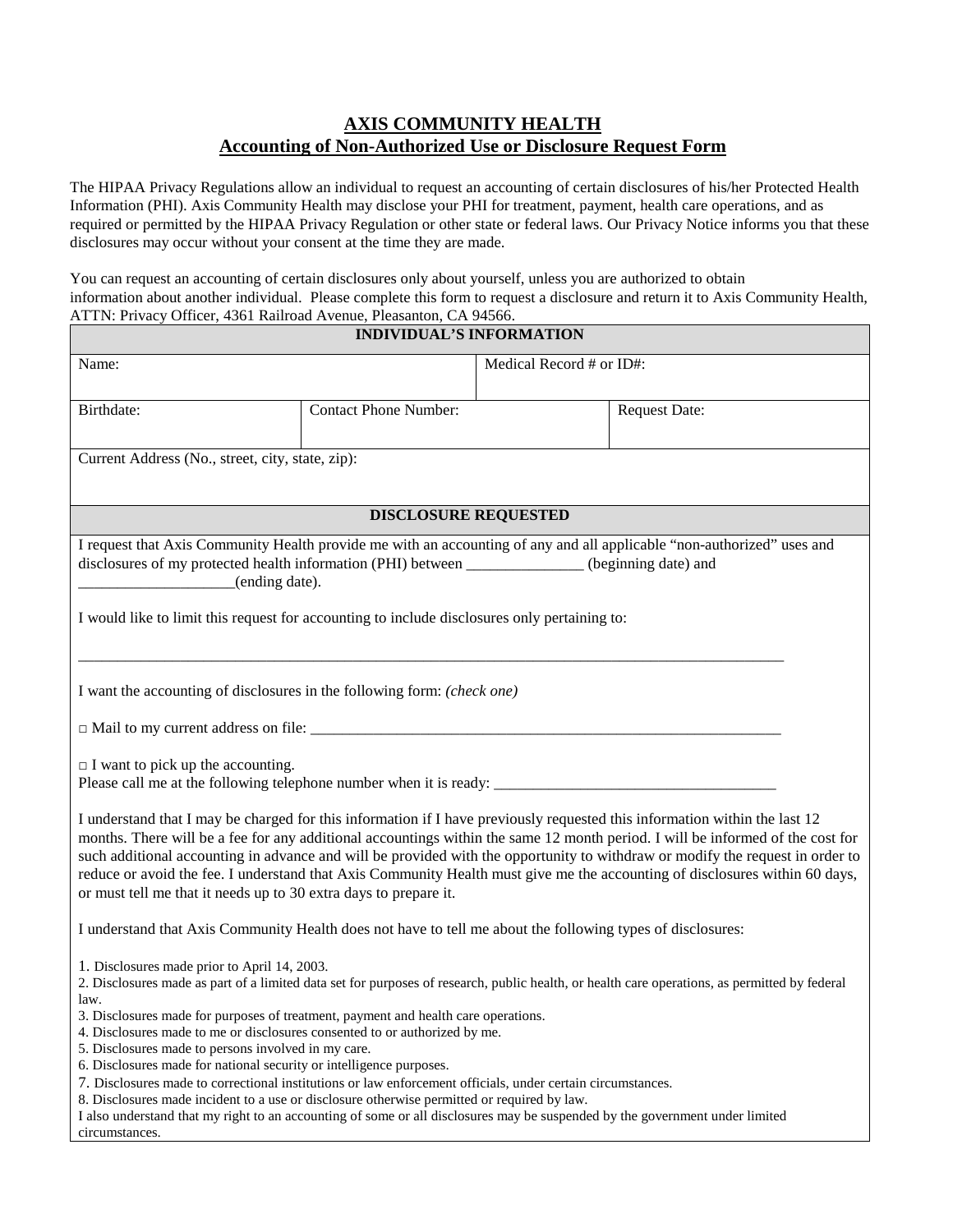#### **ACKNOWLEDGEMENT Please sign and date:**

| Bv<br>________ | ______   |        |
|----------------|----------|--------|
| .              | $     -$ | ' Jate |

**If you are not the participant, please complete, sign and date below. Check the box that describes your relationship to the participant. Please attach proof or your relationship to the participant (e.g. Power of Attorney, legal guardian)**

| Bv                                                                                                       |                         |      |
|----------------------------------------------------------------------------------------------------------|-------------------------|------|
| Participant's Name (Print)                                                                               | Participant's Signature | Date |
| $\Box$ Parent of Minor Child $\Box$ Legal Guardian $\Box$ Power of Attorney $\Box$ Executor $\Box$ Other |                         |      |

*Request Determination on Reverse Side*

|                                                      |                                                                                                | <b>This Section for Company Use Only</b>                                                                                                                                 |  |  |
|------------------------------------------------------|------------------------------------------------------------------------------------------------|--------------------------------------------------------------------------------------------------------------------------------------------------------------------------|--|--|
| <b>Privacy Officer Action/Comments:</b>              | Action must be taken within 60 days of the receipt of the request                              |                                                                                                                                                                          |  |  |
|                                                      | Request has been: $\Box$ Accepted $\Box$ Denied (If denied, please explain):                   |                                                                                                                                                                          |  |  |
| <b>Comments of Axis Provider:</b>                    |                                                                                                |                                                                                                                                                                          |  |  |
| <b>Date</b>                                          | Disclosure Request has been reviewed by the following Provider(s):<br><b>Please Print Name</b> | <b>Signature of Provider</b>                                                                                                                                             |  |  |
| <b>Date</b>                                          | <b>Please Print Name</b>                                                                       | <b>Signature of Provider</b>                                                                                                                                             |  |  |
| Notification was sent to the Participant on:<br>Date |                                                                                                |                                                                                                                                                                          |  |  |
|                                                      |                                                                                                | Send a copy of completed form to individual. Send original to Medical Records to place in individuals Medical Records file.<br>Date copy sent: Copy sent by (print name: |  |  |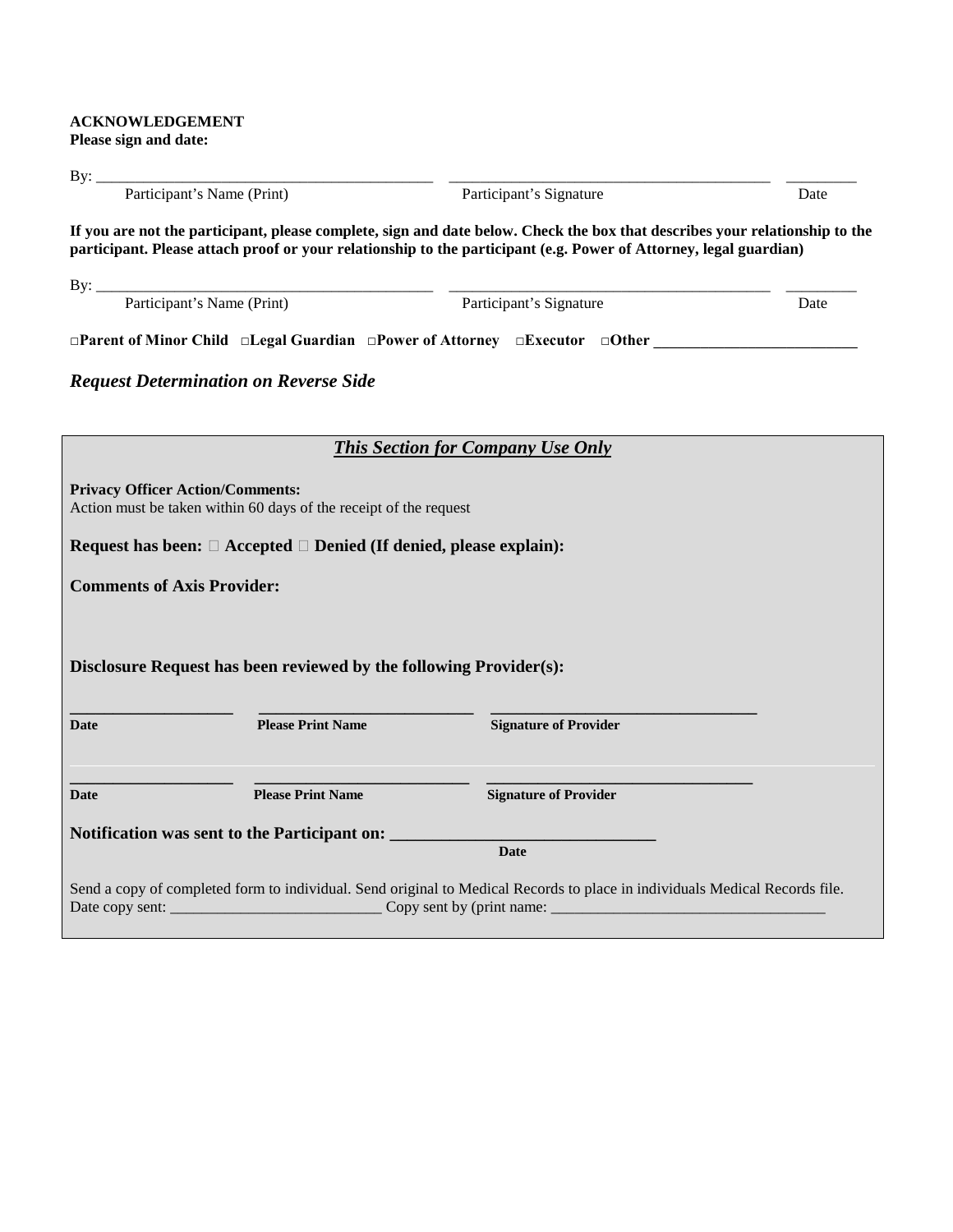#### **AXIS COMMUNITY HEALTH BUSINESS ASSOCIATE AGREEMENT**

| This Agreement ("Agreement") is made and entered into this day of Month:                                           |                                         | Year                                            | by and between |
|--------------------------------------------------------------------------------------------------------------------|-----------------------------------------|-------------------------------------------------|----------------|
| Axis Community Health ("Covered Entity"), whose business address is 4361 Railroad Avenue, Pleasanton, CA 94566 and |                                         |                                                 |                |
| <b>Business Name:</b>                                                                                              | ("Business Associate"), Type of Entity: |                                                 |                |
|                                                                                                                    |                                         | , whose business address is Address of Business |                |
| Associate:                                                                                                         |                                         |                                                 |                |

- 1. **Definitions.** Terms used, but not otherwise defined in this Agreement, shall have the same meaning as those terms in the Privacy Rule and the Security Rule.
	- a. **Business Associate**. "Business Associate" shall mean [Name of Business Associate].
	- b. **Covered Entity**. "Covered Entity" shall mean Axis Community Health.
	- c. **Individual**. "Individual" shall have the same meaning as the term "individual" in 45 CFR [§160.103](http://www.hipaasurvivalguide.com/hipaa-regulations/160-103.php#individual) and shall include a person who qualifies as a personal representative in accordance with 45 CFR [§164.502\(g\).](http://www.hipaasurvivalguide.com/hipaa-regulations/164-502.php#g)
	- d. **Privacy Rule**. "Privacy Rule" shall mean the Standards for Privacy of Individually Identifiable Health Information at 45 CFR Part 160 and Part 164, Subparts A and E.
	- e. **Protected Health Information**. "Protected Health Information" shall have the same meaning as the term "protected health information" in 45 CFR [§160.103,](http://www.hipaasurvivalguide.com/hipaa-regulations/160-103.php#protected-health-information) limited to the information created or received by Business Associate from or on behalf of Covered Entity.
	- f. **Required By Law**. "Required By Law" shall have the same meaning as the term "required by law" in 45 CFR [§164.103.](http://www.hipaasurvivalguide.com/hipaa-regulations/164-103.php#required-by-law)
	- g. **Secretary**. "Secretary" shall mean the Secretary of the Department of Health and Human Services or his or her designee.
	- h. **Security Rule**. "Security Rule" shall mean the Standards for Security of Electronic Protected Health Information at 45 C.F.R. parts §160 and §164, subparts A and C.

#### 2. **Obligations and Activities of Business Associate.**

- a. Business Associate agrees to not use or disclose Protected Health Information other than as permitted or required by this Agreement or as Required by Law.
- b. Business Associate agrees to use appropriate safeguards to prevent use or disclosure of the Protected Health Information other than as provided for by this Agreement. Business Associate agrees to implement administrative, physical and technical safeguards that reasonably and appropriately protect the confidentiality, integrity and availability of any electronic Protected Health Information that Business Associate creates, receives, maintains or transmits on behalf of Covered Entity, as provided for in the Security Rule.
- c. Business Associate agrees to mitigate, to the extent practicable, any harmful effect that is known to Business Associate of a use or disclosure of Protected Health Information by Business Associate in violation of the requirements of this Agreement.
- d. Business Associate agrees to report to Covered Entity any use or disclosure of the Protected Health Information not provided for by this Agreement of which it becomes aware. Business Associate also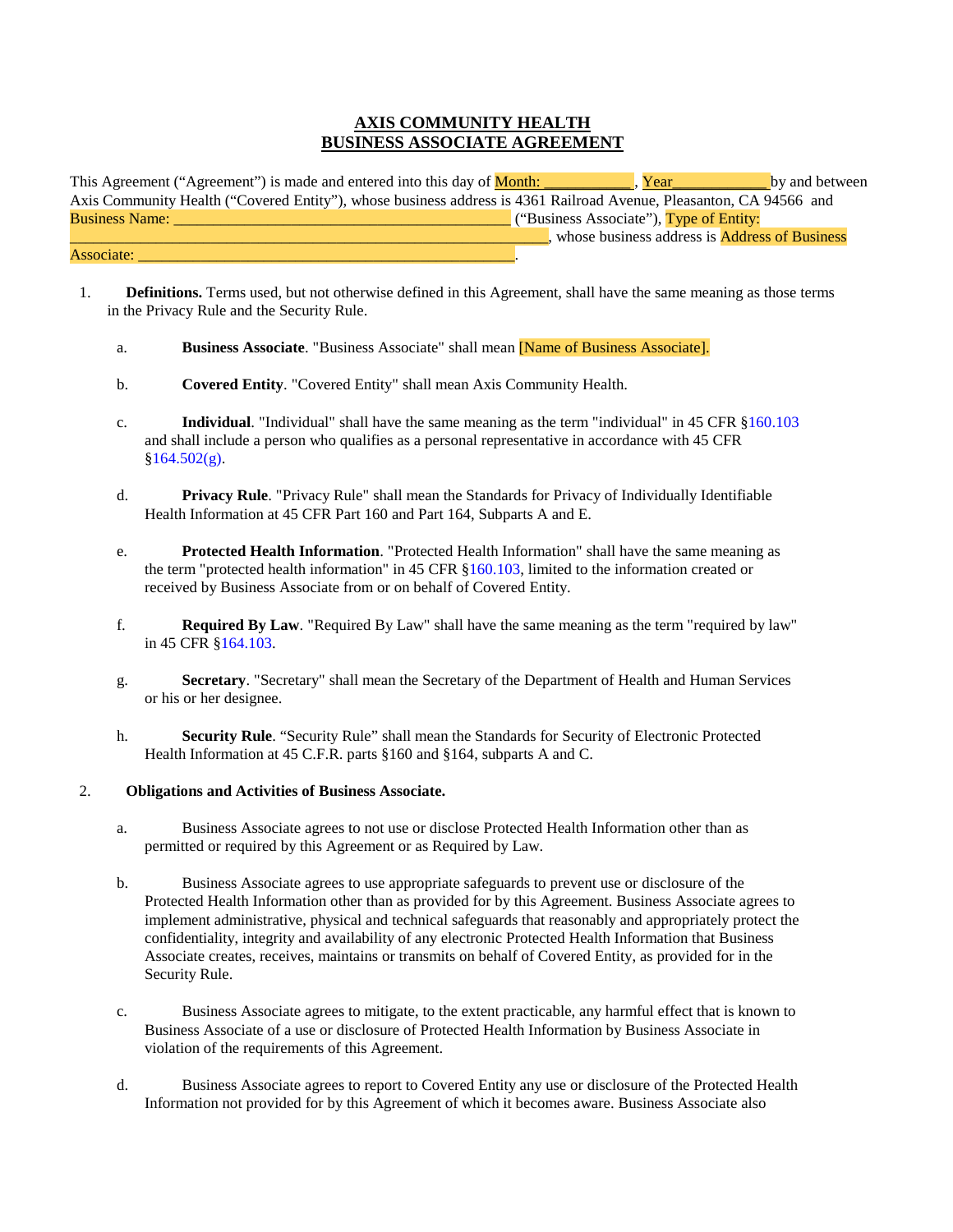agrees to report to Covered Entity any security incident, including all data breaches whether internal or external, related to Protected Health Information of which Business Associate becomes aware.

- e. Business Associate agrees to ensure that any agent, including a subcontractor, to whom it provides Protected Health Information received from, or created or received by Business Associate on behalf of, Covered Entity, agrees to the same restrictions and conditions that apply through this Agreement to Business Associate with respect to such information.
- f. Business Associate agrees to provide access, at the request of Covered Entity and during normal business hours, to Protected Health Information in a Designated Record Set to Covered Entity or, as directed by Covered Entity, to an Individual in order to meet the requirements under 45 CFR [§164.524,](http://www.hipaasurvivalguide.com/hipaa-regulations/164-524.php) provided that Covered Entity delivers to Business Associate a written notice at least five (5) business days in advance of requesting such access. This provision does not apply if Business Associate and its employees, subcontractors and agents have no Protected Health Information in a Designated Record Set of Covered Entity.
- g. Business Associate agrees to make any amendment(s) to Protected Health Information in a Designated Record Set that the Covered Entity directs or agrees to pursuant to 45 CFR [§164.526,](http://www.hipaasurvivalguide.com/hipaa-regulations/164-526.php) at the request of Covered Entity or an Individual. This provision does not apply if Business Associate and its employees, subcontractors and agents have no Protected Health Information from a Designated Record Set of Covered Entity.
- h. Unless otherwise protected or prohibited from discovery or disclosure by law, Business Associate agrees to make internal practices, books, and records, including policies and procedures, relating to the use or disclosure of Protected Health Information received from, or created or received by Business Associate on behalf of, Covered Entity, available to the Covered Entity or to the Secretary for purposes of the Secretary determining Covered Entity's compliance with the Privacy Rule or Security Rule. Business Associate shall have a reasonable time within which to comply with requests for such access and in no case shall access be required in less than five (5) business days after Business Associate's receipt of such request, unless otherwise designated by the Secretary.
- i. Business Associate agrees to maintain necessary and sufficient documentation of disclosures of Protected Health Information as would be required for Covered Entity to respond to a request by an Individual for an accounting of such disclosures, in accordance with 45 CFR [§164.528.](http://www.hipaasurvivalguide.com/hipaa-regulations/164-528.php)
- j. On request of Covered Entity, Business Associate agrees to provide to Covered Entity documentation made in accordance with this Agreement to permit Covered Entity to respond to a request by an Individual for an accounting of disclosures of Protected Health Information in accordance with 45 C.F.R.[§164.528.](http://www.hipaasurvivalguide.com/hipaa-regulations/164-528.php) Business Associate shall have a reasonable time within which to comply with such a request from Covered Entity and in no case shall Business Associate be required to provide such documentation in less than five (5) business days after Business Associate's receipt of such request.
- k. Except as provided for in this Agreement, in the event Business Associate receives an access, amendment, accounting of disclosure, or other similar request directly from an Individual, Business Associate will redirect the Individual to the Covered Entity.

#### 3. **Permitted Uses and Disclosures by Business Associate.**

a. Except as otherwise limited by this Agreement, Business Associate may make any uses and disclosures of Protected Health Information necessary to perform its services to Covered Entity and otherwise meet its obligations under this Agreement, if such use or disclosure would not violate the Privacy Rule if done by Covered Entity. All other uses or disclosures by Business Associate not authorized by this Agreement or by specific instruction of Covered Entity are prohibited.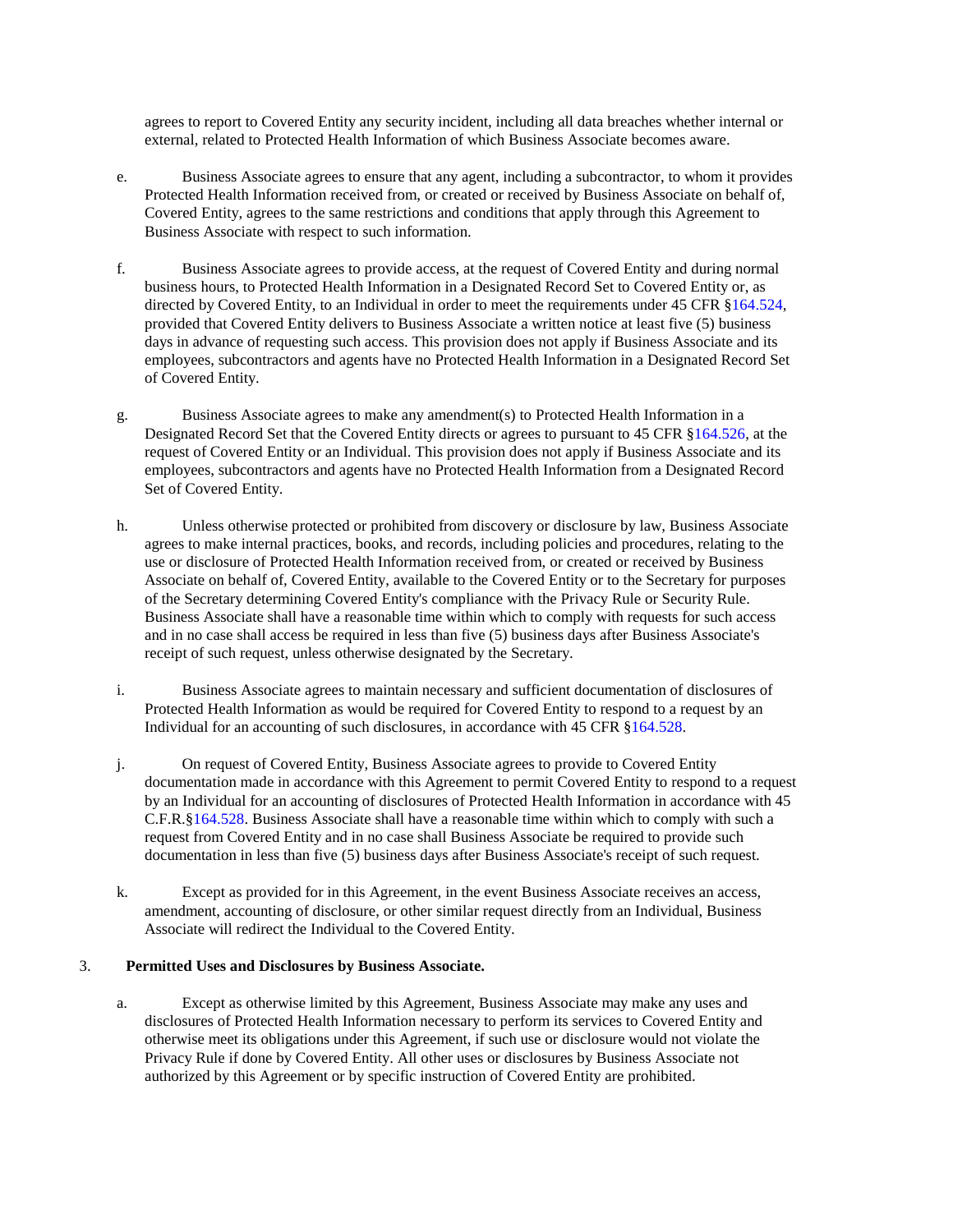- b. Except as otherwise limited in this Agreement, Business Associate may use Protected Health Information for the proper management and administration of the Business Associate or to carry out the legal responsibilities of the Business Associate.
- c. Except as otherwise limited in this Agreement, Business Associate may disclose Protected Health Information for the proper management and administration of the Business Associate, provided that disclosures are Required By Law, or Business Associate obtains reasonable assurances from the person to whom the information is disclosed that it will remain confidential and used or further disclosed only as Required By Law or for the purpose for which it was disclosed to the person, and the person notifies the Business Associate of any instances of which it is aware in which the confidentiality of the information has been breached.
- d. Except as otherwise limited in this Agreement, Business Associate may use Protected Health Information to provide Data Aggregation services to Covered Entity as permitted by 45 CFR  $§164.504(e)(2)(i)(B).$
- e. Business Associate may use Protected Health Information to report violations of law to appropriate Federal and State authorities, consistent with  $§164.502(i)(1)$ .

#### 4. **Obligations of Covered Entity.**

- a. Covered Entity shall notify Business Associate of any limitation(s) in its notice of privacy practices of Covered Entity in accordance with 45 CFR [§164.520,](http://www.hipaasurvivalguide.com/hipaa-regulations/164-520.php) to the extent that such limitation may affect Business Associate's use or disclosure of Protected Health Information.
- b. Covered Entity shall notify Business Associate of any changes in, or revocation of, permission by Individual to use or disclose Protected Health Information, to the extent that such changes may affect Business Associate's use or disclosure of Protected Health Information.
- c. Covered Entity shall notify Business Associate of any restriction to the use or disclosure of Protected Health Information that Covered Entity has agreed to in accordance with 45 CFR [§164.522,](http://www.hipaasurvivalguide.com/hipaa-regulations/164-522.php) to the extent that such restriction may affect Business Associate's use or disclosure of Protected Health Information.

#### 5. **Term and Termination.**

- a. Term. The Term of this Agreement shall be effective as of **[Effective Date]**, and shall terminate when all of the Protected Health Information provided by Covered Entity to Business Associate, or created or received by Business Associate on behalf of Covered Entity, is destroyed or returned to Covered Entity, or, if it is infeasible to return or destroy Protected Health Information, protections are extended to such information, in accordance with the termination provisions in this Agreement.
- b. Termination for Cause. Upon Covered Entity's knowledge of a material breach by Business Associate, Covered Entity shall give Business Associate written notice of such breach and provide reasonable opportunity for Business Associate to cure the breach or end the violation. Covered Entity may terminate this Agreement, and Business Associate agrees to such termination, if Business Associate has breached a material term of this Agreement and does not cure the breach or cure is not possible. If neither termination nor cure is feasible, Covered Entity shall report the violation to the Secretary.

#### c. Effect of Termination.

1. Except as provided in paragraph (2) of this section, upon termination of this Agreement for any reason, Business Associate shall return or destroy all Protected Health Information received from, or created or received by Business Associate on behalf of, Covered Entity. This provision shall apply to Protected Health Information that is in the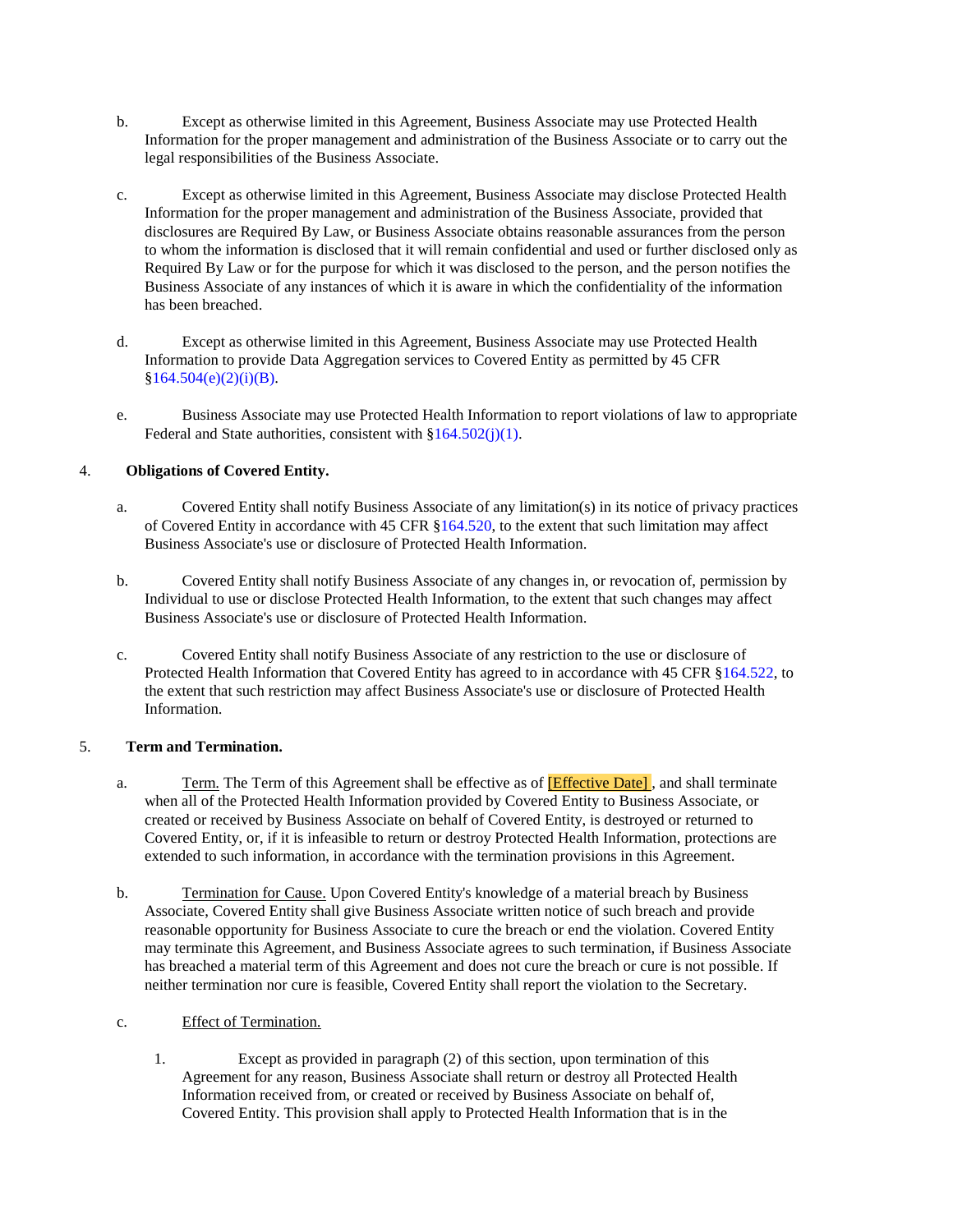possession of subcontractors or agents of Business Associate. Business Associate shall retain no copies of the Protected Health Information.

2. In the event that Business Associate determines that returning or destroying the Protected Health Information is infeasible, Business Associate shall provide to Covered Entity, within ten (10) business days, notification of the conditions that make return or destruction infeasible. Upon such determination, Business Associate shall extend the protections of this Agreement to such Protected Health Information and limit further uses and disclosures of such Protected Health Information to those purposes that make the return or destruction infeasible, for so long as Business Associate maintains such Protected Health Information.

#### 6. **Miscellaneous.**

- a. Regulatory References. A reference in this Agreement to a section in the Privacy Rule or Security Rule means the section as in effect or as amended.
- b. Amendment. The Parties agree to take such action as is necessary to amend this Agreement from time to time as is necessary for Covered Entity to comply with the requirements of the Privacy Rule or Security Rule and the Health Insurance Portability and Accountability Act of 1996, Pub. L. No. 104-191.
- c. Survival. The respective rights and obligations of Business Associate under Section 5(c) of this Agreement shall survive the termination of this Agreement.
- d. Interpretation. Any ambiguity in this Agreement shall be resolved to permit Covered Entity to comply with the Privacy Rule or the Security Rule.
- 7. **Counterparts.** This Agreement may be executed in any number of counterparts, each of which shall be deemed an original, but all of which together shall constitute one original Agreement. Facsimile signatures shall be accepted and enforceable in lieu of original signatures.

\_\_\_\_\_\_\_\_\_\_\_\_\_\_\_\_\_\_\_\_\_\_\_\_\_\_\_\_\_\_\_\_\_\_\_\_ \_\_\_\_\_\_\_\_\_\_\_\_\_\_\_\_\_\_\_\_\_\_\_\_\_\_\_\_\_\_\_ \_\_\_\_\_\_\_\_\_\_\_\_\_\_\_

\_\_\_\_\_\_\_\_\_\_\_\_\_\_\_\_\_\_\_\_\_\_\_\_\_\_\_\_\_\_\_\_\_\_\_\_ \_\_\_\_\_\_\_\_\_\_\_\_\_\_\_\_\_\_\_\_\_\_\_\_\_\_\_\_\_\_\_ \_\_\_\_\_\_\_\_\_\_\_\_\_\_\_

#### APPROVED AND ACCEPTED BY:

Business Associate Print Name & Title Signature Date Serverse Date

Axis CEO Print Name **Signature** Date of Signature Date of Date of Date of Date of Date of Date of Date of Date of Date of Date of Date of Date of Date of Date of Date of Date of Date of Date of Date of Date of Date of Date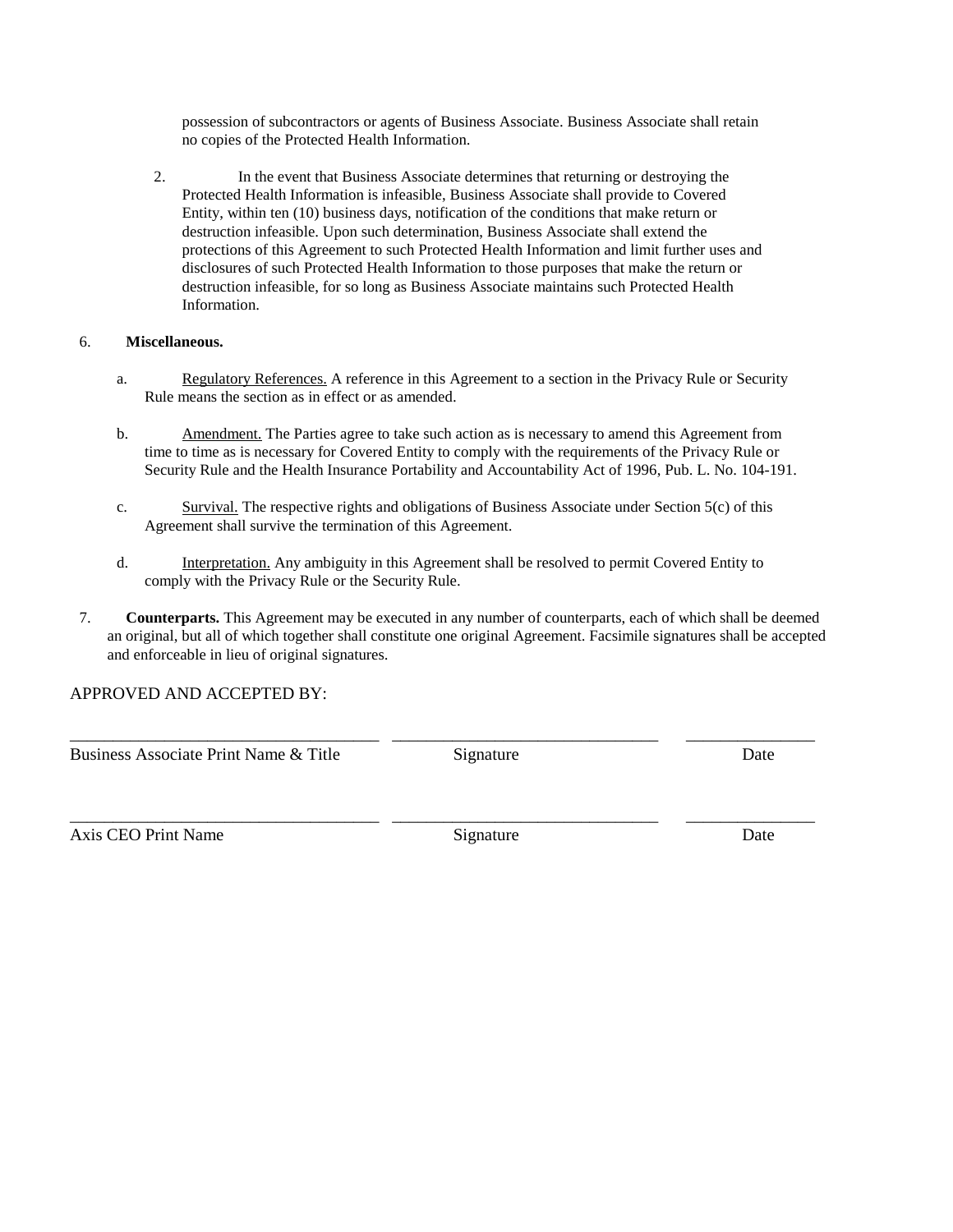

# **Confidential Fax**

| To:           |                      |                        | From:                  |                    |
|---------------|----------------------|------------------------|------------------------|--------------------|
| Fax:          |                      |                        | Fax:                   |                    |
| <b>Phone:</b> |                      |                        | Phone:                 |                    |
| Re:           |                      |                        | Date:                  |                    |
| Pages:        |                      |                        | CC:                    |                    |
| $\Box$ Urgent | $\square$ For Review | $\square$ As Requested | $\square$ Please Reply | □ For Your Records |
| Comments:     |                      |                        |                        |                    |
|               |                      |                        |                        |                    |
|               |                      |                        |                        |                    |
|               |                      |                        |                        |                    |

**IMPORTANT:** This facsimile transmission contains confidential information, some or all of which may be protected health information as defined by the federal Health Insurance Portability & Accountability Act (HIPAA) Privacy Rule. This transmission is intended for the exclusive use of the individual or entity to whom it is addressed and may contain information that is proprietary, privileged, confidential and/or exempt from disclosure under applicable law. If you are not the intended recipient (or an employee or agent responsible for delivering this facsimile transmission to the intended recipient), you are hereby notified that any disclosure, dissemination, distribution or copying of this information is strictly prohibited and may be subject to legal restriction or sanction. Please notify the sender by telephone (number listed above) to arrange the return or destruction of the information and all copies.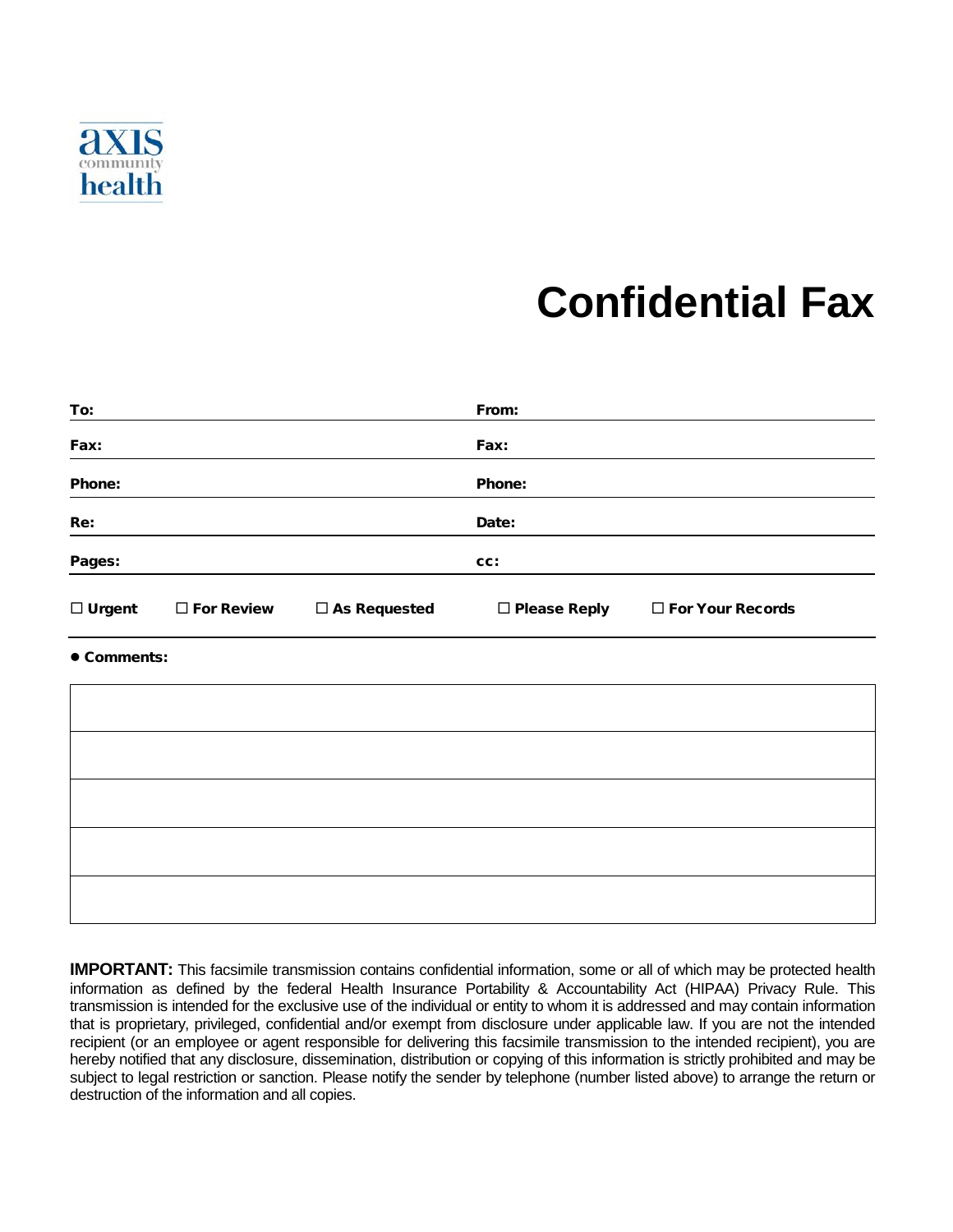# **AXIS INCIDENT REPORT**

| Witness(es)                                                                                                                                               |                                        |  |
|-----------------------------------------------------------------------------------------------------------------------------------------------------------|----------------------------------------|--|
| <b>NATURE OF INCIDENT</b> (check all that apply):                                                                                                         |                                        |  |
| HIPAA Violation/Breach of Confidentiality<br>$\circ$<br>Complaint/Grievance<br>$\circ$                                                                    | $\circ$<br>Medication error<br>$\circ$ |  |
| Equipment / Supplies<br>$\circ$                                                                                                                           | <b>Medical Emergency</b><br>$\circ$    |  |
| Facility Safety and Security<br>$\circ$<br>Inappropriate Behavior<br>$\circ$                                                                              |                                        |  |
|                                                                                                                                                           |                                        |  |
| <b>RESOLUTION</b> (if applicable)<br>,我们也不会有什么。""我们的人,我们也不会有什么?""我们的人,我们也不会有什么?""我们的人,我们也不会有什么?""我们的人,我们也不会有什么?""我们的人                                     |                                        |  |
| Note: Incidents must be reported within 24 hours of occurrence. A copy of this form must be given<br>to department supervisor > COO or HR/Privacy Officer | <b>REPORTING</b>                       |  |
|                                                                                                                                                           |                                        |  |
|                                                                                                                                                           |                                        |  |
|                                                                                                                                                           |                                        |  |
|                                                                                                                                                           |                                        |  |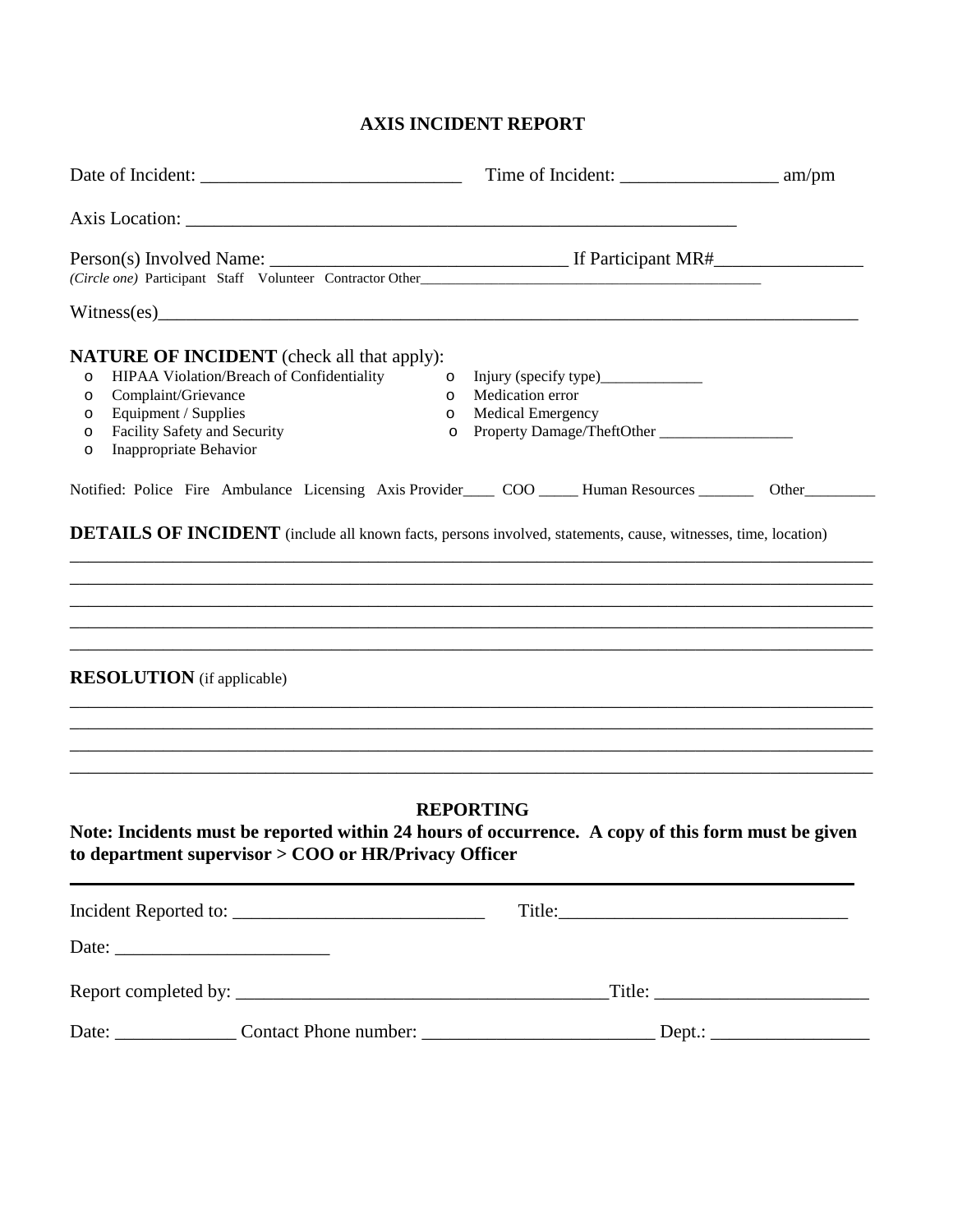## **OFFICIAL REVIEW \_\_\_\_\_\_\_\_\_\_\_\_\_\_\_\_\_\_\_\_\_\_\_\_\_\_\_\_\_\_\_\_\_\_\_\_\_\_\_\_\_\_\_\_\_\_\_\_\_\_\_\_\_\_\_\_\_\_\_\_\_\_\_\_\_\_\_\_\_\_\_\_\_\_\_\_\_\_\_\_\_\_\_\_\_**

Incident reviewed by:

- o Quality Assurance Committee
- o Safety Committee
- o Human Resources
- o Medical Director
- o COO
- o Other \_\_\_\_\_\_\_\_\_\_\_\_\_\_\_\_\_\_\_\_\_\_\_\_\_\_\_\_\_

### **If applicable, Severity of HIPAA Privacy Incident:**

□ Severe Press may be involved. Affects participant and/or public, business associates, and/or state and/or local government.

\_\_\_\_\_\_\_\_\_\_\_\_\_\_\_\_\_\_\_\_\_\_\_\_\_\_\_\_\_\_\_\_\_\_\_\_\_\_\_\_\_\_\_\_\_\_\_\_\_\_\_\_\_\_\_\_\_\_\_\_\_\_\_\_\_\_\_\_\_\_\_\_\_\_\_\_\_\_\_\_\_\_\_\_\_\_ \_\_\_\_\_\_\_\_\_\_\_\_\_\_\_\_\_\_\_\_\_\_\_\_\_\_\_\_\_\_\_\_\_\_\_\_\_\_\_\_\_\_\_\_\_\_\_\_\_\_\_\_\_\_\_\_\_\_\_\_\_\_\_\_\_\_\_\_\_\_\_\_\_\_\_\_\_\_\_\_\_\_\_\_\_\_ \_\_\_\_\_\_\_\_\_\_\_\_\_\_\_\_\_\_\_\_\_\_\_\_\_\_\_\_\_\_\_\_\_\_\_\_\_\_\_\_\_\_\_\_\_\_\_\_\_\_\_\_\_\_\_\_\_\_\_\_\_\_\_\_\_\_\_\_\_\_\_\_\_\_\_\_\_\_\_\_\_\_\_\_\_\_ \_\_\_\_\_\_\_\_\_\_\_\_\_\_\_\_\_\_\_\_\_\_\_\_\_\_\_\_\_\_\_\_\_\_\_\_\_\_\_\_\_\_\_\_\_\_\_\_\_\_\_\_\_\_\_\_\_\_\_\_\_\_\_\_\_\_\_\_\_\_\_\_\_\_\_\_\_\_\_\_\_\_\_\_\_\_ \_\_\_\_\_\_\_\_\_\_\_\_\_\_\_\_\_\_\_\_\_\_\_\_\_\_\_\_\_\_\_\_\_\_\_\_\_\_\_\_\_\_\_\_\_\_\_\_\_\_\_\_\_\_\_\_\_\_\_\_\_\_\_\_\_\_\_\_\_\_\_\_\_\_\_\_\_\_\_\_\_\_\_\_\_\_ \_\_\_\_\_\_\_\_\_\_\_\_\_\_\_\_\_\_\_\_\_\_\_\_\_\_\_\_\_\_\_\_\_\_\_\_\_\_\_\_\_\_\_\_\_\_\_\_\_\_\_\_\_\_\_\_\_\_\_\_\_\_\_\_\_\_\_\_\_\_\_\_\_\_\_\_\_\_\_\_\_\_\_\_\_\_ \_\_\_\_\_\_\_\_\_\_\_\_\_\_\_\_\_\_\_\_\_\_\_\_\_\_\_\_\_\_\_\_\_\_\_\_\_\_\_\_\_\_\_\_\_\_\_\_\_\_\_\_\_\_\_\_\_\_\_\_\_\_\_\_\_\_\_\_\_\_\_\_\_\_\_\_\_\_\_\_\_\_\_\_\_\_ \_\_\_\_\_\_\_\_\_\_\_\_\_\_\_\_\_\_\_\_\_\_\_\_\_\_\_\_\_\_\_\_\_\_\_\_\_\_\_\_\_\_\_\_\_\_\_\_\_\_\_\_\_\_\_\_\_\_\_\_\_\_\_\_\_\_\_\_\_\_\_\_\_\_\_\_\_\_\_\_\_\_\_\_\_\_ \_\_\_\_\_\_\_\_\_\_\_\_\_\_\_\_\_\_\_\_\_\_\_\_\_\_\_\_\_\_\_\_\_\_\_\_\_\_\_\_\_\_\_\_\_\_\_\_\_\_\_\_\_\_\_\_\_\_\_\_\_\_\_\_\_\_\_\_\_\_\_\_\_\_\_\_\_\_\_\_\_\_\_\_\_\_

- $\Box$  Moderate Press involvement unlikely. Affects participant and/or business associates.
- □ Low No affect outside of company. Company able to resolve

## **COMMENTS BY REVIEWER(S):**

# **RESOLUTION/CORRECTIVE ACTION:**<br>  $\Box$  Staff Training Needed

□ Staff Training Needed □ Procedures to be Reviewed □ Employee Sanctions<br>□ Inform Participant □ Record disclosure in accounting of □ Other □ Record disclosure in accounting of disclosures log with Privacy Officer

\_\_\_\_\_\_\_\_\_\_\_\_\_\_\_\_\_\_\_\_\_\_\_\_\_\_\_\_\_\_\_\_\_\_\_\_\_\_\_\_\_\_\_\_\_\_\_\_\_\_\_\_\_\_\_\_\_\_\_\_\_\_\_\_\_\_\_\_\_\_\_\_\_\_\_\_\_\_\_\_\_\_\_\_\_\_ \_\_\_\_\_\_\_\_\_\_\_\_\_\_\_\_\_\_\_\_\_\_\_\_\_\_\_\_\_\_\_\_\_\_\_\_\_\_\_\_\_\_\_\_\_\_\_\_\_\_\_\_\_\_\_\_\_\_\_\_\_\_\_\_\_\_\_\_\_\_\_\_\_\_\_\_\_\_\_\_\_\_\_\_\_ \_\_\_\_\_\_\_\_\_\_\_\_\_\_\_\_\_\_\_\_\_\_\_\_\_\_\_\_\_\_\_\_\_\_\_\_\_\_\_\_\_\_\_\_\_\_\_\_\_\_\_\_\_\_\_\_\_\_\_\_\_\_\_\_\_\_\_\_\_\_\_\_\_\_\_\_\_\_\_\_\_\_\_\_\_\_ \_\_\_\_\_\_\_\_\_\_\_\_\_\_\_\_\_\_\_\_\_\_\_\_\_\_\_\_\_\_\_\_\_\_\_\_\_\_\_\_\_\_\_\_\_\_\_\_\_\_\_\_\_\_\_\_\_\_\_\_\_\_\_\_\_\_\_\_\_\_\_\_\_\_\_\_\_\_\_\_\_\_\_\_\_\_ \_\_\_\_\_\_\_\_\_\_\_\_\_\_\_\_\_\_\_\_\_\_\_\_\_\_\_\_\_\_\_\_\_\_\_\_\_\_\_\_\_\_\_\_\_\_\_\_\_\_\_\_\_\_\_\_\_\_\_\_\_\_\_\_\_\_\_\_\_\_\_\_\_\_\_\_\_\_\_\_\_\_\_\_\_\_ \_\_\_\_\_\_\_\_\_\_\_\_\_\_\_\_\_\_\_\_\_\_\_\_\_\_\_\_\_\_\_\_\_\_\_\_\_\_\_\_\_\_\_\_\_\_\_\_\_\_\_\_\_\_\_\_\_\_\_\_\_\_\_\_\_\_\_\_\_\_\_\_\_\_\_\_\_\_\_\_\_\_\_\_\_\_ \_\_\_\_\_\_\_\_\_\_\_\_\_\_\_\_\_\_\_\_\_\_\_\_\_\_\_\_\_\_\_\_\_\_\_\_\_\_\_\_\_\_\_\_\_\_\_\_\_\_\_\_\_\_\_\_\_\_\_\_\_\_\_\_\_\_\_\_\_\_\_\_\_\_\_\_\_\_\_\_\_\_\_\_\_\_

 $\cap$  Other

o No further action required, ok to file

| $\sim$<br>519 | --<br>--- |           |  |
|---------------|-----------|-----------|--|
| ___           |           | ----<br>. |  |
|               |           |           |  |

*THIS IS A CONFIDENTIAL REPORT FOR OFFICIAL USE ONLY. DO NOT FILE IN PARTICIPANT'S RECORD.*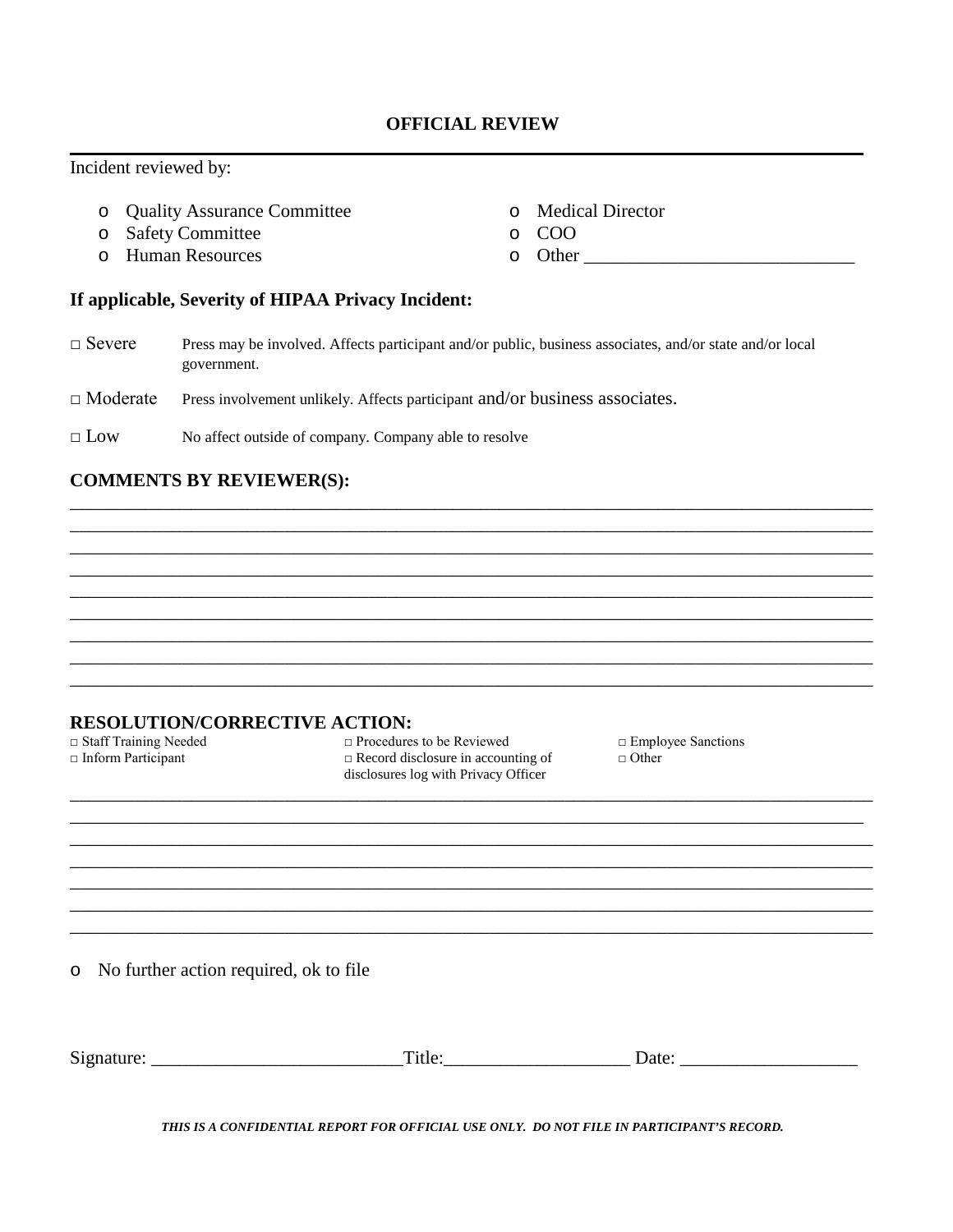# **AXIS COMMUNITY HEALTH COMPLAINT REPORT**

## **Today's Date: \_\_\_\_\_\_\_\_\_\_\_\_\_\_\_\_\_\_\_\_\_\_\_\_\_**

All information can be submitted anonymously, any identifying information is not required.

| ---- --------- -- -- -- -- -- -- - |                      |
|------------------------------------|----------------------|
| Name (Optional):                   | Medical Record #:    |
| Address:                           | <b>Phone Number:</b> |

If you are filing a complaint on someone's behalf, provide the name and address of the person on whose behalf you are filing. Name: \_\_\_\_\_\_\_\_\_\_\_\_\_\_\_\_\_\_\_\_\_\_\_\_\_\_\_\_\_\_\_\_\_\_\_\_\_\_\_\_\_\_\_\_\_\_\_\_\_\_\_\_\_\_\_\_\_ Address:

Please describe in detail the nature of your complaint, including the date or dates of the incident(s), and the name or names of any Axis staff member and other witnesses (attach additional sheets if necessary):

\_\_\_\_\_\_\_\_\_\_\_\_\_\_\_\_\_\_\_\_\_\_\_\_\_\_\_\_\_\_\_\_\_\_\_\_\_\_\_\_\_\_\_\_\_\_\_\_\_\_\_\_\_\_\_\_\_\_\_\_\_\_\_\_\_\_\_\_\_\_\_\_\_\_\_\_\_\_\_\_\_\_\_\_\_\_ \_\_\_\_\_\_\_\_\_\_\_\_\_\_\_\_\_\_\_\_\_\_\_\_\_\_\_\_\_\_\_\_\_\_\_\_\_\_\_\_\_\_\_\_\_\_\_\_\_\_\_\_\_\_\_\_\_\_\_\_\_\_\_\_\_\_\_\_\_\_\_\_\_\_\_\_\_\_\_\_\_\_\_\_\_\_ \_\_\_\_\_\_\_\_\_\_\_\_\_\_\_\_\_\_\_\_\_\_\_\_\_\_\_\_\_\_\_\_\_\_\_\_\_\_\_\_\_\_\_\_\_\_\_\_\_\_\_\_\_\_\_\_\_\_\_\_\_\_\_\_\_\_\_\_\_\_\_\_\_\_\_\_\_\_\_\_\_\_\_\_\_\_ \_\_\_\_\_\_\_\_\_\_\_\_\_\_\_\_\_\_\_\_\_\_\_\_\_\_\_\_\_\_\_\_\_\_\_\_\_\_\_\_\_\_\_\_\_\_\_\_\_\_\_\_\_\_\_\_\_\_\_\_\_\_\_\_\_\_\_\_\_\_\_\_\_\_\_\_\_\_\_\_\_\_\_\_\_\_ \_\_\_\_\_\_\_\_\_\_\_\_\_\_\_\_\_\_\_\_\_\_\_\_\_\_\_\_\_\_\_\_\_\_\_\_\_\_\_\_\_\_\_\_\_\_\_\_\_\_\_\_\_\_\_\_\_\_\_\_\_\_\_\_\_\_\_\_\_\_\_\_\_\_\_\_\_\_\_\_\_\_\_\_\_\_ \_\_\_\_\_\_\_\_\_\_\_\_\_\_\_\_\_\_\_\_\_\_\_\_\_\_\_\_\_\_\_\_\_\_\_\_\_\_\_\_\_\_\_\_\_\_\_\_\_\_\_\_\_\_\_\_\_\_\_\_\_\_\_\_\_\_\_\_\_\_\_\_\_\_\_\_\_\_\_\_\_\_\_\_\_\_ \_\_\_\_\_\_\_\_\_\_\_\_\_\_\_\_\_\_\_\_\_\_\_\_\_\_\_\_\_\_\_\_\_\_\_\_\_\_\_\_\_\_\_\_\_\_\_\_\_\_\_\_\_\_\_\_\_\_\_\_\_\_\_\_\_\_\_\_\_\_\_\_\_\_\_\_\_\_\_\_\_\_\_\_\_\_

\_\_\_\_\_\_\_\_\_\_\_\_\_\_\_\_\_\_\_\_\_\_\_\_\_\_\_\_\_\_\_\_\_\_\_\_\_\_\_\_\_\_\_\_ \_\_\_\_\_\_\_\_\_\_\_\_\_\_\_\_\_\_\_\_\_\_\_\_

Participant or Legal Representatives' Signature Date

\_\_\_\_\_\_\_\_\_\_\_\_\_\_\_\_\_\_\_\_\_\_\_\_\_\_\_\_\_\_\_\_\_\_\_\_\_\_\_\_\_\_\_\_\_\_\_\_\_\_\_\_\_ Relationship (if not Participant)

Send to: Axis Community Health Privacy Officer, 4361 Railroad Ave., Pleasanton, CA 94566 Fax: 925-417-1503

# **For Internal Use Only:**

Manager's acknowledgement of receipt Print Name: Date received:  $\frac{\sqrt{2}}{2}$ 

Process of Investigation:

Formal Action Taken/Resolution:

COO or Privacy Office Comments:

COO or Privacy Officer Signature

If COO place in QA File, If for Privacy Officer place in HIPAA Log Binder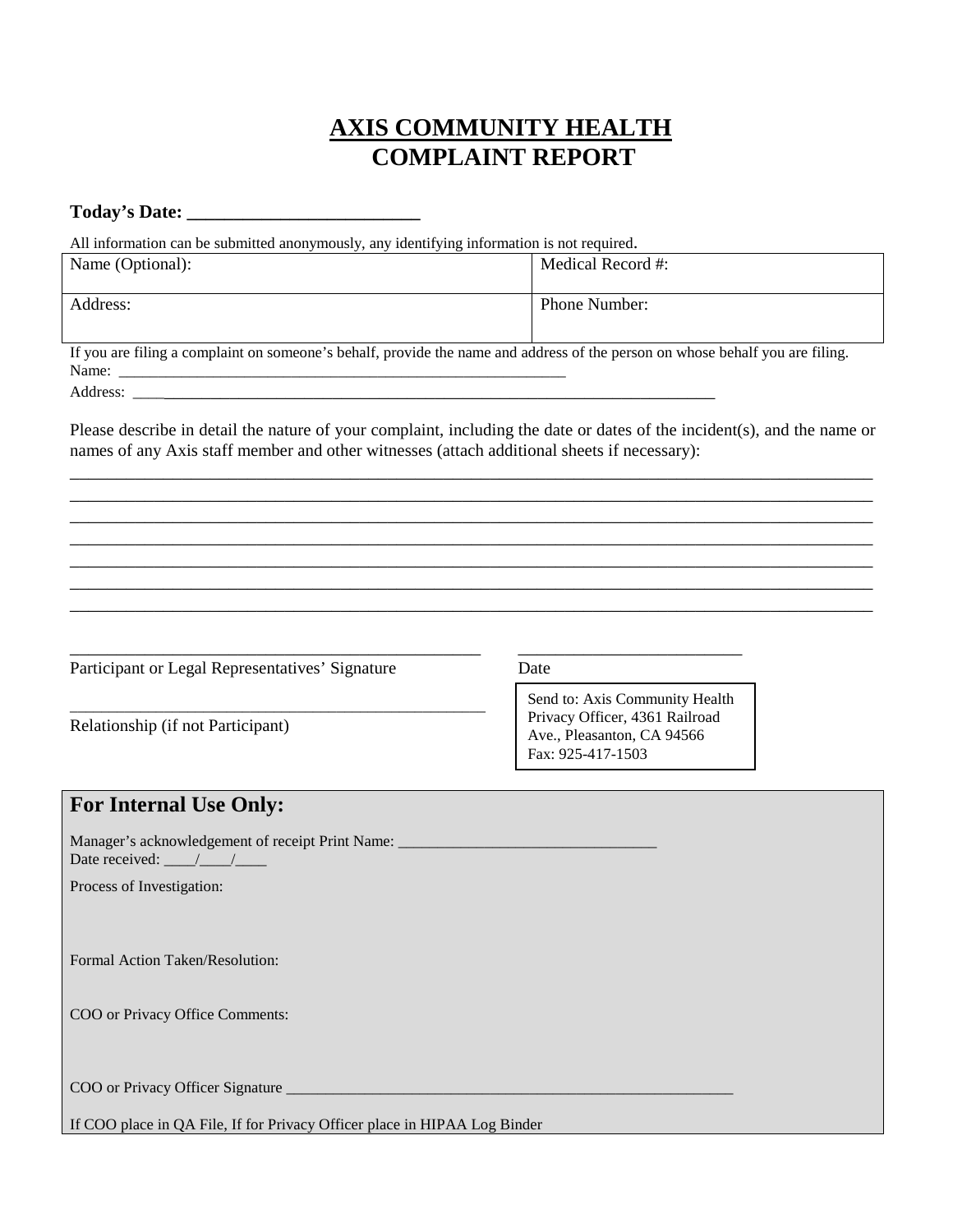# **FEDERAL & STATE PRIVACY LAWS**

## **Resources from :<http://ohii.ca.gov/privacy360/PrivacyLaws/StatePrivacyLaws.aspx>**

# State

#### **California Constitution Article 1 Declaration of Rights:**

The California Constitution provides all Californians with a guaranteed right to privacy. [http://www.leginfo.ca.gov/.const/.article\\_1](http://www.leginfo.ca.gov/.const/.article_1)

#### **Confidentiality of Medical Information Act – Civil Code § 56.10-56.16:**

This law protects the privacy of medical information by limiting disclosures of providers of health care, health care service plans, and contractors.

<http://www.leginfo.ca.gov/cgi-bin/displaycode?section=civ&group=00001-01000&file=56.10-56.16>

#### **Civil Penalties for Unauthorized Access, Use, or Disclosure of Medical Information – Civil Code § 56.36:**

This law was amended to further define administrative fines or civil penalties for any person or entity including licensed health care professionals who knowingly and willfully obtains, discloses, or uses medical information in violation of the Confidentiality of Medical Information Act.

<http://www.leginfo.ca.gov/cgi-bin/waisgate?WAISdocID=7175537320+1+0+0&WAISaction=retrieve>

#### **Health Facilities Data Breach – Health & Safety Code § 1280.15:**

This law requires certain health facilities to prevent unlawful or unauthorized access to, or use or disclosure of, a participant's medical information. It sets fines and notification requirements for breaches of participant medical information and requires facilities to report such breaches to the California Department of Public Health. <http://www.leginfo.ca.gov/cgi-bin/displaycode?section=hsc&group=01001-02000&file=1275-1289.5>

#### **Establishment of CA OHII to Ensure Enforcement of Confidentiality of Medical Information – Health & Safety Code § 130201:**

This law establishes within the California Health and Human Services Agency the Office of Health Information Integrity to ensure the enforcement of state law mandating the confidentiality of medical information. The law requires every provider to establish and implement safeguards to protect the privacy of participants' medical information. <http://www.leginfo.ca.gov/cgi-bin/displaycode?section=hsc&group=130001-131000&file=130200-130205>

#### **Medical Information, Collection for Direct Marketing Purposes - Civil Code § 1798.91:**

This law prohibits a business from seeking to obtain medical information from an individual for direct marketing purposes without, (1) clearly disclosing how the information will be used and shared, and (2) getting the individual's consent. <http://www.leginfo.ca.gov/cgi-bin/displaycode?section=civ&group=01001-02000&file=1798.91>

#### **Participant Access to Health Records - Health & Safety Code § 123100 :**

With minor limitations, this law gives participants the right to see and copy information maintained by health care providers relating to the participants' health conditions. The law also gives participants the right to submit amendments to their records, if the participants believe that the records are inaccurate or incomplete.

<http://www.leginfo.ca.gov/cgi-bin/displaycode?section=hsc&group=123001-124000&file=123100-123149.5>

#### **Breach Notification – Civil Code § 1798.29 & 1798.82:**

This law requires companies that collect personal information to notify each person in their database should there be a security breach involving personal information such as their Social Security number, driver's license number, account number, credit or debit card number, or security code or password for accessing their financial account.

This section defines "personal information" which includes medical information and health insurance information. It defines "medical information" as any information regarding an individual's medical history, mental or physical condition, or medical treatment or diagnosis by a health care professional. The provision defines "health insurance information" as any unique identifier used by a health insurer to identify the individual, or any information in an individual's application and claims history, including any appeals records.

<http://www.leginfo.ca.gov/cgi-bin/waisgate?WAISdocID=39552020520+6+0+0&WAISaction=retrieve>

#### **Disclosures of Alcohol and drug information - Health & Safety § 123125:**

This chapter does not require a health care provider to permit access to alcohol and drug abuse records that is prohibited by federal and other laws. Records subject to those laws are subject to this chapter to the extent that disclosure is permitted. This chapter does not require a health care provider to allow access of records of communicable disease carriers that is prohibited by law to protect confidentiality.

<http://www.leginfo.ca.gov/cgi-bin/waisgate?WAISdocID=39558820827+0+0+0&WAISaction=retrieve>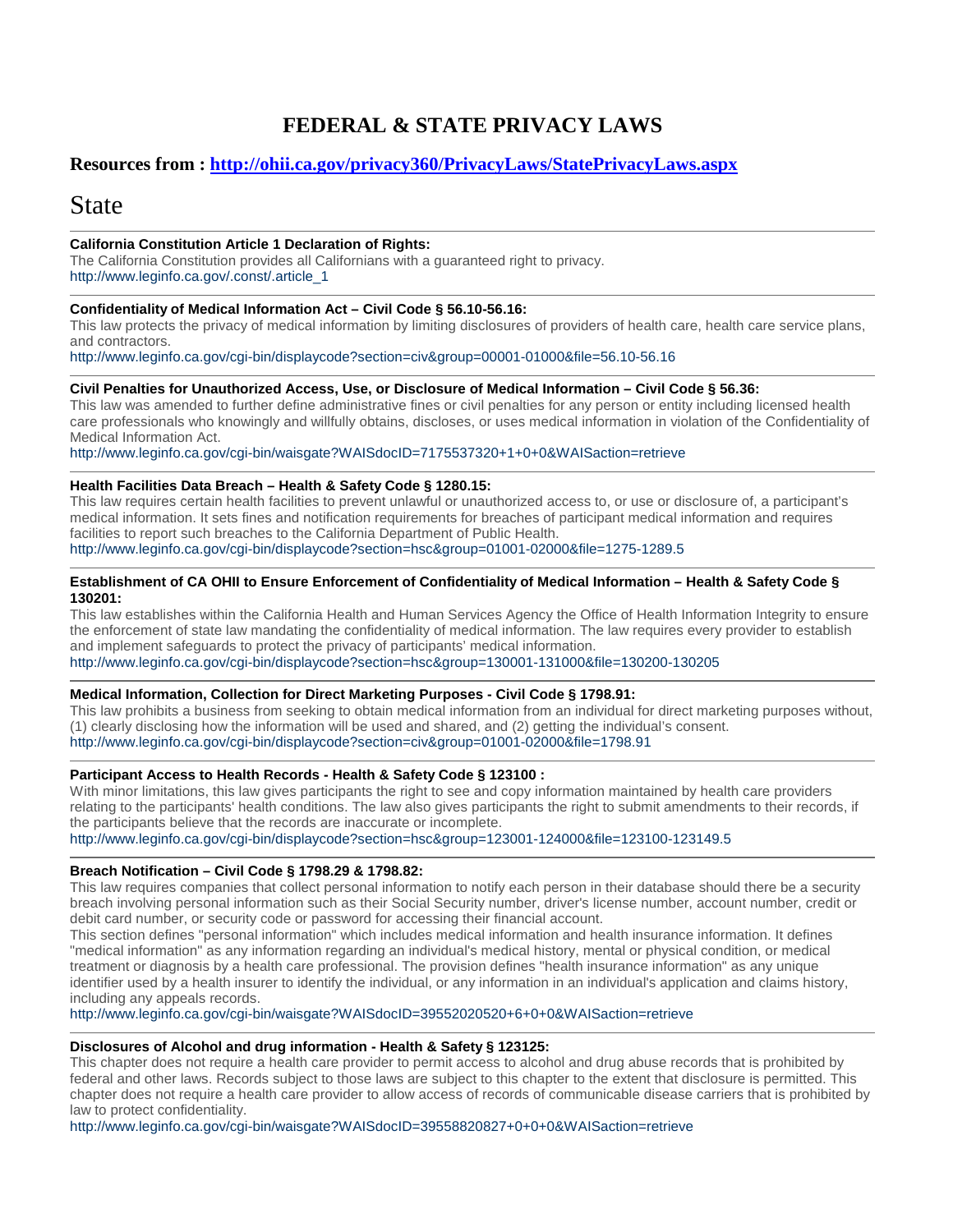#### **Confidential communication between a victim and a sexual assault counselor - Evidence Code § 1035.8:**

A victim of a sexual assault, whether or not a party, has a privilege to refuse to disclose, and to prevent another from disclosing, a confidential communications between the victim and a sexual assault counselor if the privilege is claimed by holder of privilege, person authorized by holder, or sexual assault counselor. <http://www.leginfo.ca.gov/cgi-bin/waisgate?WAISdocID=39562220858+0+0+0&WAISaction=retrieve>

#### **Communication between a participant and an educational psychologist. Evidence Code §1010.5 – 1012:**

A communication between a participant and an educational psychologist shall be privileged to the same extent, and subject to the same limitations, as a communication between a participant and a psychotherapist <http://www.leginfo.ca.gov/cgi-bin/waisgate?WAISdocID=70189111430+0+0+0&WAISaction=retrieve>

#### **Lab Results STD – Health & Safety Code §120705:**

All laboratory reports for prenatal syphilis tests are confidential and not available for public inspection <http://www.leginfo.ca.gov/cgi-bin/waisgate?WAISdocID=39567820967+0+0+0&WAISaction=retrieve>

#### **Disclosures of lab for prenatal care: determination of rhesus (Rh) blood type – Health & Safety Code §125105:**

A blood specimen obtained as per 125080, shall be submitted to a laboratory to determine rhesus blood type and the results shall be reported to physician, surgeon, or other person providing prenatal care or attending the woman at the time of delivery, and to the woman tested. A blood specimen as per 125080 shall also be submitted to a laboratory to determine the presence of hepatitis B surface antigen and HIV virus. Both results shall be reported to the physician, surgeon, or other person who ordered the test and who shall inform the woman tested. The blood specimen and test results obtained per Health & Safety Code 125085 shall be confidential and not disclosed, unless otherwise provided by law; no person shall be compelled to provide test results pursuant to 125080 or 125085

<http://www.leginfo.ca.gov/cgi-bin/waisgate?WAISdocID=39570021035+1+0+0&WAISaction=retrieve>

#### **Consent by participant for lab results via internet or other electronic means must be consistent with CMIA – Health & Safety Code §123148:**

If the participant requests, a health care provider shall provide the results of the laboratory test to the participant in written or oral form. Consent must be obtained to deliver results via electronic means. Electronic delivery or results shall be consistent with applicable federal law or state law. HIV antibody test, hepatitis infection tests, abusing the use of drugs, and tests related to routinely processed tissues revealing malignant results may not be conveyed by electronic means. Test results and health information may not be used for commercial purpose without participant consent.

<http://www.leginfo.ca.gov/cgi-bin/waisgate?WAISdocID=39572921129+0+0+0&WAISaction=retrieve>

#### **Lab test results of prisoners – Penal Code §7530:**

HIV/AIDS/hepatitis test results for inmate are to be sent to the medical officer ordering them; the laboratory is responsible for ensuring the confidentiality of test results.

<http://www.leginfo.ca.gov/cgi-bin/waisgate?WAISdocID=39575521188+1+0+0&WAISaction=retrieve>

#### **HIV data used in investigations, reports – Health & Safety Code §120820:**

Personal data contained in CAP investigations, reports, and information relating to such must be kept confidential and protected pursuant to 100330. If participant-identifying information is subpoenaed, the department must seek a protective order. The court may still order production of information, but limit it to assure confidentiality.

<http://www.leginfo.ca.gov/cgi-bin/waisgate?WAISdocID=39577721244+0+0+0&WAISaction=retrieve>

#### **Mandated Blood Testing and Confidentiality to Protect Public Health –Health & Safety Code § 120975-121020:**

This law protects the privacy of individuals who are the subject of blood testing for antibodies to the probable causative agent of acquired immune deficiency syndrome (AIDS). No person shall be compelled to provide information in any civil, criminal, administrative, legislative or other proceedings that would reveal the identity of any individual who is the subject of an HIV blood test. Exceptions are provided in Health & Safety Code 1603.1, 1603.3 and 121022. <http://www.leginfo.ca.gov/cgi-bin/waisgate?WAISdocID=39580121282+2+0+0&WAISaction=retrieve>

#### **Disclosures by State or Local Public Health agencies of records relating to HIV or AIDS – Health & Safety Code §121025:**

HIV or AIDS related public health records containing personally identifying information, developed or acquired by public health agencies shall be confidential and not disclosed except as otherwise provided by law for public health purposes or with written authorization from the person who is the subject of the record or their guardian or conservator. <http://www.leginfo.ca.gov/cgi-bin/waisgate?WAISdocID=39580121282+7+0+0&WAISaction=retrieve>

#### **Disclosures of medical information regarding the HIV, hepatitis B, or hepatitis C status of the source participant. – Health & Safety Code § 121065:**

Test results for AIDS, AIDS-related conditions, and other communicable diseases shall be sent to the designated recipients with a confidentiality disclaimer: "Medical information regarding the HIV, hepatitis B, or hepatitis C status of the source participant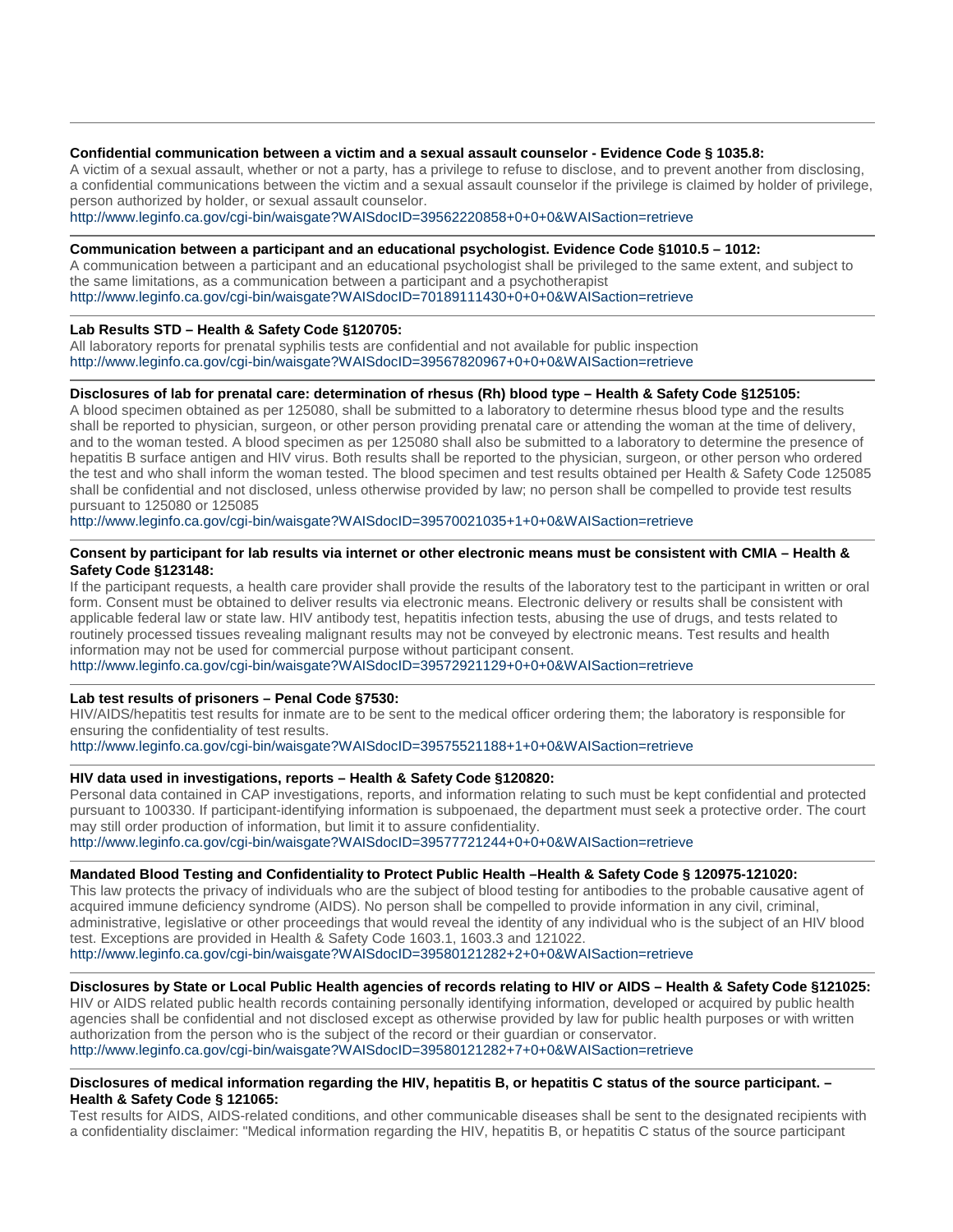shall be kept confidential and may not be further disclosed, except as otherwise authorized by law." The exposed individual shall also be informed of the penalties for disclosure for which he or she would be personally liable. <http://www.leginfo.ca.gov/cgi-bin/waisgate?WAISdocID=39584221552+0+0+0&WAISaction=retrieve>

#### **HIV-related tests requested by insurers – Insurance Code § 799.03:**

No life or disability income insurer shall test for HIV without obtaining applicant's informed consent, and providing counseling and privacy protection. In the event of a positive test, the insurer shall notify the applicant's designated physician. <http://www.leginfo.ca.gov/cgi-bin/waisgate?WAISdocID=39589021673+0+0+0&WAISaction=retrieve>

#### **Confidentiality of AIDS testing for convicted persons – Penal Code § 1202.6:**

Upon conviction for prostitution, a court shall order defendant to undergo HIV testing and a report shall made available to the court and State Department of Health Services. At the sentencing hearing, the court shall furnish a copy of the test results to the defendant. Reports of the test results shall be confidential, although Department of Health Services shall furnish copies of any report to a district attorney upon request.

<http://www.leginfo.ca.gov/cgi-bin/waisgate?WAISdocID=39592221767+0+0+0&WAISaction=retrieve>

#### **Confidentiality of State Department of Mental Health committed mentally abnormal sex offenders – WIC § 4135:**

The supervision, care, and treatment records of persons committed to the State Department of Mental Health as a mentally abnormal sex offender shall not be inspected by any person not employed by the department unless the court through an order permits examination of such records

<http://www.leginfo.ca.gov/cgi-bin/waisgate?WAISdocID=39594621851+4+0+0&WAISaction=retrieve>

#### **County/state mental health prepetition screening information – WIC LPS § 5202:**

Before filing a petition, the person or agency designated by the county shall request the person or agency designated by the county and approved by the State Department of Mental Health to provide pre-petition screening to determine whether there is probable cause to believe the allegations that the person is, as a result of mental disorder, a danger to others, or to himself or herself, or gravely disabled, and that the person will not voluntarily receive evaluation or crisis intervention. <http://www.leginfo.ca.gov/cgi-bin/waisgate?WAISdocID=39596721890+0+0+0&WAISaction=retrieve>

#### **Information and records for services rendered by State hospitals/community mental health clinics – WIC LPS § 5328:**

Information disclosed for the purpose of coordinating health care services and medical treatment, mental health services, or services for developmental disabilities, for a minor, shall not be admitted into evidence in any criminal or delinquency proceeding against the minor. However, identical evidence may be admissible in a criminal proceeding if that evidence is derived from other lawful means and is permitted by law.

<http://www.leginfo.ca.gov/cgi-bin/waisgate?WAISdocID=39598721979+0+0+0&WAISaction=retrieve>

#### **Access to mental health information by participants' rights advocate – WIC LPS § 5541:**

Participants' rights advocates must obtain authorization from the client or the guardian ad litem to access, copy, or use the client's confidential records and information. The client or guardian may revoke such authorization at any time <http://www.leginfo.ca.gov/cgi-bin/waisgate?WAISdocID=39598721979+1+0+0&WAISaction=retrieve>

#### **Access to information related to mental health of minors –Health & Safety 123115:**

A representative of a minor can be denied access to the minor's participant records where: 1) the participant records pertain to health care of a type for which the minor is lawfully authorized to consent to; or 2) the health care provider determines that granting access may have a detrimental effect on her professional relationship with the minor, the minor's physical safety or the minor's psychological well-being.

<http://www.leginfo.ca.gov/cgi-bin/waisgate?WAISdocID=39636822964+0+0+0&WAISaction=retrieve>

#### **Minor consent – Health & Safety Code 123110:**

Except as per 123115 and 123120, participants, minor participants authorized to consent to medical treatment, and any participant representatives shall be entitled to inspect participant records upon written request and payment of clerical costs. Such persons shall also be entitled to copies of participant records. Health care providers are prohibited from withholding participant records because of unpaid bills.

<http://www.leginfo.ca.gov/cgi-bin/waisgate?WAISdocID=39636822964+0+0+0&WAISaction=retrieve>

#### **Minor's consent for medical or dental care – Family Code § 6922(a):**

A minor may consent to the minor's medical care or dental care if the minor is 15 years of age or older, the minor is living separate and apart from the minor's parents, the minor is managing the minor's own financial affairs. A physician and surgeon or dentist may advise the minor's parent of the treatment given or needed if they have reason to know the whereabouts of the parent.

<http://www.leginfo.ca.gov/cgi-bin/waisgate?WAISdocID=39650123406+1+0+0&WAISaction=retrieve>

**Minor consent for care to prevent or treat pregnancy, except sterilization – Family Code § 6925:**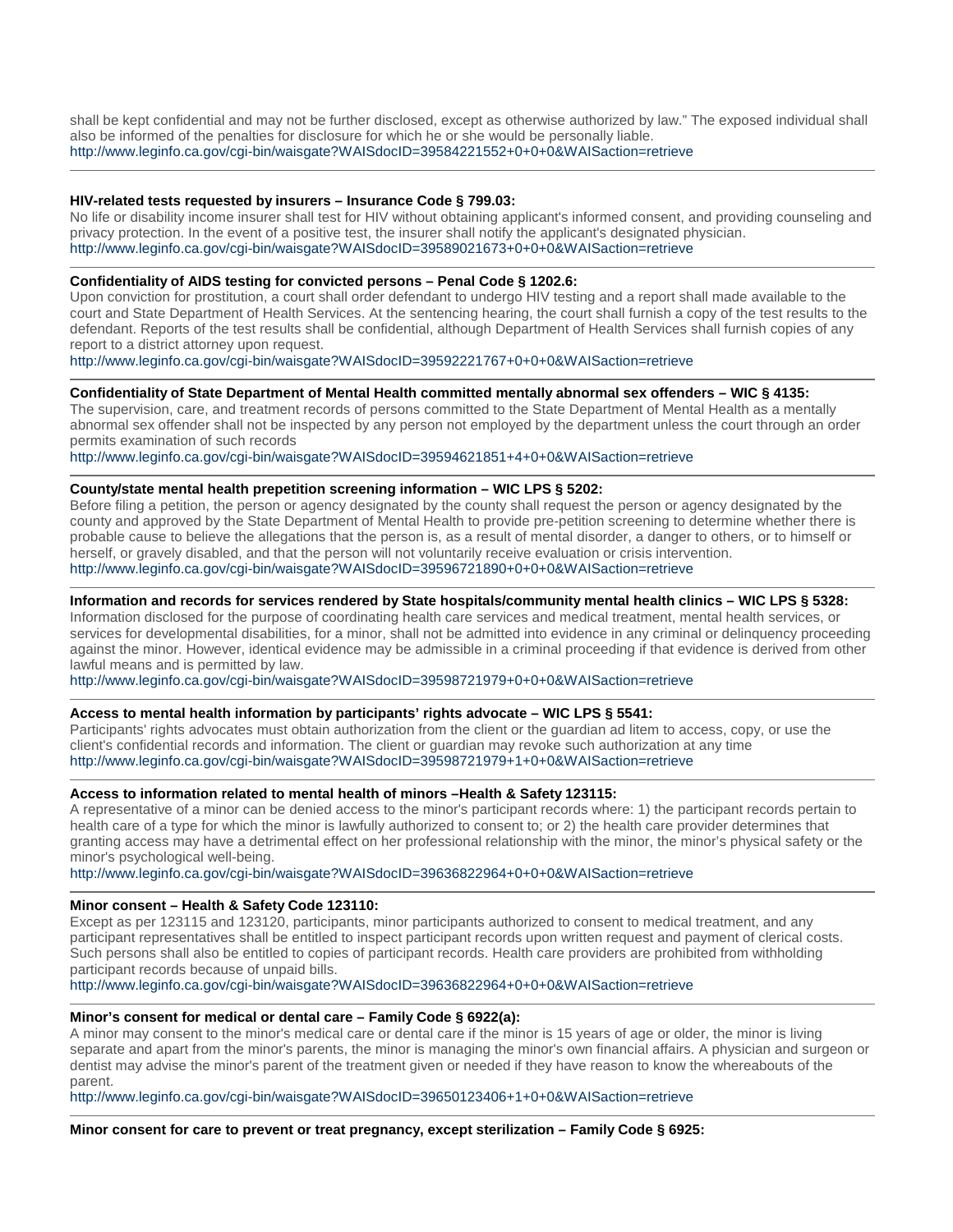A minor may consent to medical care related to the prevention or treatment of pregnancy. However, a minor cannot be sterilized without the consent of the minor's parent or guardian, or except under certain circumstances, receive an abortion without the consent of a parent or guardian.

<http://www.leginfo.ca.gov/cgi-bin/waisgate?WAISdocID=39650123406+1+0+0&WAISaction=retrieve>

#### **A minor who is 12 years of age or older may consent to mental health treatment or counseling on an outparticipant basis, or to residential shelter services – Family Code § 6924:**

The mental health treatment or counseling of a minor authorized by this law shall include involvement of the minor's parent or guardian unless, in the opinion of the professional person who is treating or counseling the minor, the involvement would be inappropriate. The professional person shall state in the client record whether and when the person attempted to contact the minor's parent or guardian, and whether the attempt to contact was successful or unsuccessful, or the reason why it would be inappropriate to contact the minor's parent or guardian.

<http://www.leginfo.ca.gov/cgi-bin/waisgate?WAISdocID=39650123406+1+0+0&WAISaction=retrieve>

#### **Minor's consent for medical treatment related to rape – Family Code 6927:**

A minor who is 12 years of age or older and who is alleged to have been raped may consent to medical care related to the diagnosis or treatment of the condition and the collection of medical evidence with regard to the alleged rape. <http://www.leginfo.ca.gov/cgi-bin/waisgate?WAISdocID=39650123406+1+0+0&WAISaction=retrieve>

#### **Consent for diagnosis and treatment by minor's with drug or alcohol-related problems – Family Code §6929:**

When a parent or legal guardian has sought the medical care and counseling for a drug- or alcohol-related problem of a minor child, the physician shall disclose medical information concerning the care to the minor's parent or legal guardian upon his or her request, even if the minor child does not consent to disclosure, without liability for the disclosure. <http://www.leginfo.ca.gov/cgi-bin/waisgate?WAISdocID=70236612795+2+0+0&WAISaction=retrieve>

#### **Minor's consent for HIV test – Health and Safety Code § 121020:**

When the subject of an HIV test is not competent to give consent for the test to be performed, written consent for the test may be obtained from the subject's parents, guardians, conservators, or other person lawfully authorized to make health care decisions for the subject. For purposes of this paragraph, a minor shall be deemed not competent to give consent if he or she is under 12 years of age.

<http://www.leginfo.ca.gov/cgi-bin/waisgate?WAISdocID=39661023689+2+0+0&WAISaction=retrieve>

#### **Victims of child physical abuse or neglect – Penal Code § 11171:**

A physician and surgeon or dentist or their agents by their direction may take skeletal X-rays of the child with the consent of the child's parents or guardian for the purposes of diagnosing the case as one of possible child abuse or neglect and to determine the extent of the abuse or neglect. Neither psychotherapist-participant nor physician-participant privilege applies to the information reported in any court proceeding or administrative hearing.

<http://www.leginfo.ca.gov/cgi-bin/waisgate?WAISdocID=39663023736+1+0+0&WAISaction=retrieve>

#### **Authorization of access to information regarding persons with disabilities to protection and advocacy agencies. – WIC 4903:**

The protection and advocacy agency shall have access to the medical and other records of the following persons with disabilities: 1) any person who is a client of or requested assistance from the agency if the agency has received authorization for such access from the person or person's designated agent or other legal representative, although the person may subsequently deny such access; 2) any person that cannot be located and who is unable to authorize access due to mental or physical condition, who does not have a legal representative, and the agency has received a complaint. <http://www.leginfo.ca.gov/cgi-bin/waisgate?WAISdocID=39665323781+5+0+0&WAISaction=retrieve>

#### **Persons with disabilities - Confidential information and records; disclosure; consent – WIC § 4514:**

All information and records acquired in the course of providing intake, assessment, and services to persons with developmental disabilities shall be confidential. Information and records are to be disclosed only as provided in this section <http://www.leginfo.ca.gov/cgi-bin/waisgate?WAISdocID=39668123833+0+0+0&WAISaction=retrieve>

#### **Local public social services agencies providing services to older persons may share information for coordination of multidisciplinary team activities – WIC § 9401:**

Agencies providing services to older adults through a multidisciplinary team may provide information about older adult clients only to other county agency multidisciplinary team members providing services to same individuals to coordinate treatment between agencies. The county participants' rights advocate shall report any negative consequences of the implementation of this exception to confidentiality requirements to the local mental health director.

<http://www.leginfo.ca.gov/cgi-bin/waisgate?WAISdocID=39670223885+1+0+0&WAISaction=retrieve>

**Papers and records pertaining to artificial insemination are subject to inspection only upon an order of the court for good cause shown – Family Code 7613:**